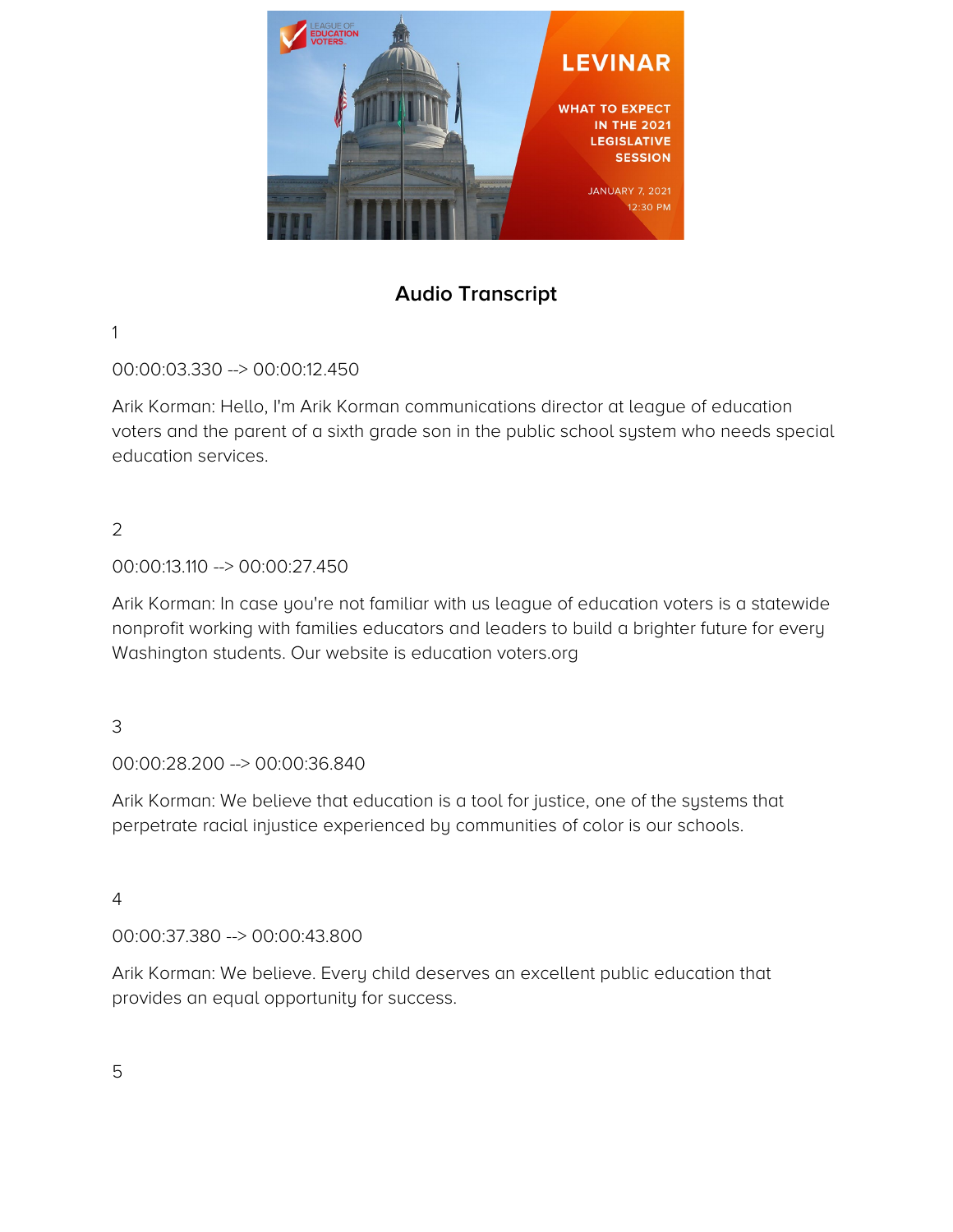00:00:44.400 --> 00:00:51.450

Arik Korman: In order to achieve this, we must pursue radical change in our school systems for equity justice and liberation.

6

00:00:52.020 --> 00:01:01.200

Arik Korman: We must build schools and systems that honor the humanity in every student. Welcome to our free online Webinar Series lunchtime webinars.

7

00:01:01.620 --> 00:01:07.770

Arik Korman: We started this series, seven years ago to share information and build knowledge on important and timely issues.

8

00:01:08.340 --> 00:01:14.310

Arik Korman: Today's webinar is about what to expect in the Washington state legislative session in 2021

9

00:01:15.150 --> 00:01:24.930

Arik Korman: During the 2021 legislative session, we must focus on community driven solutions to support students and families who have been historically and systemically underserved.

10

00:01:25.290 --> 00:01:33.300

Arik Korman: Including students of color students in poverty students qualifying for special education services students learning English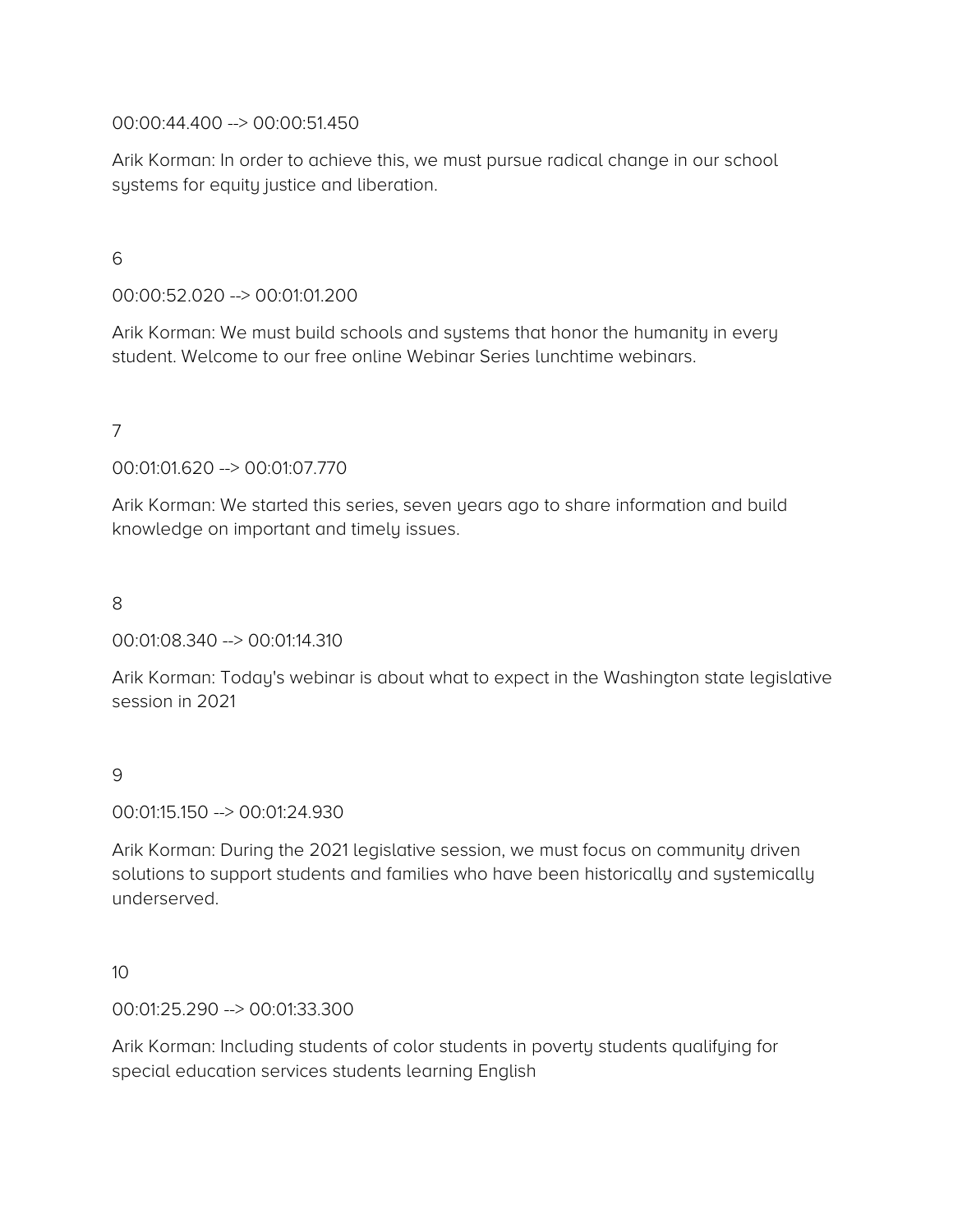## 00:01:33.720 --> 00:01:44.730

Arik Korman: Students experiencing homelessness and students impacted by trauma, we must ensure that in this moment of crisis and opportunity we create meaningful and lasting change.

# 12

## 00:01:45.540 --> 00:01:55.680

Arik Korman: Our speakers today are league of education voters, Director of Policy and Research Jacob Vela and government relations consultant Carey Morris, they will give an overview of the

## 13

#### 00:01:56.460 --> 00:02:05.550

Arik Korman: Legislative landscape outline the possibilities in 2021 around it's efficient and effective resources for every students receiving special education services.

#### 14

#### 00:02:06.000 --> 00:02:21.180

Arik Korman: Supportive and safe learning environments for every student in K 12 schools equitable levy and local effort assistance structures targeted to student needs and high quality early learning and childhood education for every early learner and answer your questions.

#### 15

#### 00:02:22.260 --> 00:02:31.140

Arik Korman: A couple of housekeeping items before we begin, you'll notice a Q AMP a function of the bottom of your screen. This is a space for you to submit questions to us.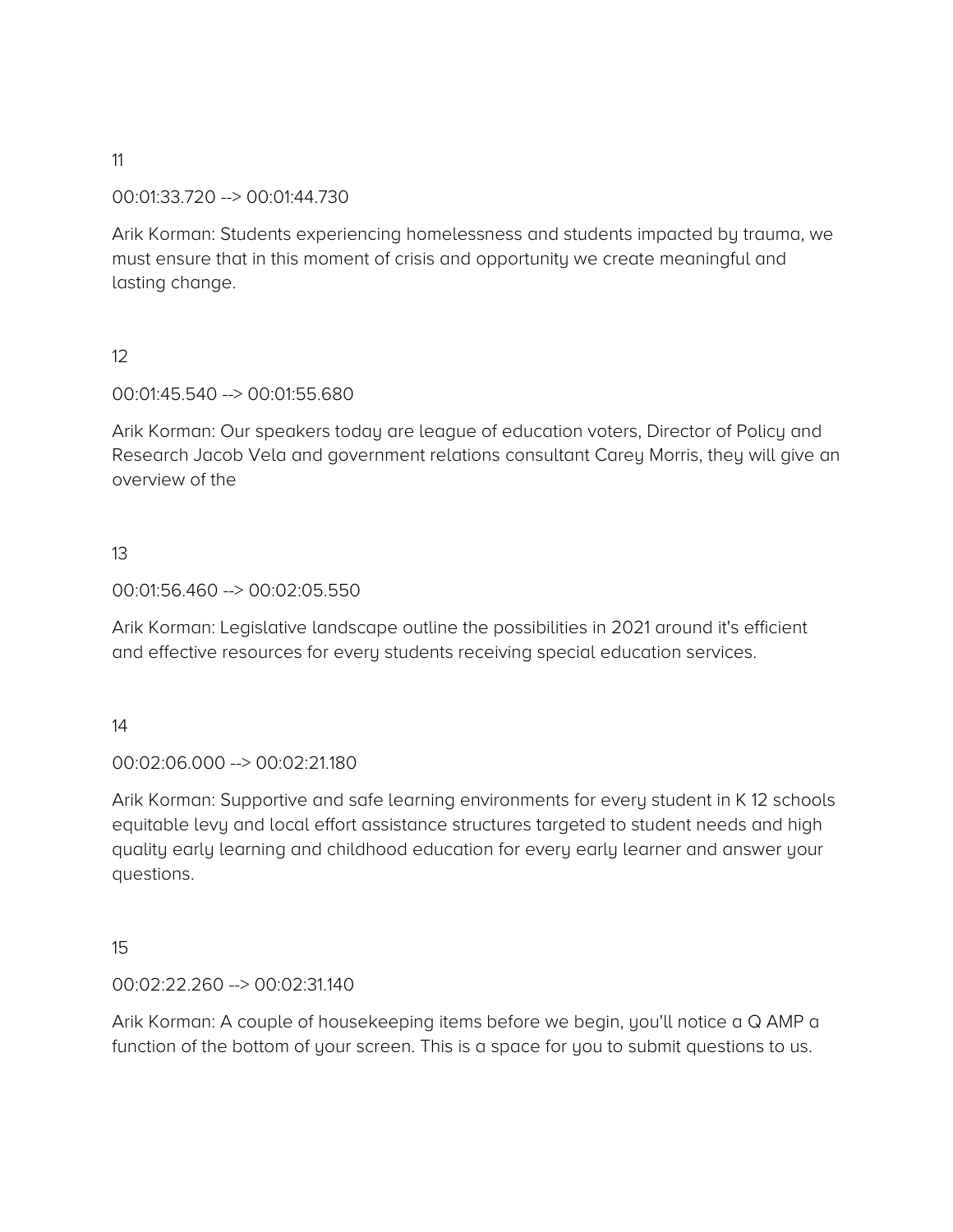# 00:02:31.650 --> 00:02:46.230

Arik Korman: As always, feel free to send any feedback about the webinar quality to us on the chat function or at info at education voters.org. And speaking of the chat function, you're welcome to use it to check in and comment on anything you hear

17

# 00:02:47.460 --> 00:02:54.030

Arik Korman: Jacob Vela's strong desire to get involved in the civic process led him to work in the election cycle in Nevada.

18

# 00:02:54.540 --> 00:03:02.610

Arik Korman: That adventure compelled him to work as a legislative assistant in the Nevada legislature, where he focused on civic engagement and electoral issues.

19

# 00:03:03.150 --> 00:03:08.670

Arik Korman: The strong civic culture and beautiful scenery of the great northwest managed to lure him away from the data.

20

#### 00:03:09.240 --> 00:03:15.120

Arik Korman: After settling in Seattle Jacob attended the Evans School of Public Affairs at the University of Washington.

21

00:03:15.660 --> 00:03:28.110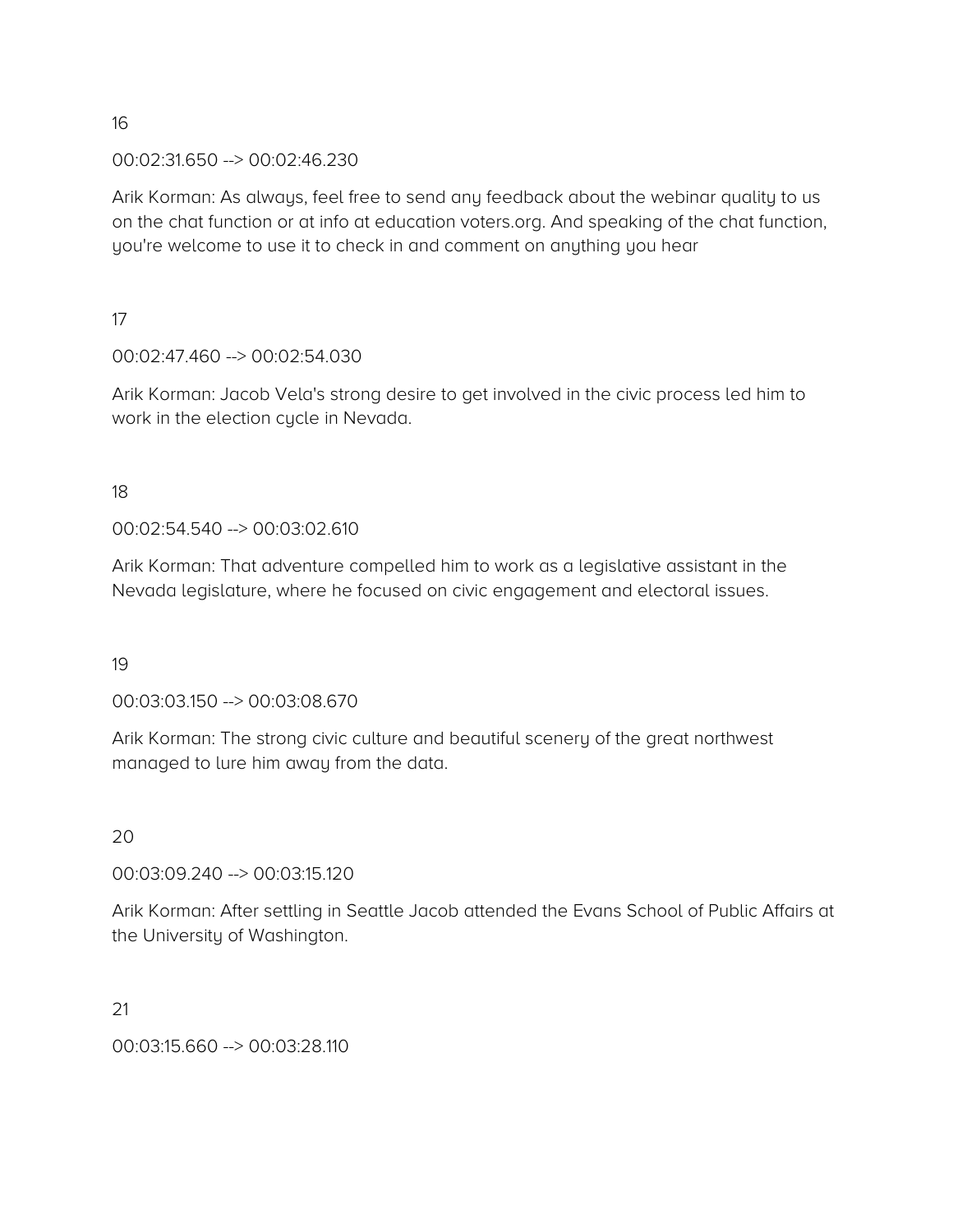Arik Korman: Prior to joining league of education voters Jacob worked with LOCAL NONPROFITS AND strategic planning and working to develop policies to improve the quality of life of formerly homeless individuals in downtown Seattle.

22

00:03:28.740 --> 00:03:33.060

Arik Korman: Jacob received his BA in political science and Spanish from the University of Nevada.

23

00:03:33.510 --> 00:03:41.160

Arik Korman: He earned his Master's of public administration from the Evans School of Public Affairs, with a focus on policy analysis and urban policy.

24

00:03:41.730 --> 00:03:54.570

Arik Korman: When not in the office, he can be found wandering in the Cascades enjoying to come as parks or honing his skills as a woodworker. He also enjoys introducing his one year old daughter to the happiness of being outdoors.

25

00:03:55.650 --> 00:04:05.280

Arik Korman: Carey Morris began lobbying state and local government entities in 1999 prior to this Carrie was the legislative assistant to STATE SENATOR GEORGIA Gardner.

26

00:04:05.700 --> 00:04:13.230

Arik Korman: Worked on numerous political campaigns and served as an advisor coordinator for the voter Power Project in Northwest Washington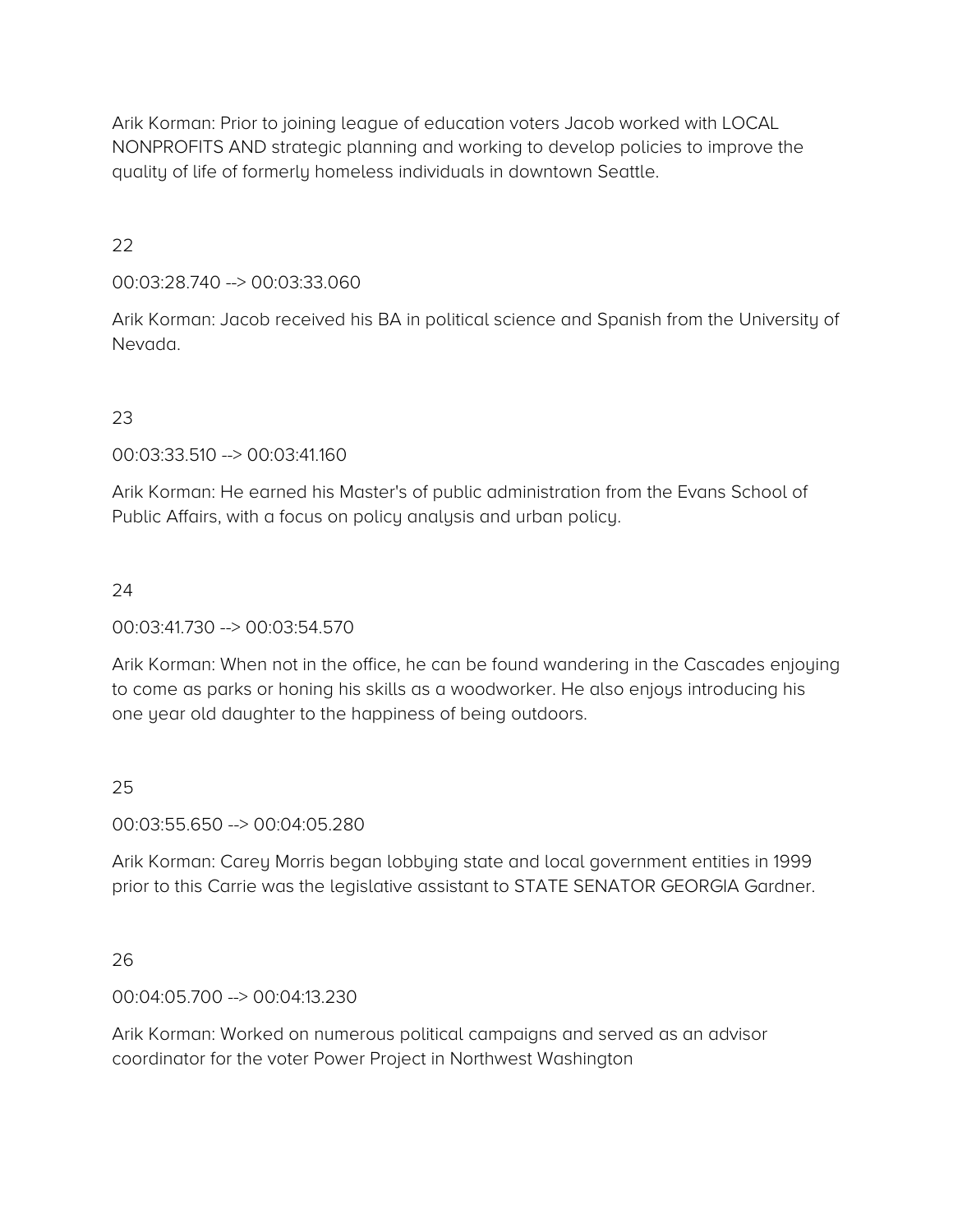00:04:13.740 --> 00:04:22.740

Arik Korman: get out the vote campaign for women involved in the domestic violence community. She's worked with clients, ranging from local government entities to grassroots advocacy groups.

28

00:04:23.370 --> 00:04:34.200

Arik Korman: Carey maintains strong effectual relationships with clients and public officials by providing accurate resort accurate research and a commitment to reading strong public policy.

29

00:04:34.650 --> 00:04:45.150

Arik Korman: She also works to maintain strong effectual relationships with her two sons. As they navigate life together during the pandemic and caring for their small hobby farm outside of Bellingham

30

00:04:45.630 --> 00:04:54.600

Arik Korman: Welcome, Jacob and Carey, thank you so much for joining us today. So what can we expect in the 2021 legislative session.

31

00:04:56.430 --> 00:05:07.890

Carey Morris: You know, it's interesting. Eric, because I thought about that. Is there something you can say you could expect. I think you can expect that we're going to have to adapt quite a bit and be patient during this process.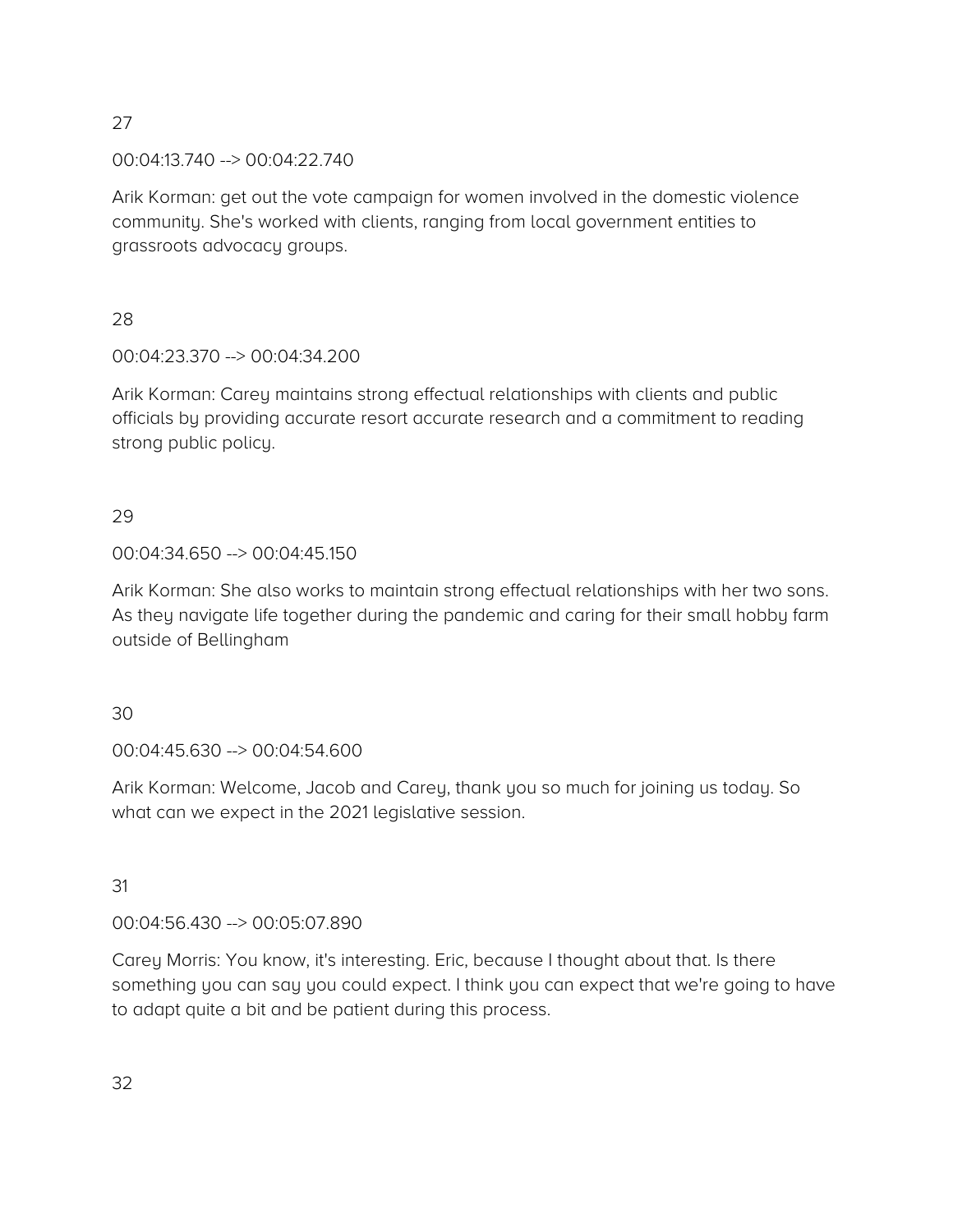## 00:05:08.490 --> 00:05:19.620

Carey Morris: We're going into a long session that's by Constitution. We're down there for 105 days, but also by Constitution. The only thing we actually have to do is that operating budget for the next biennium in the next two years.

33

00:05:20.880 --> 00:05:28.410

Carey Morris: So we're all virtual they're going to be swearing in members virtually tomorrow and that the new members and city members.

## 34

00:05:28.710 --> 00:05:36.930

Carey Morris: And then we by Monday, there will be the rules change. So both the Senate and House have different rules on how those chambers operate.

35

00:05:37.380 --> 00:05:46.860

Carey Morris: And their members will have to actually take a rule vote to go virtual and that will be happening on Monday. And as we know we're all

36

00:05:47.340 --> 00:05:59.970

Carey Morris: still reeling from what we saw occur on a federal level. Yesterday, we are also hearing. There will be people in Olympia wanting to occupy buildings not they would like us to be in person.

37

00:06:00.900 --> 00:06:13.500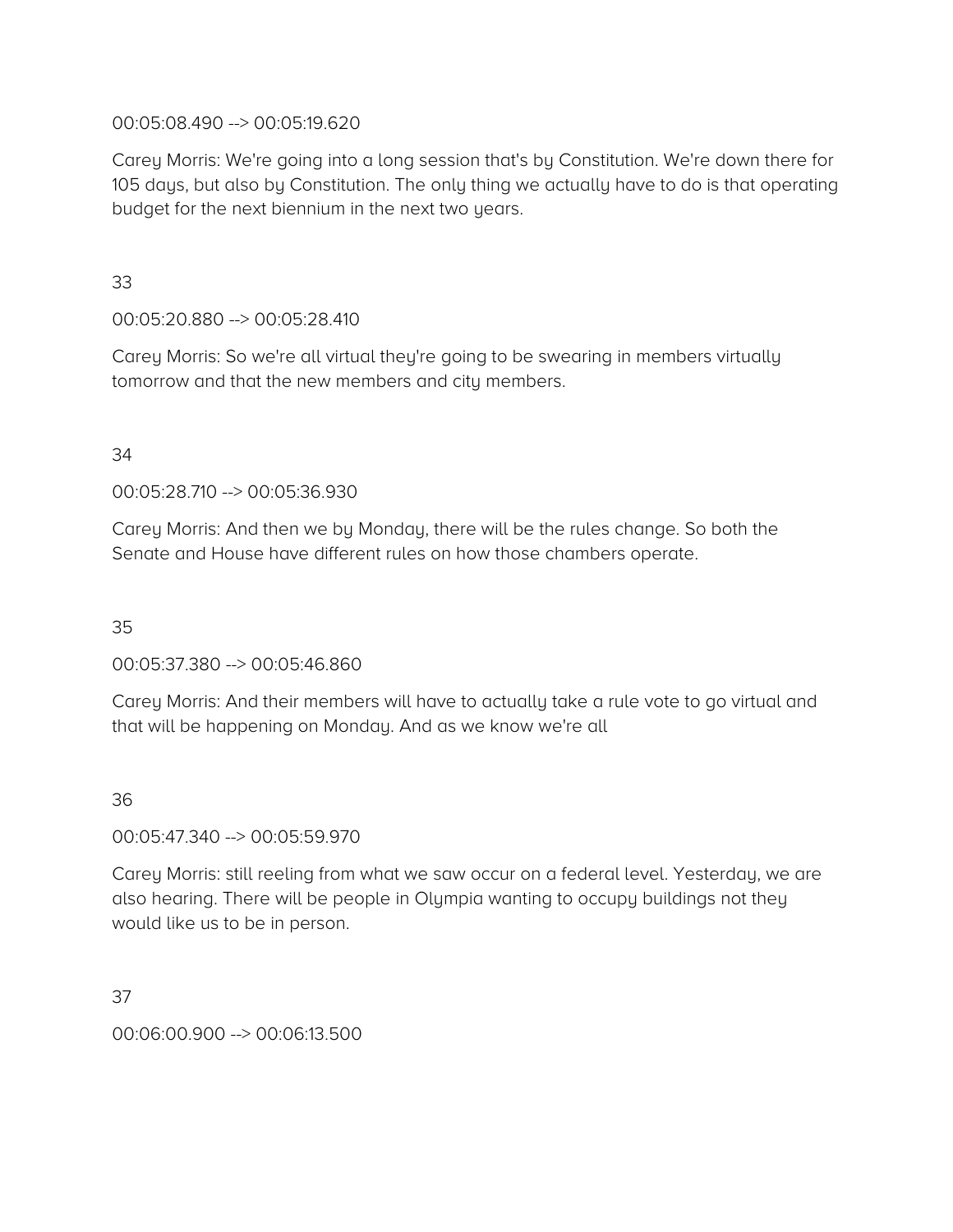Carey Morris: So as they are doing, trying to abide by the public health guidelines to do this virtual vote. I mean this in person vote to go virtual you'll also see the members having to deal with that additional burden.

## 38

00:06:14.640 --> 00:06:30.390

Carey Morris: And fear tactic. So they will take that vote, and then the House will be pretty much 100% virtual center, there'll be more of a hybrid, there will be some members that will be down there leadership and also others that have real need to be there.

#### 39

00:06:32.130 --> 00:06:46.740

Carey Morris: It has been a learning and we're having a pivot quite a bit on what Kofi has been bringing what we've been facing. First, we felt there was really be a budget crisis and now it's just the logistics and the gymnastics to run an online session.

#### 40

00:06:48.510 --> 00:06:56.880

Carey Morris: There, everything will be virtual so all the committee hearings will be virtual all the testimony. And so there is some pros to this for individuals who haven't been able

#### 41

00:06:57.150 --> 00:07:05.070

Carey Morris: To access or come down to Olympia to take part in the process they can now take part in the process from their homes, they can take part of the process.

#### 42

00:07:05.850 --> 00:07:15.720

Carey Morris: By being able to testify virtually but also there will be ability to do written testimony which will then be put into a bill report so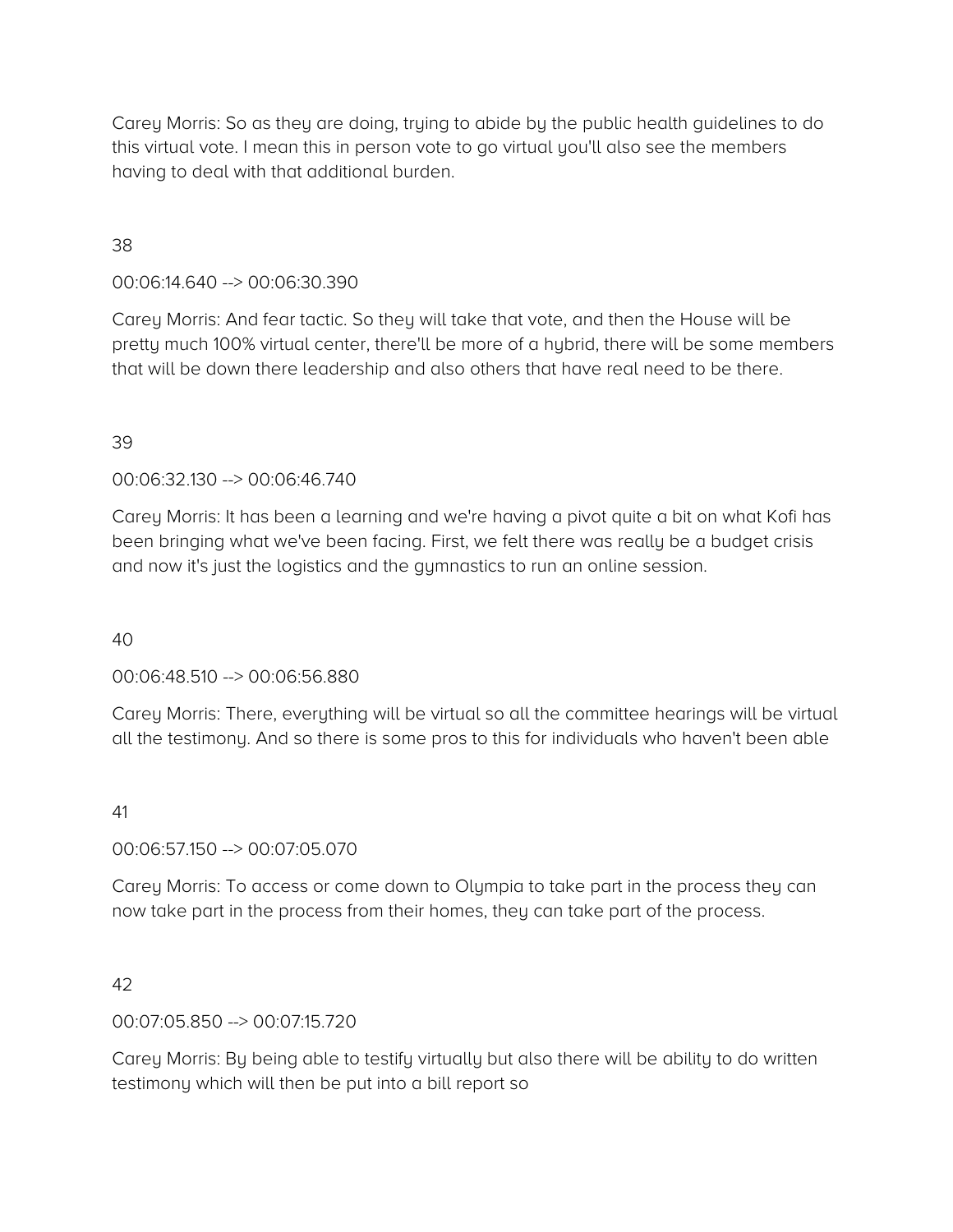00:07:16.140 --> 00:07:23.550

Carey Morris: Their voices will be heard a little bit more. So they might feel that because we were started doing some virtual actually the Senate in a few years ago, so

## 44

00:07:24.060 --> 00:07:31.260

Carey Morris: There are some pluses there, especially if there's issues that people are so compelled and really contact their legislators, they might have

# 45

00:07:31.530 --> 00:07:41.880

Carey Morris: More of ability to have those 15 minute meetings that we have down Olympia, they can make the appointment and do it in the same way that those of us who walk the marble halls get quite often.

46

00:07:43.530 --> 00:07:57.240

Carey Morris: They also I mean this year is also pretty amazing. And this is one of those things as you get older, you know, you don't feel older to look in the mirror, sometimes you're wondering who the person is I kind of feel older on this one. And my career is that

47

00:07:58.530 --> 00:08:01.830

Carey Morris: The last election AWS as vital.

48

00:08:03.540 --> 00:08:16.440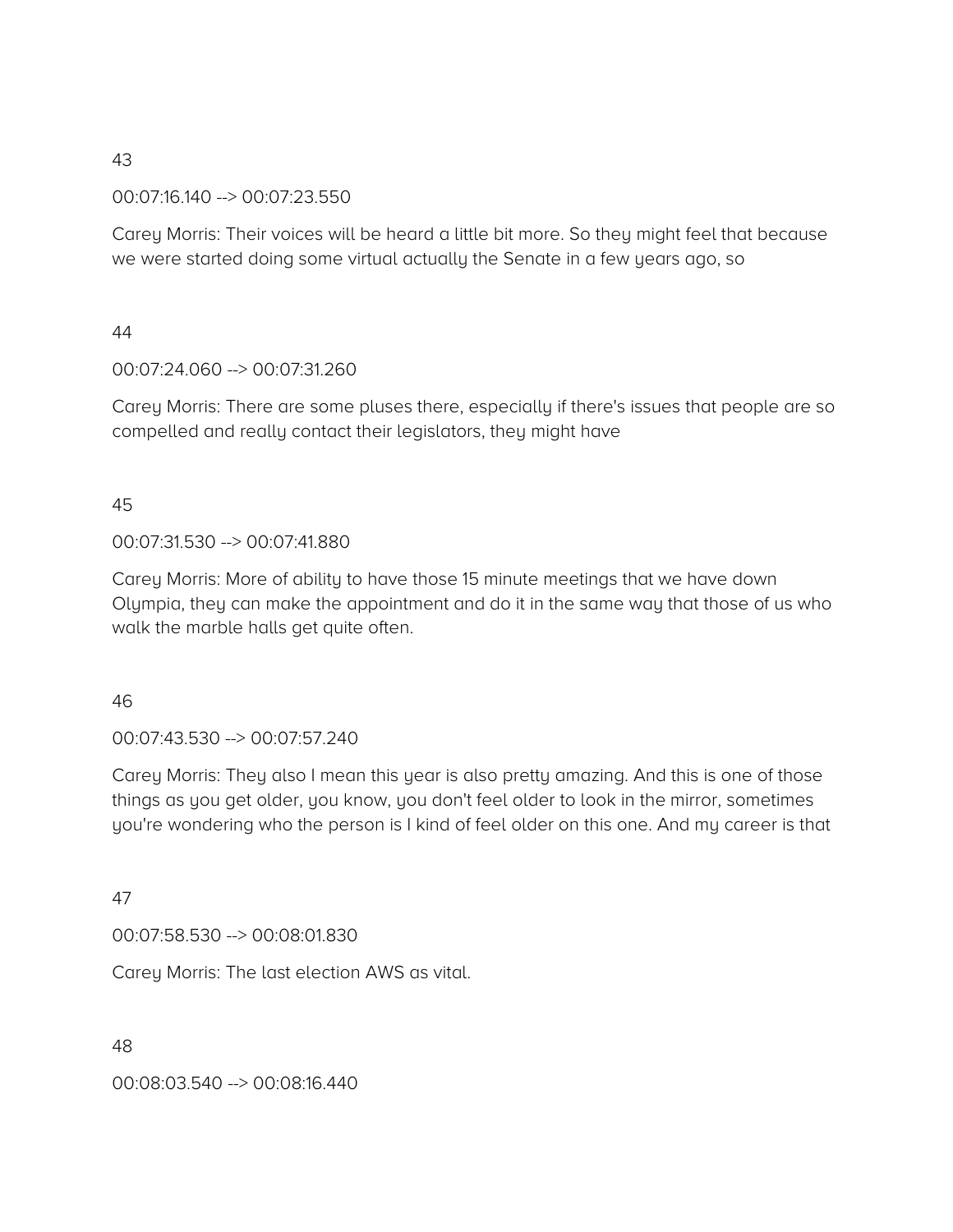Carey Morris: As it was, there was an amazing wave of women and people of color by POC that came into our legislature. In fact, the House Democratic committee is 60% women and 40%

49

00:08:17.880 --> 00:08:27.030

Carey Morris: Bypass people of color. And what's amazing to me about that is I remember my career's my son feel old. Eric Pettigrew representative from

50

00:08:27.690 --> 00:08:36.780

Carey Morris: The King County Seattle area standing up and being the only member and chair of the black caucus and that wasn't that long ago so

51

00:08:37.620 --> 00:08:46.530

Carey Morris: I'm really excited for that change that also shows the democrats have both the House, the Senate and the executive branch. So I think that

52

00:08:47.130 --> 00:08:53.760

Carey Morris: There will be real conversations that need to have happen. There's an emphasis is they're looking at what are the as they're trying to

53

00:08:54.660 --> 00:09:01.830

Carey Morris: What are we really going to focus on the caucus priorities equity is top of the list. And so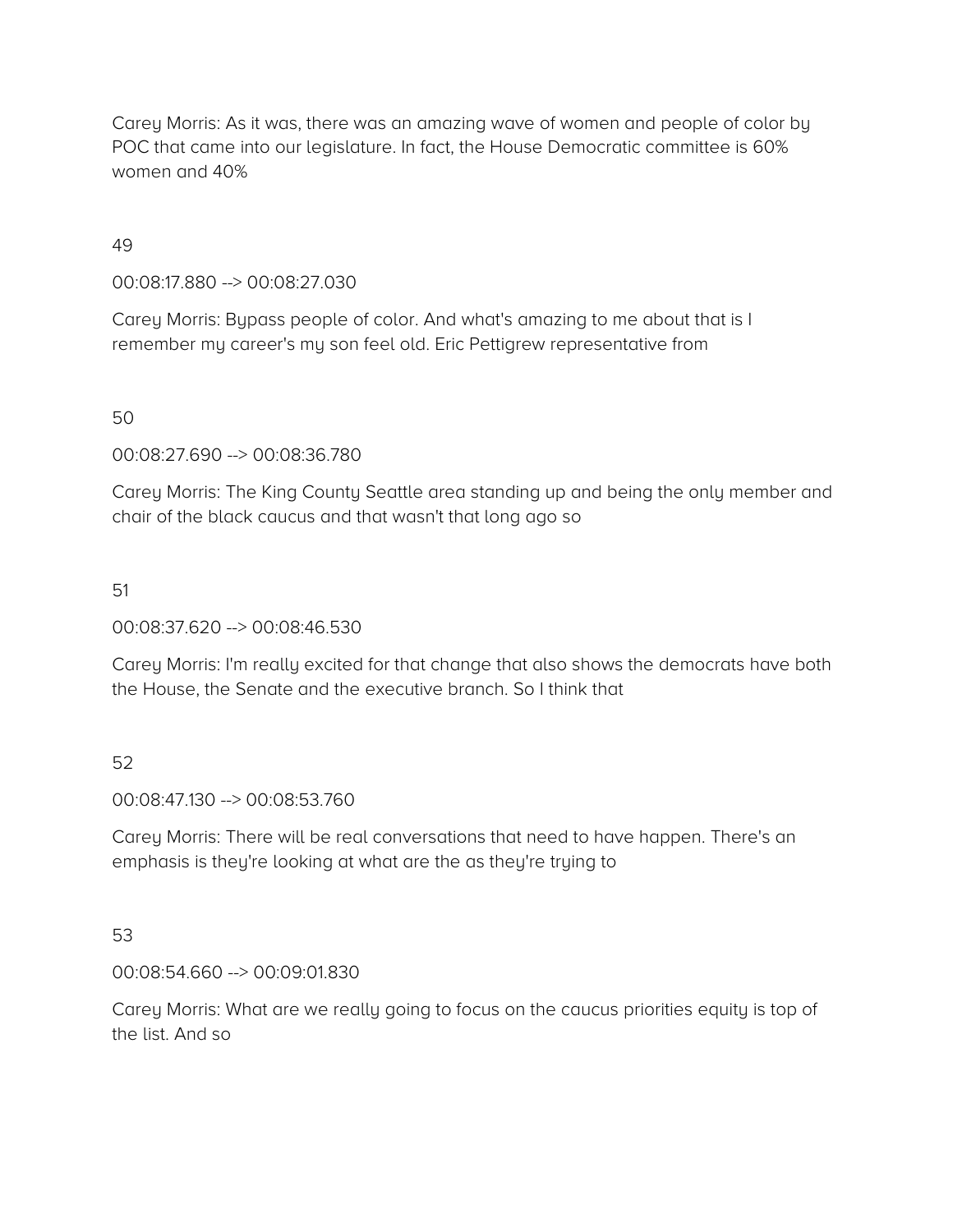# 00:09:02.730 --> 00:09:07.740

Carey Morris: Actually having people of color at the table is so important and exciting.

# 55

00:09:08.100 --> 00:09:18.450

Carey Morris: They're going back to what they're focusing on. So, the house is put together. They really are limiting the amount of bills, they're having members bring forward. They put a limit on seven hopefully they'll continue to

56

00:09:18.720 --> 00:09:22.920

Carey Morris: Keep hold that line and really focusing it on coven

57

00:09:23.850 --> 00:09:33.330

Carey Morris: Equity, including the police accountability and climate change issues and by coded response. That's a lot of the Human Services healthcare and education would fall into that.

#### 58

00:09:33.780 --> 00:09:40.260

Carey Morris: This and they're also asking, not usually. We do build in both the Senate and House, but really picking one chamber is a coordinate

59

00:09:40.950 --> 00:09:56.550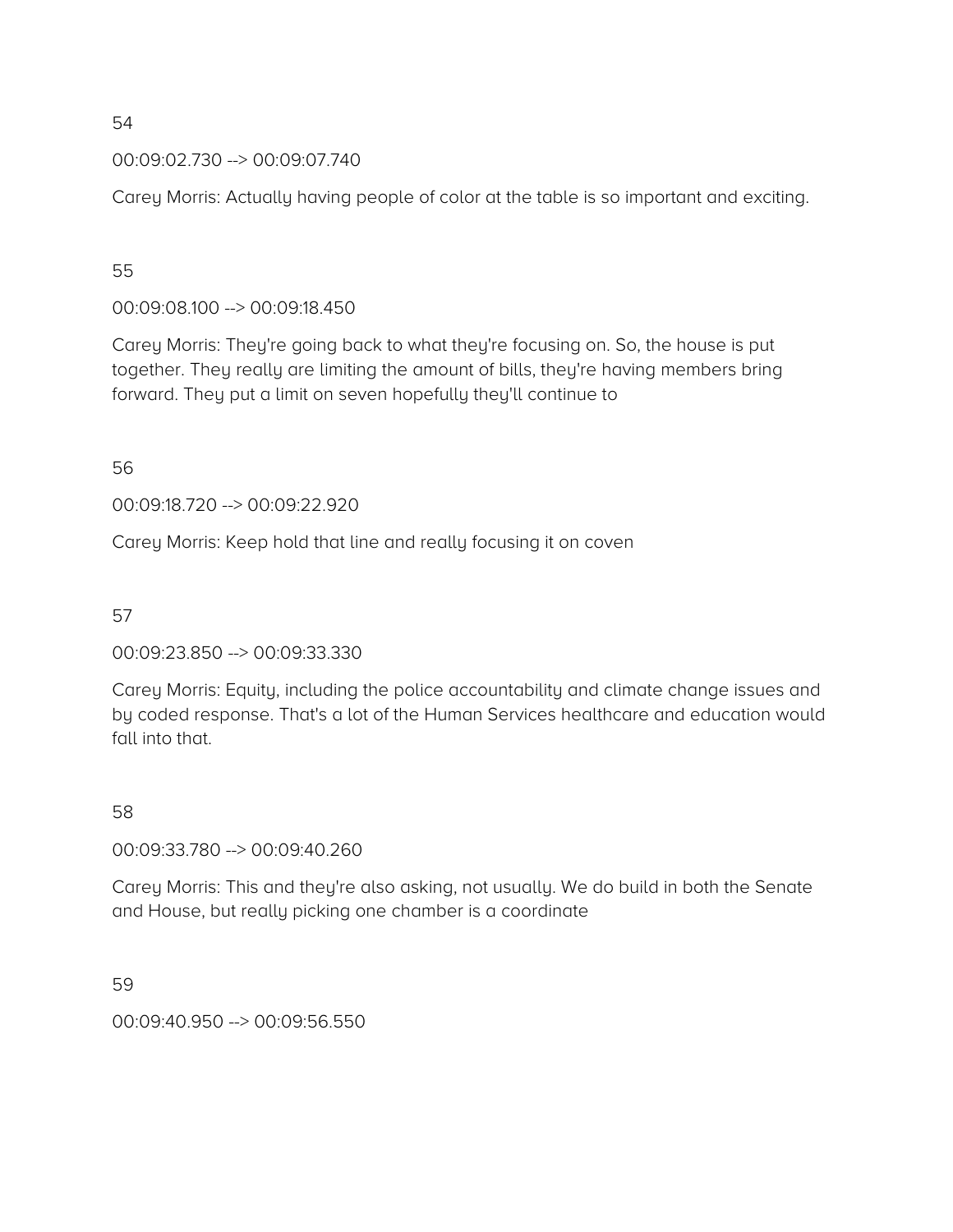Carey Morris: I think we'll see it really difficult. My personal opinion is, is what's going to be lost this session and what to expect is the magic of the human element that we have in Olympia. That is what draws me to the career. There's something pretty

60

00:09:59.250 --> 00:10:03.210

Carey Morris: Inspiring when you have people listening to others opinions and

61

00:10:04.380 --> 00:10:17.280

Carey Morris: Different views with all of your senses being in the same room actually having that those moments of stakeholders to really build really powerful, strong legislation, and I think that's going to be lost.

62

00:10:18.540 --> 00:10:22.680

Carey Morris: And the people you know stakeholder is hard. When we're sitting on Zoom's

#### 63

00:10:23.220 --> 00:10:29.880

Carey Morris: Trying to figure out, making sure we get the right people on a zoom call and their voices are being heard as they're trying to interrupt. It doesn't happen.

# 64

00:10:30.360 --> 00:10:39.510

Carey Morris: It doesn't have the same organic kind of sitting around a table. Who else needs to be here. Tell me about your life. Tell me about your experience, what you're bringing to the table, which is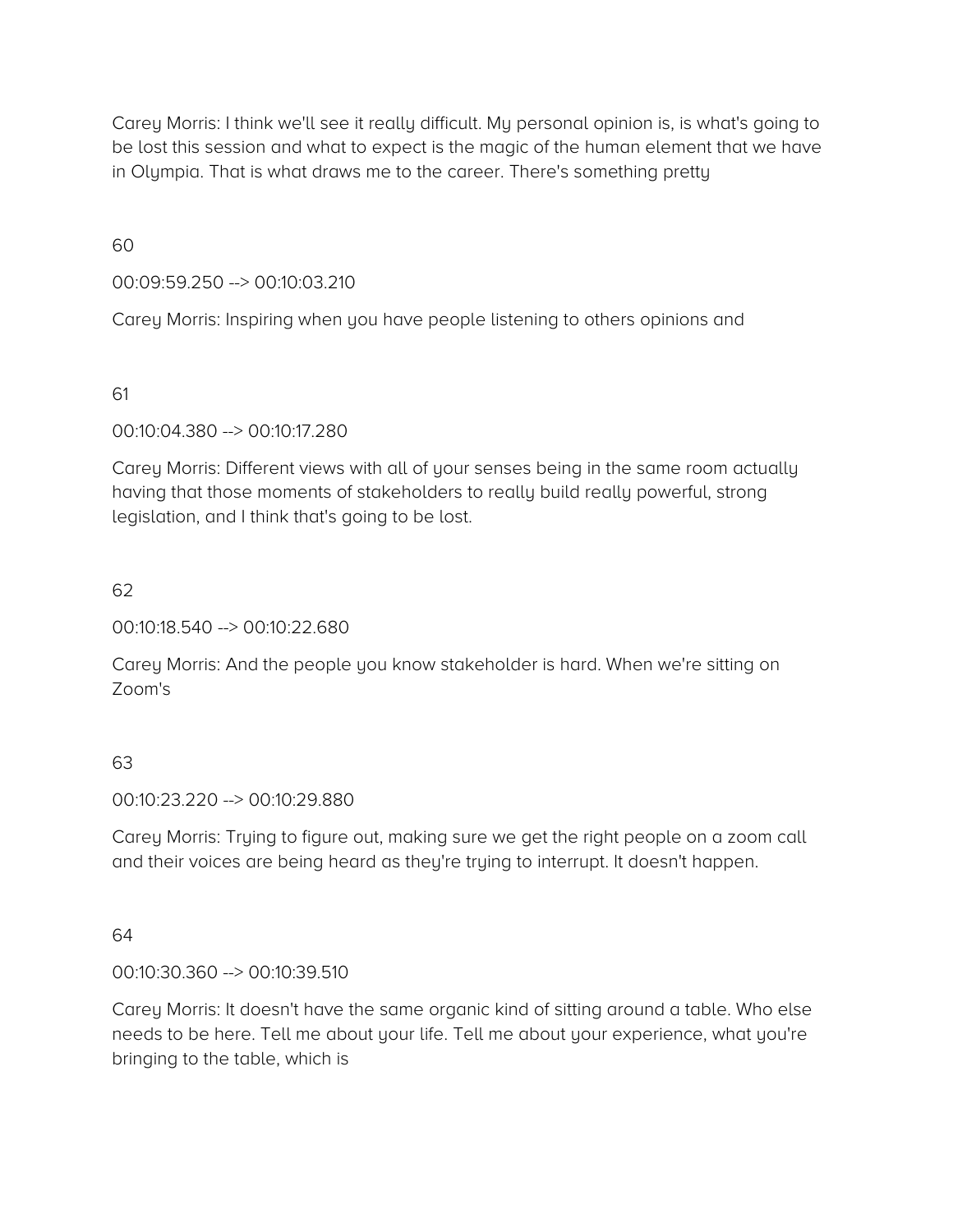00:10:39.960 --> 00:10:46.770

Carey Morris: How Olympia works, why this process. Actually, we get such great legislation sometimes out of it. So,

66

00:10:48.600 --> 00:11:01.020

Carey Morris: I could go on for a while, but I'm sure you want me to get more logistics, so that the house in the Senate, they will be hearing when they come in to do some of the rules changes. Another thing they'll be doing is we

67

00:11:02.700 --> 00:11:14.580

Carey Morris: We set our schedule on our calendar on predominately by legislative history and rule and the legislature takes a vote on that every year to say, this will be our calendar for the session.

68

00:11:14.910 --> 00:11:29.730

Carey Morris: And they will be changing kind of where it's been historically will be losing about a week of committee work because they're anticipating more need to be on the floor and pockets and staff and then committee hearings, they're really limiting the bills, as I said, because

69

00:11:30.900 --> 00:11:40.800

Carey Morris: We're going to need to pivot going back. My first point and adapt, because as they're going through the process and the gymnastics of how a bill passes through a committee, the hearing the executive and behind the scenes.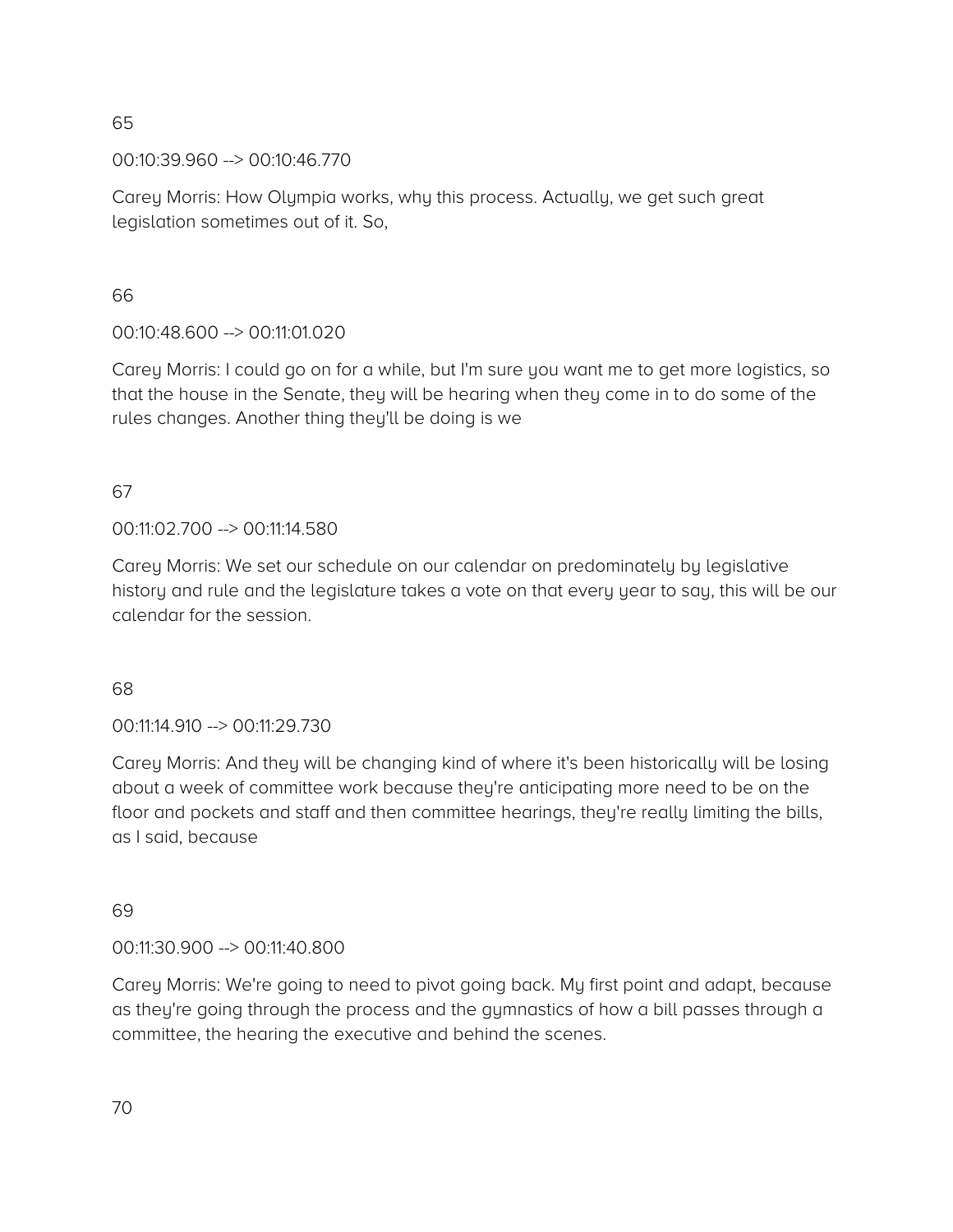00:11:41.280 --> 00:11:50.610

Carey Morris: All on this new virtual zoom. It's really difficult for that to happen, or it's slower process. So they're saying that we might see a third to a half

# 71

00:11:51.300 --> 00:12:00.360

Carey Morris: Less bills and we've ever seen before and I've heard from several people that we might seem a majority of the bills passed be bipartisan in nature.

# 72

00:12:00.660 --> 00:12:08.550

Carey Morris: And really small have anything that's controversial or anything that really needs a lot of stakeholders and inner work between the two offices.

# 73

00:12:08.970 --> 00:12:12.690

Carey Morris: Because one of the things that has been really brought to my attention.

# 74

00:12:13.380 --> 00:12:19.980

Carey Morris: Is not only are we going to be last lacking the ability to connect with members in the hallway or when you come down, you have that

# 75

00:12:20.250 --> 00:12:27.630

Carey Morris: Problematic committee, those, those moments that are empowering be part of the process and can be kind of exciting is they don't have the same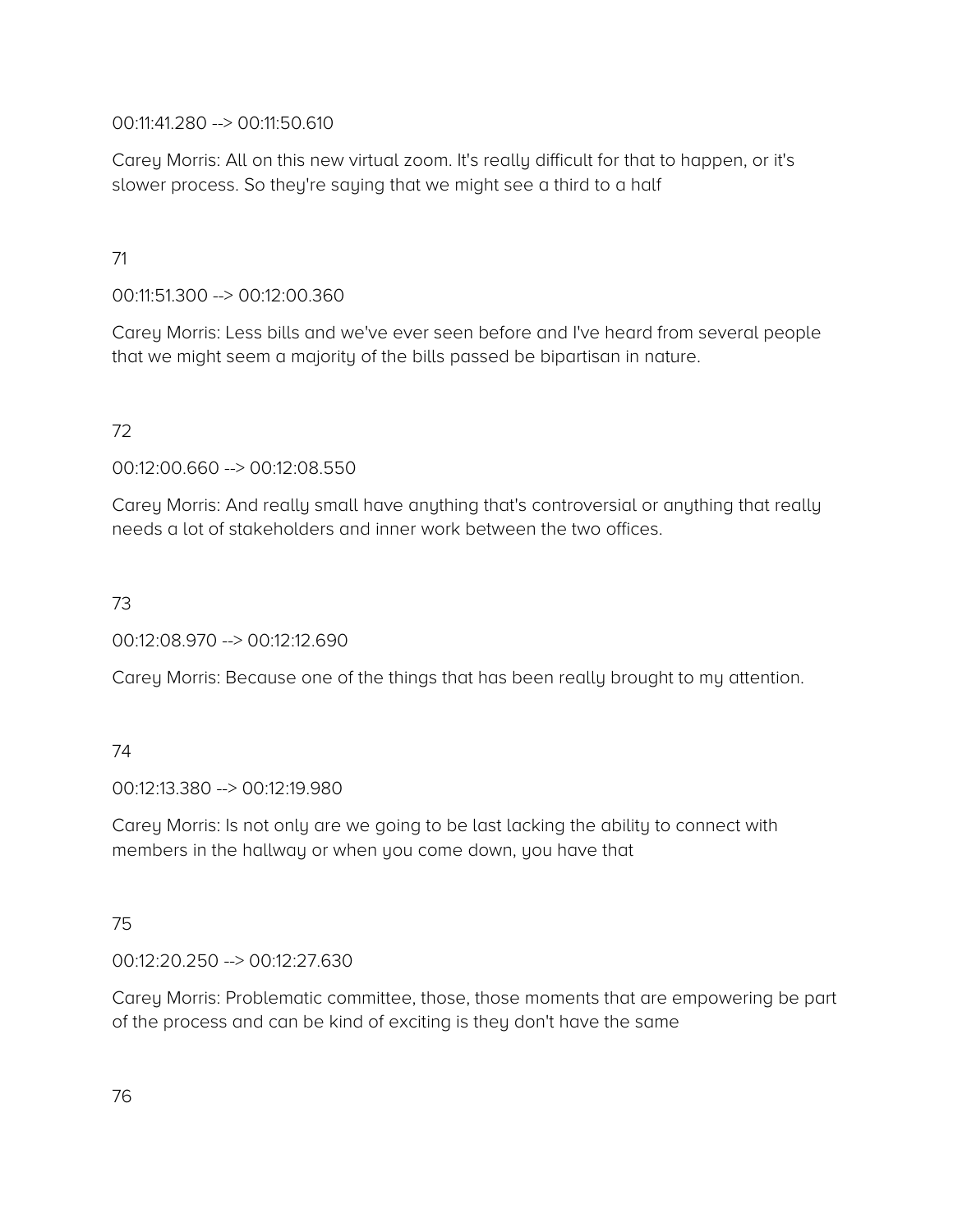00:12:28.410 --> 00:12:40.800

Carey Morris: Ability to interact with each other when you watch the floor debate and you see the two senators in the back of the floor from the two different caucuses kind of working over language that's not going to happen as easily.

77

00:12:42.150 --> 00:12:48.810

Carey Morris: And to me that that's also going to be a difficult and really slow down the process of what can get done this year.

78

00:12:49.110 --> 00:12:49.500

Arik Korman: Yeah, that's

79

00:12:49.830 --> 00:13:07.890

Arik Korman: Wondering if this forever. No, no, this is, this is really interesting and historic for that reason. Do you know if there have been any mechanism setup for relationship building either for legislators with colleagues or legislators with stakeholders of different kinds and communities.

80

00:13:08.700 --> 00:13:13.890

Carey Morris: Well, they'll still do their zoom meetings like neither meet the 15 minute meetings they won't have those

81

00:13:14.400 --> 00:13:20.190

Carey Morris: They're really trying to emphasize on having constituents those been done by constituents and what's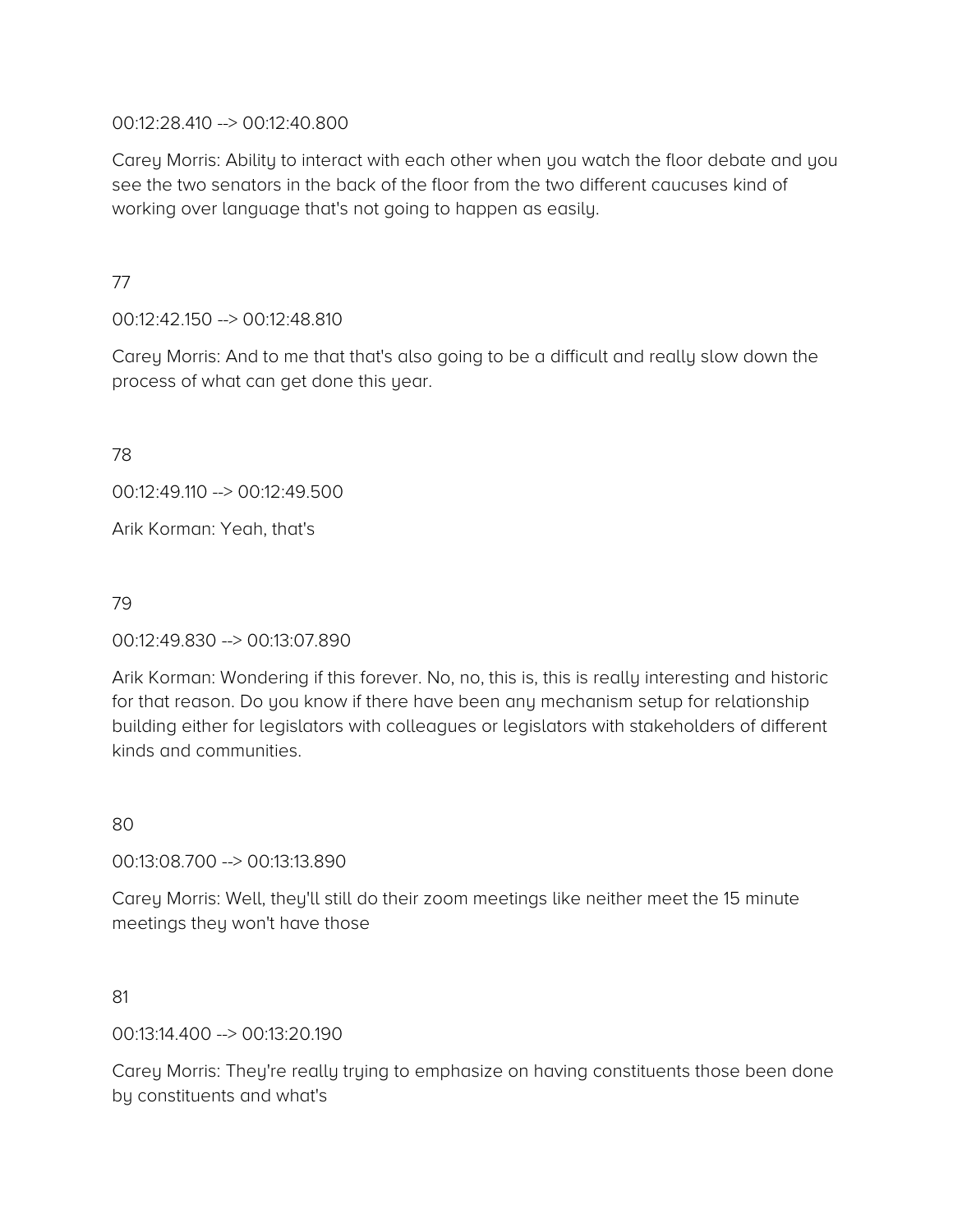#### 00:13:21.090 --> 00:13:34.530

Carey Morris: There are some members are kind of doing these our Zoom's where you lobbyists are advocates that have seen more frequently that aren't constituents, they come in and they picked people do private. I mean, we're all learning. I think

## 83

## 00:13:35.910 --> 00:13:44.940

Carey Morris: Public disclosure. Even when we're texting with them. That's all public disclosure between them as well. It's just that human element of

## 84

## 00:13:45.450 --> 00:13:56.310

Carey Morris: chit chatting while you're walking down the hall, your cup of coffee, asking how your kids are doing and kind of really seeing why people feel a certain way time learning about them, their background that

#### 85

00:13:56.730 --> 00:14:15.090

Carey Morris: We don't get in this form. No offense to everybody. And it's also personalities there, you know, shy people do that don't feel comfortable talking where they can see themselves or they don't want to interrupt in a stakeholder meeting and that's that's a loss as well.

#### 86

#### 00:14:15.420 --> 00:14:25.920

Arik Korman: Yeah, yeah. I was wondering if they were going to do something like breakout rooms. You know where they have, you know, three or four or five people who just get to meet in a smaller group because that's one way of building relationships. During this time,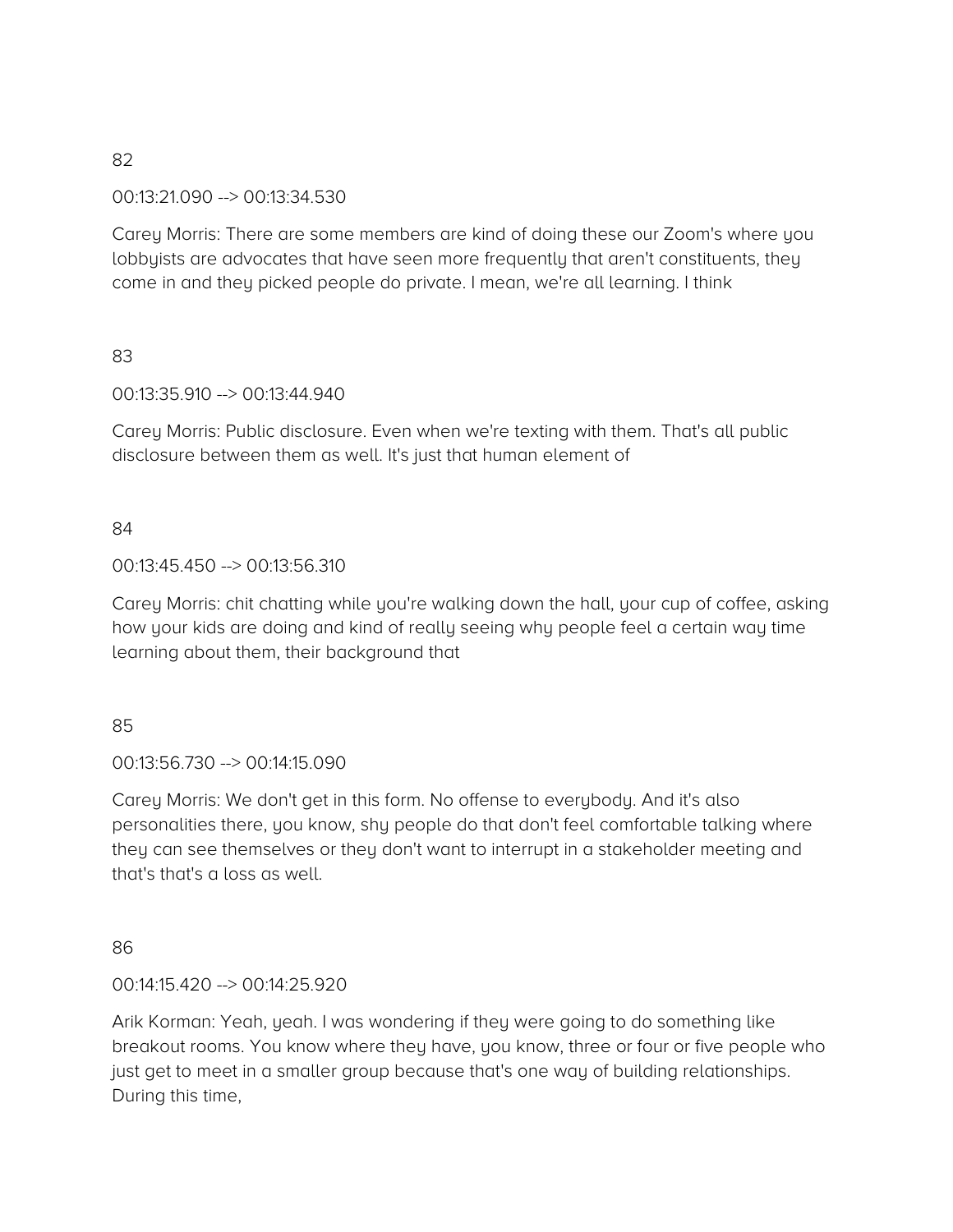00:14:26.670 --> 00:14:33.570

Carey Morris: They will, and they are working on that as well. But it's those spontaneous ones that I think are we're gonna

#### 88

00:14:34.500 --> 00:14:43.590

Carey Morris: But I'm hoping this is will not be virtual next year. Sorry for the people who are enjoying this and like it. I'm sure there'll be an element that will continue on, but

## 89

00:14:44.460 --> 00:14:58.440

Carey Morris: For the new members to miss the in the building, getting to know everybody having constituents come down, it's, it's, it's going to be a loss. Yeah, how else to say that. I mean,

#### 90

00:14:59.220 --> 00:15:06.690

Carey Morris: Yeah, I've seen people who never you know and I know it's a burden for some people, but even just the gas to get to Olympia, but people that come down.

# 91

00:15:07.110 --> 00:15:13.320

Carey Morris: They care about a bill you know their child's and special ed. They want to talk to their member about it and

92

00:15:13.620 --> 00:15:21.900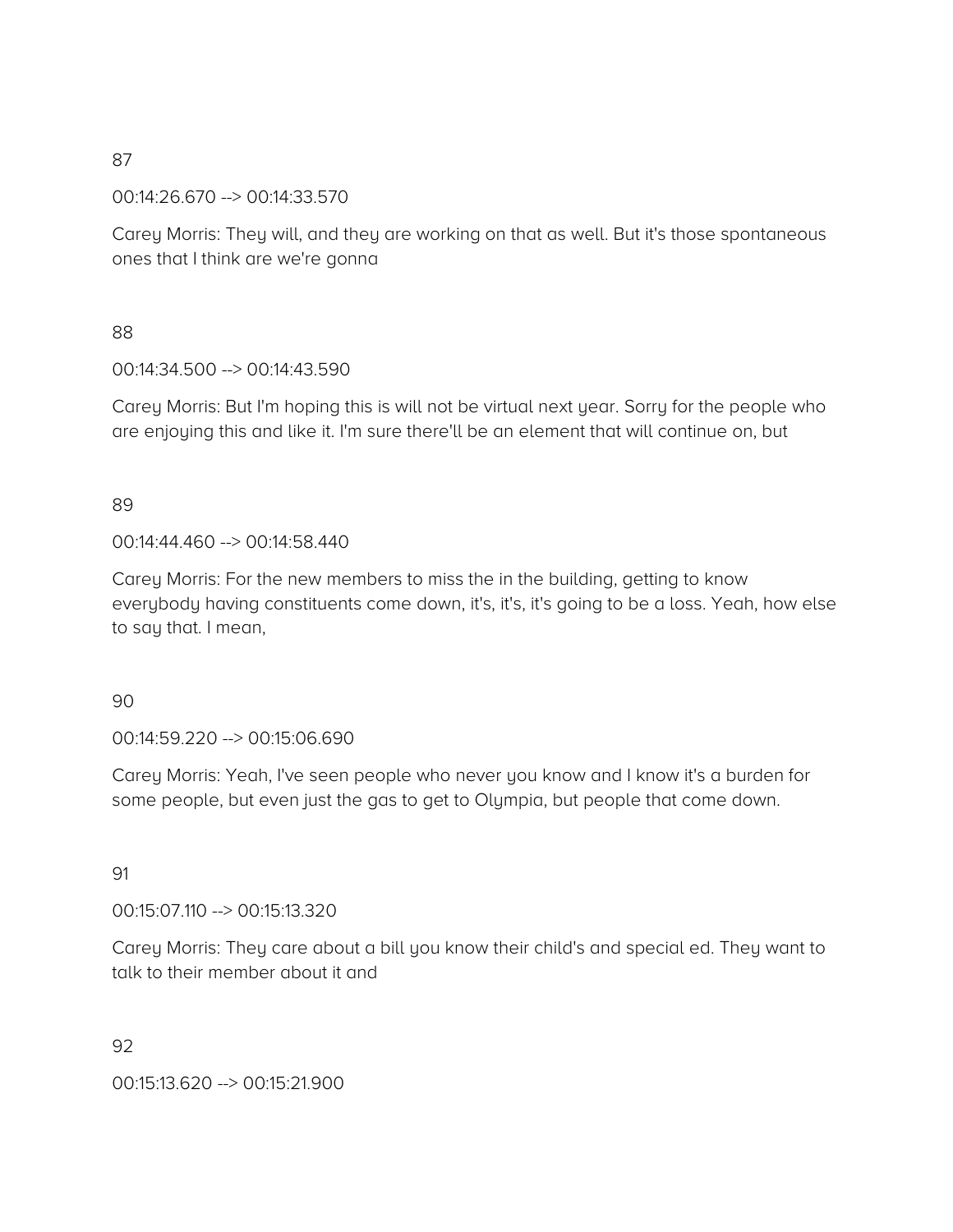Carey Morris: Having that moment where the member gets it and talks to them and remembers them when I see him or they pull them out of committee and just

# 93

#### 00:15:22.530 --> 00:15:36.000

Carey Morris: It's important empowers them to take more action. So just be patient. That's why I said you guys, we're gonna have to adapt. We're going to have to pivot a lot and be patient and just only appreciate staff.

#### 94

00:15:37.350 --> 00:15:48.330

Arik Korman: So yeah yeah and and just, just for clarity. If someone does want to schedule a meeting with a legislator, is it just a matter of contacting the legislators office and scheduling an appointment with their legislative assistant

95

00:15:48.660 --> 00:15:49.770

Is that how absolutely

#### 96

00:15:51.030 --> 00:15:53.010

Carey Morris: Yeah. And a lot of people are doing it course.

#### 97

00:15:53.250 --> 00:15:57.750

Carey Morris: Doing the email. It's easier to do it that way. You can also pick up the phone and call them.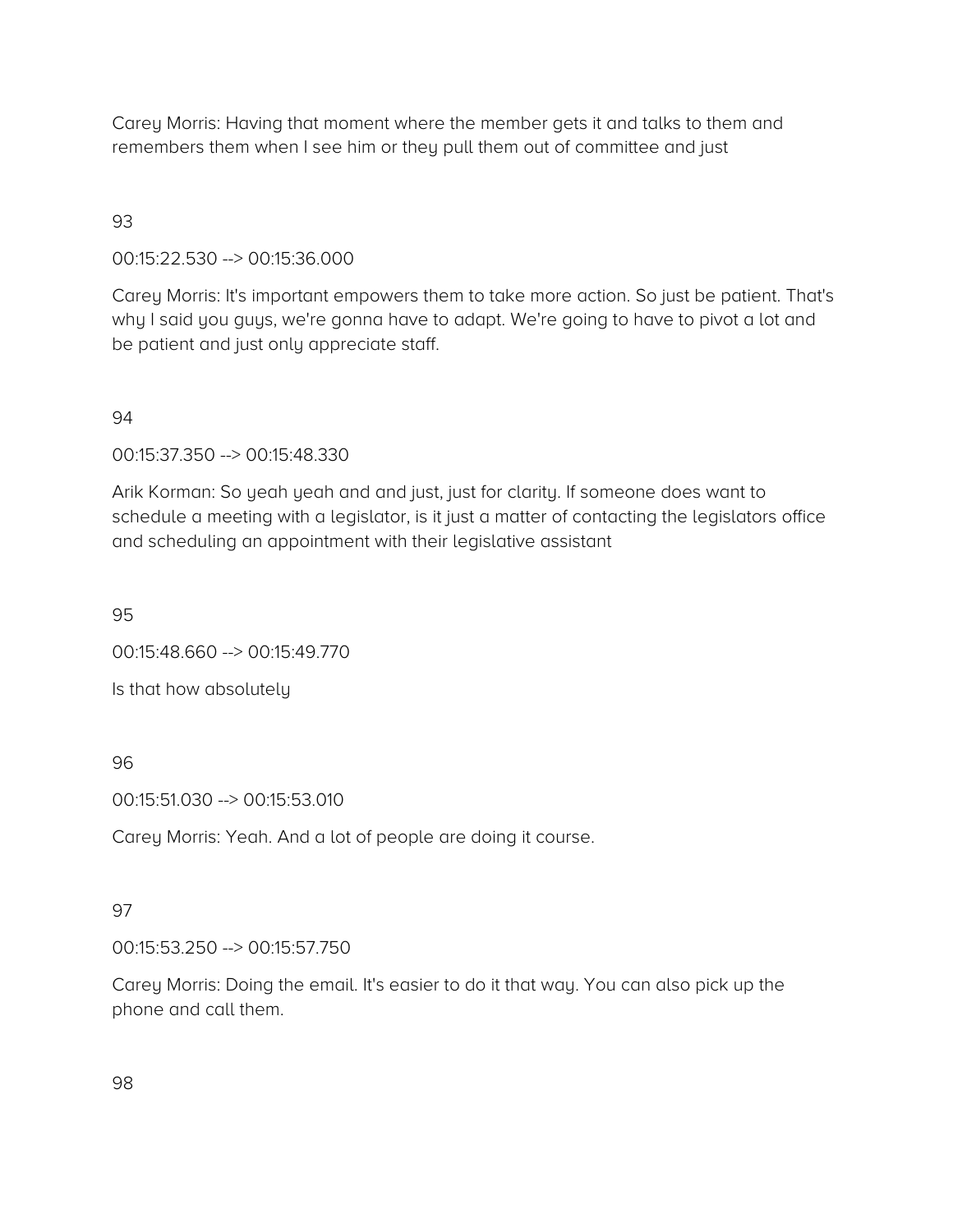00:15:58.680 --> 00:16:07.200

Carey Morris: They some members are still doing scheduling over the phone. So you can do it that way. And if you're not comfortable, zoom, there are Members who

99

00:16:08.040 --> 00:16:15.360

Carey Morris: They mean I just said to somebody, I can do a call with you instead of a zoom and they're like, Oh, bless you. Thank you. I'll call you. As I'm driving or I'll call you.

100

00:16:15.690 --> 00:16:22.230

Carey Morris: When I'm on my morning walk because they too are sitting in front of computers, quite often. And another thing that's going to be difficult. During

101

00:16:23.400 --> 00:16:26.940

Carey Morris: The hearings and you can watch them on TV. W. Or you can watch them.

102

00:16:28.380 --> 00:16:37.740

Carey Morris: On the ledge.blog.gov if you go to the committee's and they'll have the link for it. Is that so often when you're watching a committee hearing you get to see

103

00:16:38.400 --> 00:16:48.540

Carey Morris: Even if it's just on TV. W. Who's interacting who's talking who's really listening who might be asking the questions. And who's left the room that's always interesting.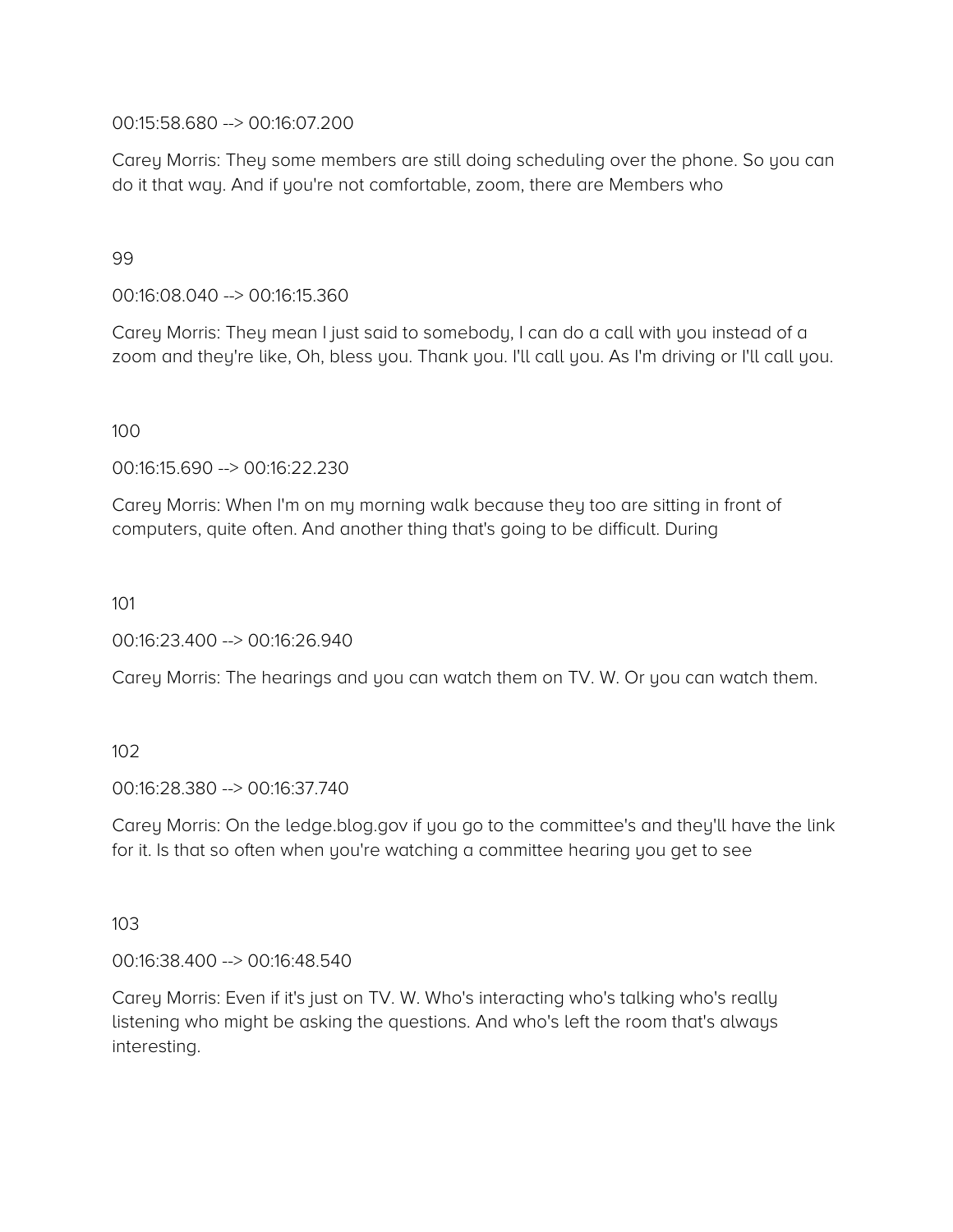00:16:49.470 --> 00:17:04.650

Carey Morris: We won't be able to see that and they don't know so you won't know what members, they'll do a kind of around introduction, but you also won't be able to see your member all the time. If they're going to stay there. They just turn their camera off. And they'll be less kind of

105

00:17:05.670 --> 00:17:20.070

Carey Morris: The interesting part, at least to me, because I'm a political nerd is to watch who's talking to who who is reacting to what what they're hearing who's making that connection during a committee hearing with the information being passed. Yeah, yeah, that makes perfect sense.

106

00:17:20.460 --> 00:17:28.470

Arik Korman: How has the state budget impacted or will it impact this upcoming session because I know that were impacted greatly by coven

107

00:17:29.490 --> 00:17:40.050

Carey Morris: Yes. And we spent there's quite a bit of as we've been talking throughout the interim we expected to really be where we were in 2008 going into the great recession.

108

00:17:40.440 --> 00:17:51.330

Carey Morris: Having to make some deep cuts in some vital programs. And so throughout the interim we were having conversations in trumping the summer months of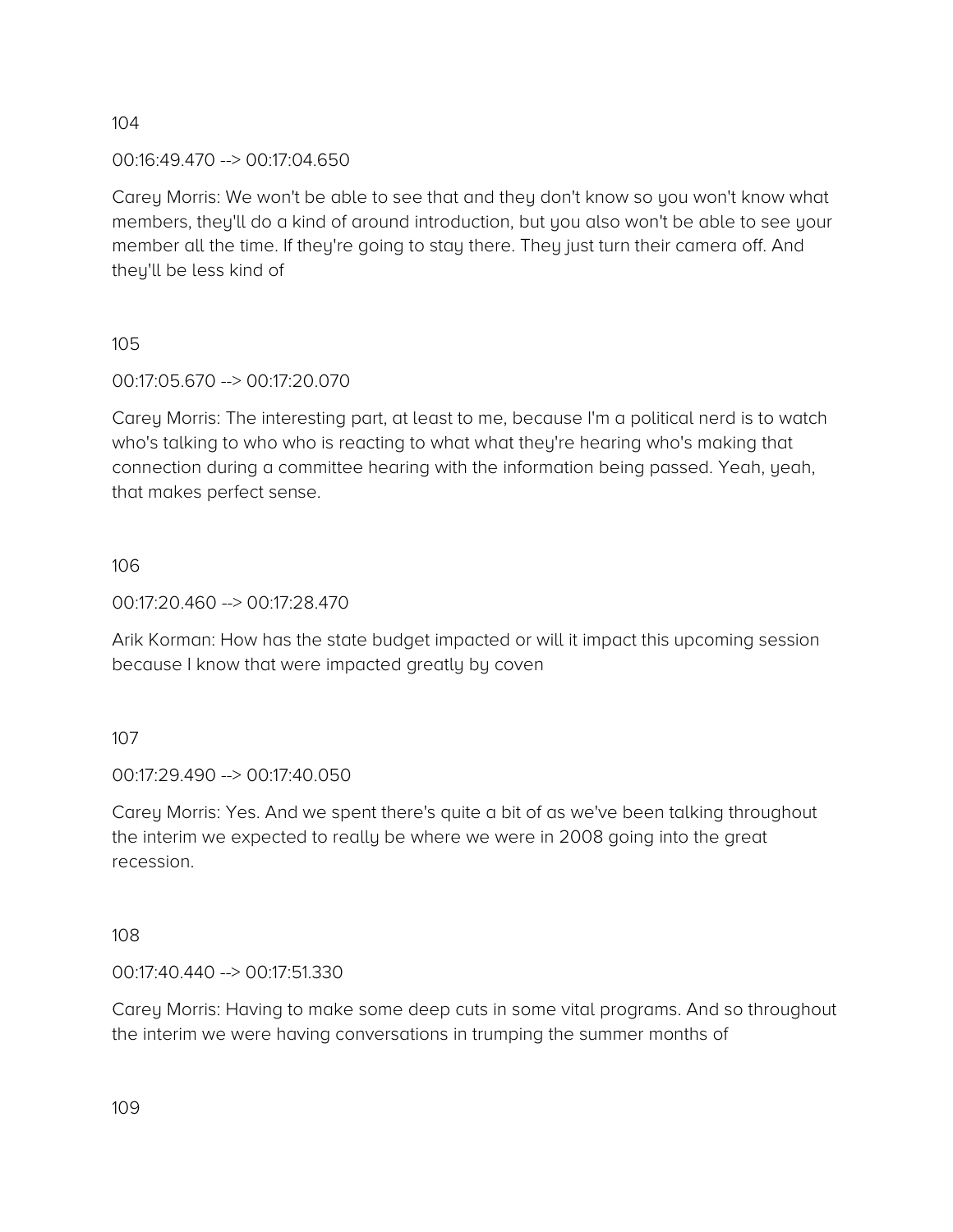00:17:52.170 --> 00:18:01.380

Carey Morris: What programs. We were really focusing on the role and looking at revenue and having conversations about revenue and what type of revenue.

110

00:18:01.710 --> 00:18:10.500

Carey Morris: And progressive to really look at our tax structure and would we need bridge funding all these conversations were happening. And lo and behold, we get to November.

111

00:18:11.100 --> 00:18:20.640

Carey Morris: And we're not. We're okay. I mean, we're not okay. We'd always like to see a little bit more. But, you know, it wasn't this deep dark hole that was anticipated.

112

00:18:21.360 --> 00:18:28.230

Carey Morris: The governor's proposal that he put out in December, he does build a new revenue. He actually so

#### 113

00:18:28.920 --> 00:18:35.610

Carey Morris: He spent about 3 billion more than actually we have the funding for and then the outlook we we write our we

114

00:18:36.090 --> 00:18:41.100

Carey Morris: Do our budgets for four years. So now, even though we running for two. There's a for your outlook.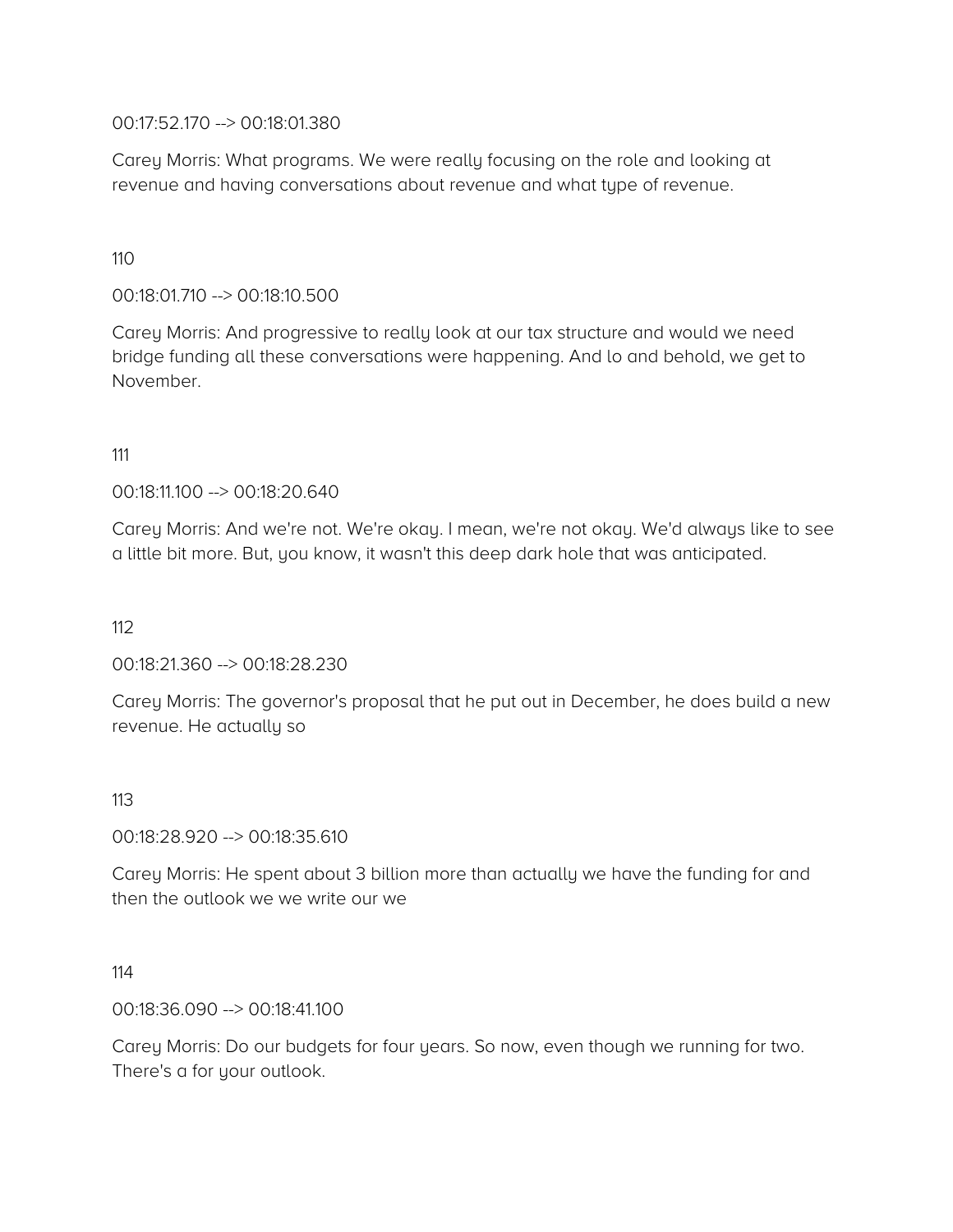00:18:41.640 --> 00:18:49.290

Carey Morris: And that's where it kind of gets a little bit more murky, but he actually built in some revenue because he wanted to expand some programs.

116

00:18:50.250 --> 00:19:04.110

Carey Morris: And that keeps the revenue conversation on the table because it would we keep bringing up again the capital gains and other areas to make Washington State, a more progressive revenue state rather than

117

00:19:05.430 --> 00:19:10.950

Carey Morris: Working for 50 years right now because about how we do it without the sales tax. So the budget, we will

118

00:19:11.400 --> 00:19:27.090

Carey Morris: Again, we come in on 405 days by Constitution. The only thing we have to do in Olympia is passing operating budget in March will get the revenue newest numbers revenue forecast to see where we're at and we will build it based on that.

119

00:19:28.830 --> 00:19:36.780

Carey Morris: But what we're looking at now is not not having to make those deep cuts we anticipated go over the summer.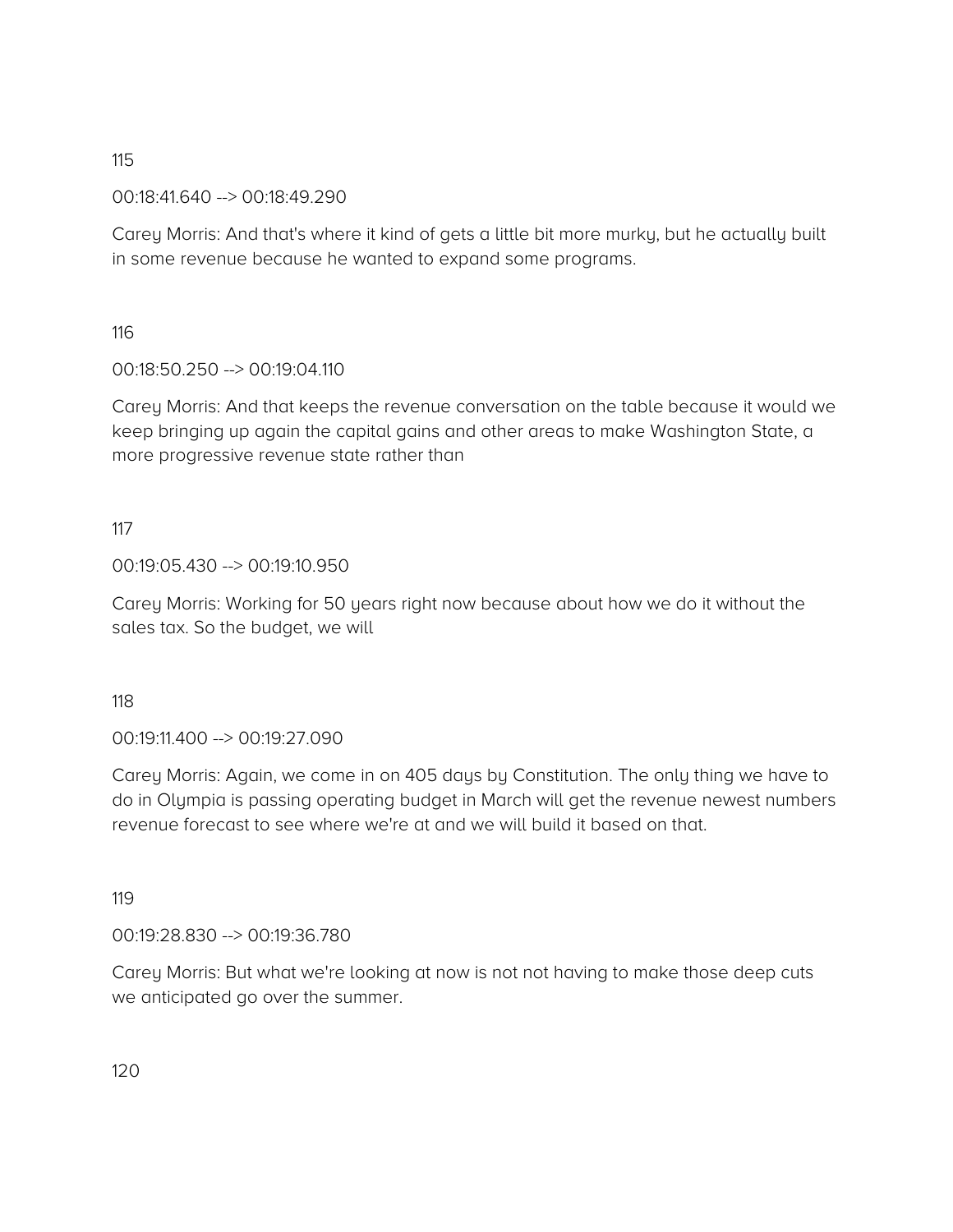00:19:37.230 --> 00:19:50.850

Carey Morris: Which is so nice because those are some bleak conversations and for those of us to remember 2008 and we're still recovering from the cuts that programs took in 2008. It was a relief to see those November numbers. Yeah. Now, that makes perfect sense.

121

00:19:51.420 --> 00:20:00.150

Arik Korman: In a moment, we're going to pivot to our priorities as league of education voters for the upcoming session. But I also want to let you know that if you have a question about the upcoming session.

122

00:20:00.480 --> 00:20:10.830

Arik Korman: Feel free to put it in the Q AMP a function of the bottom of your screen. And now I like to move to Jacob. Jacob Bella is our Director of Policy and Research here at lab, Jacob. What are we going to be working on in

123

00:20:10.830 --> 00:20:11.430

2021

124

00:20:12.690 --> 00:20:23.160

Jacob Vela: Thank you, Eric. I will start sharing that right now. Um, so I'll be going over our let's say priorities as legal education voters this upcoming session.

125

00:20:23.760 --> 00:20:36.060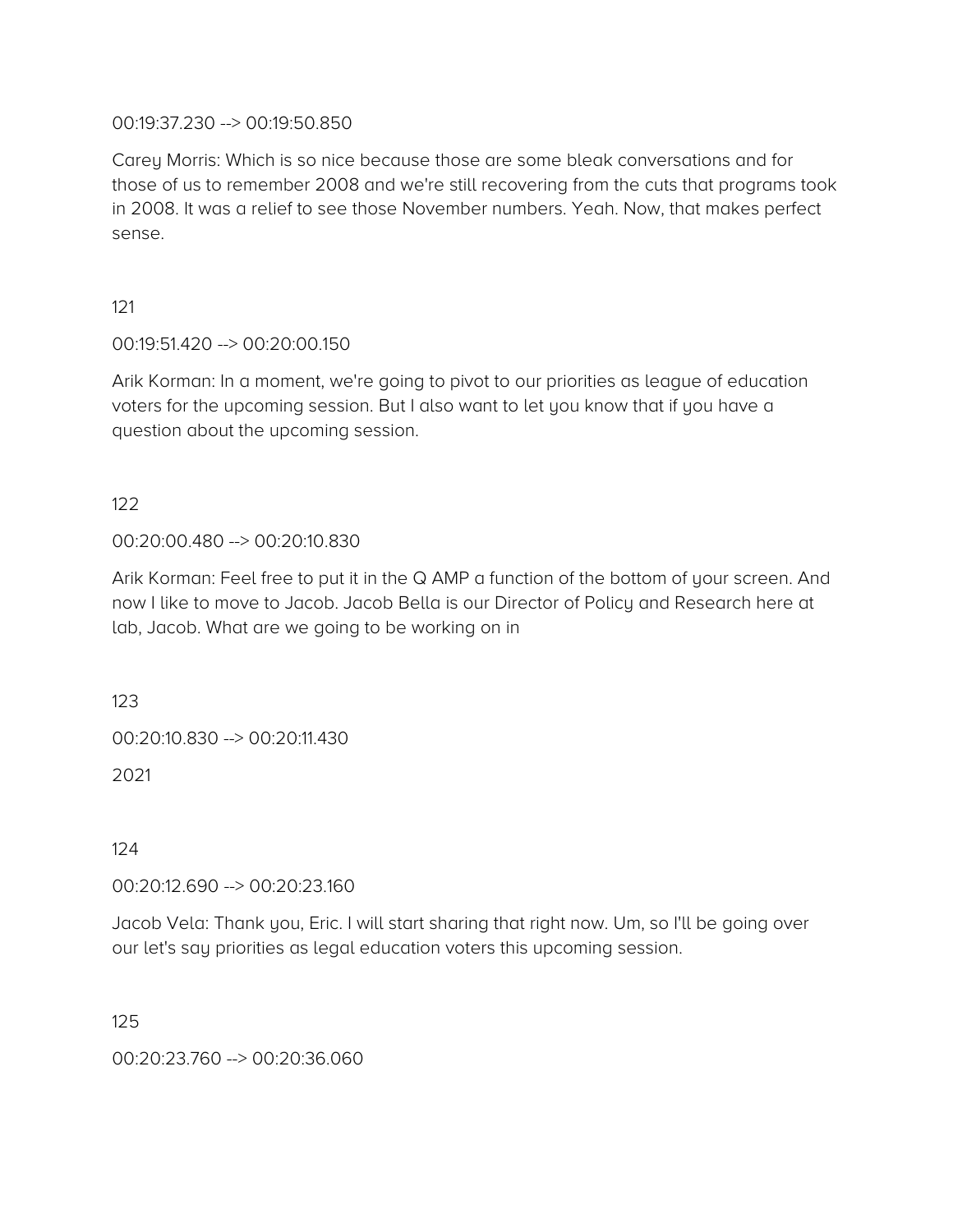Jacob Vela: And then if folks have questions on the q&a function as Eric mentioned, we can get to some of those questions on after I finish up. So the first area is around high quality early learning

126

00:20:38.310 --> 00:20:44.580

Jacob Vela: As the current covert crisis has kind of reaffirmed to brighten up the forefront.

127

00:20:45.630 --> 00:20:55.860

Jacob Vela: High quality access to high quality early learning is critical for families and communities across the state, both from a learning perspective, but also from an IT perspective. So it's on.

#### 128

00:20:56.550 --> 00:21:03.570

Jacob Vela: One of the priorities is run the preservation and expansion of those high quality color early learning opportunities, especially for

#### 129

00:21:04.740 --> 00:21:06.120

Jacob Vela: folks from low income families.

130

00:21:07.950 --> 00:21:16.020

Jacob Vela: Our second priority area is the supportive unsafe accessible learning environment for students and keep our schools.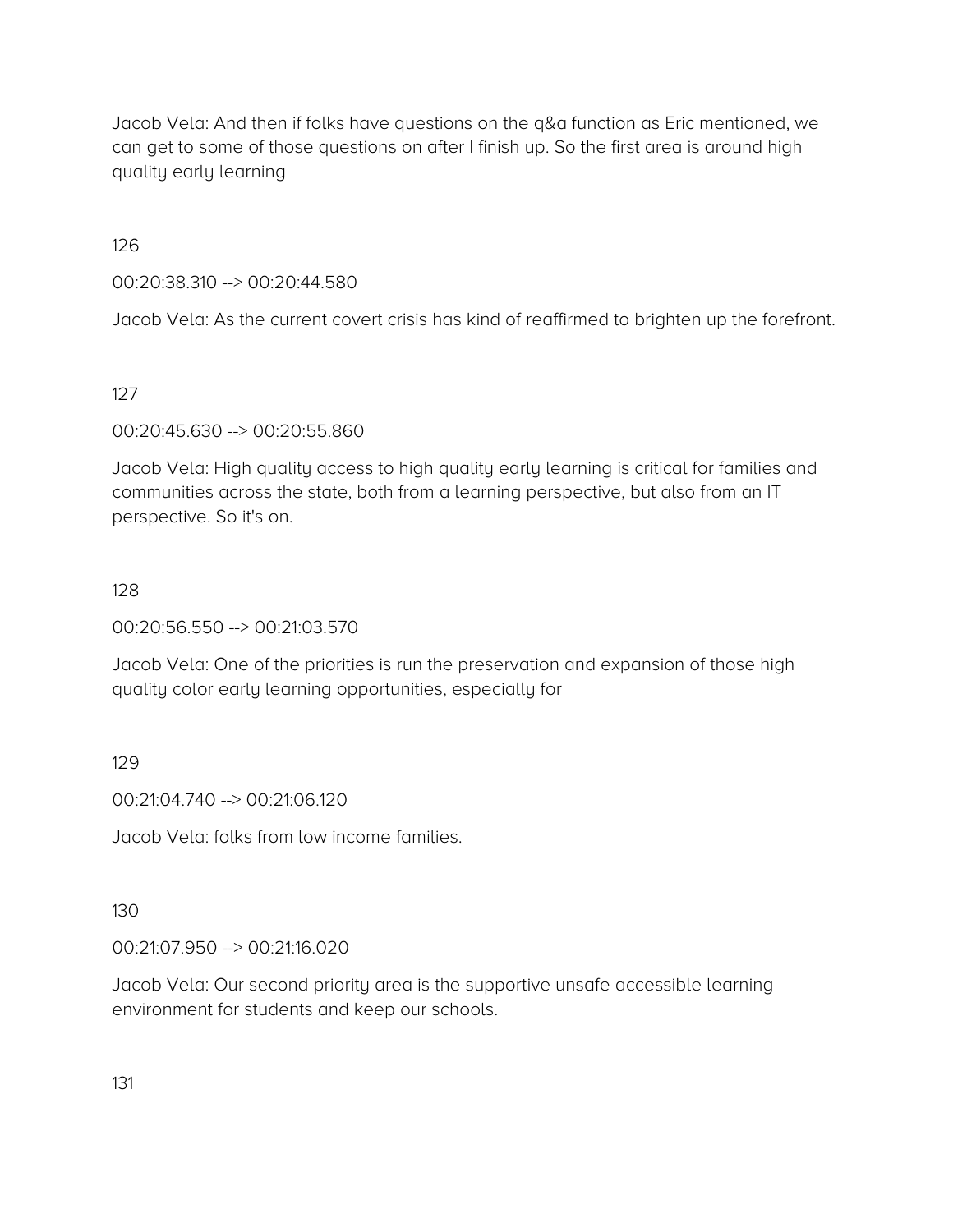00:21:18.030 --> 00:21:26.160

Jacob Vela: Around on our first priority areas around the multi tiered system of supports, otherwise known as empty SS

132

00:21:27.240 --> 00:21:40.710

Jacob Vela: So this is around encouraging and enabling districts to adopt and implement these approaches to supporting students empty, empty SS frameworks about identify student needs, but also

133

00:21:41.760 --> 00:21:51.570

Jacob Vela: Identify and support student needs, but also its academic as well as social, emotional, to try to address the full range of student need on

134

00:21:52.650 --> 00:22:05.760

Jacob Vela: Both the token level but also at school wide level. So we're trying to create the frameworks and the part of the system to enable districts to better develop and implement these districts to better support students

135

00:22:07.380 --> 00:22:10.440

Jacob Vela: Across the state under there.

136

00:22:10.830 --> 00:22:11.610

Carey Morris: And then really quick.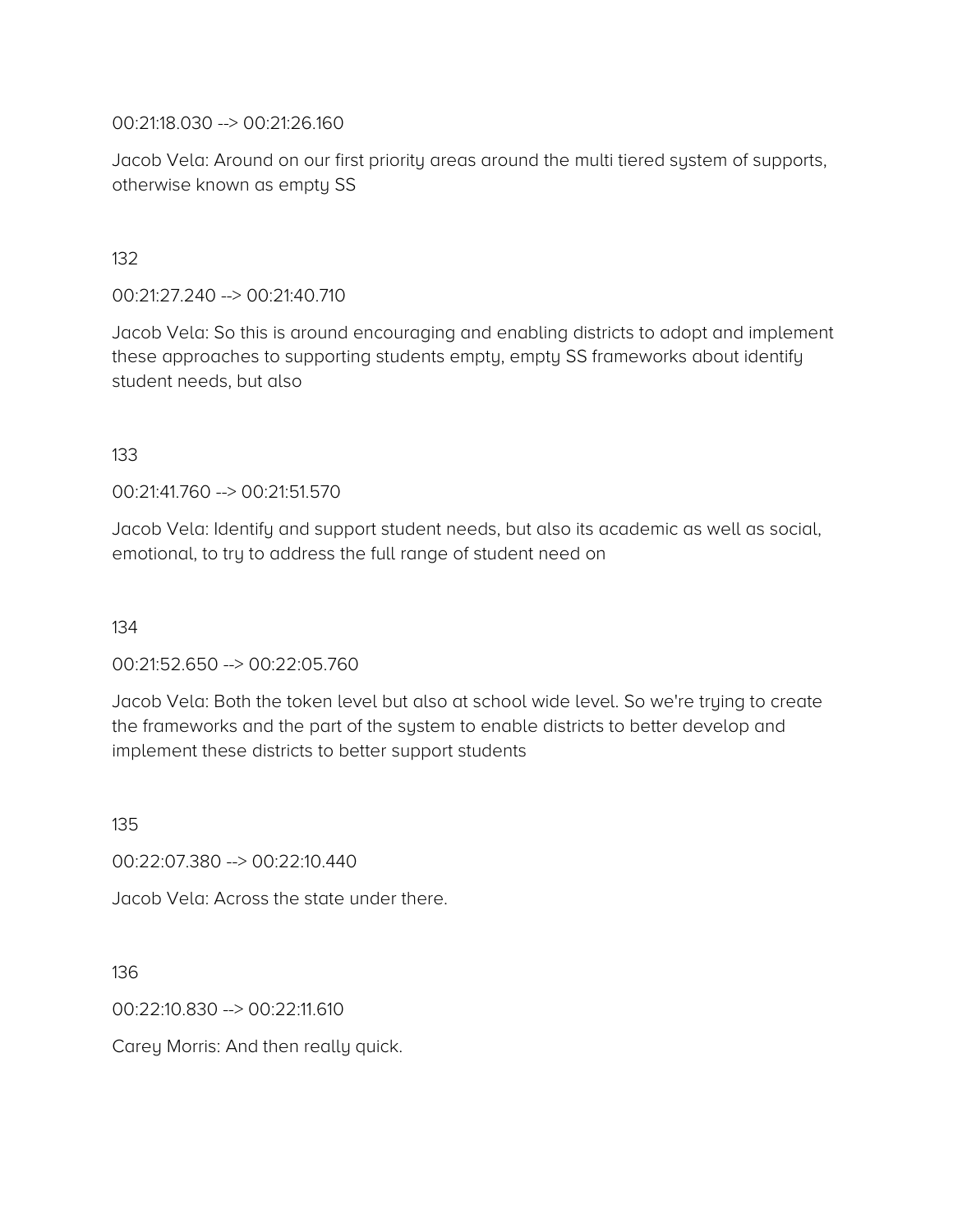00:22:12.180 --> 00:22:13.530

Carey Morris: Just one quick thing on this.

138

00:22:14.280 --> 00:22:25.590

Carey Morris: One of the things we're also focused on making sure there's a lot. We're here about sending getting our kids back into school and the pros of that and there's a public health time debate occurring.

139

00:22:26.400 --> 00:22:35.670

Carey Morris: We have been really focusing and making sure investments are being made in this area because you can get kids back in the classroom. But if you're not working with teachers.

140

00:22:36.000 --> 00:22:46.380

Carey Morris: And support staff and kids to deal with and the trauma, they've dealt with over this pandemic. They're not gonna be ready to learn so large investments going to have to be made, not just

141

00:22:47.010 --> 00:22:58.200

Carey Morris: It's gonna be ongoing. It just can't be an upfront one time. It's an ongoing training and really working with both the teachers and students in this area. Sorry, I just editorial comments. It's what I do so.

142

00:22:59.220 --> 00:22:59.880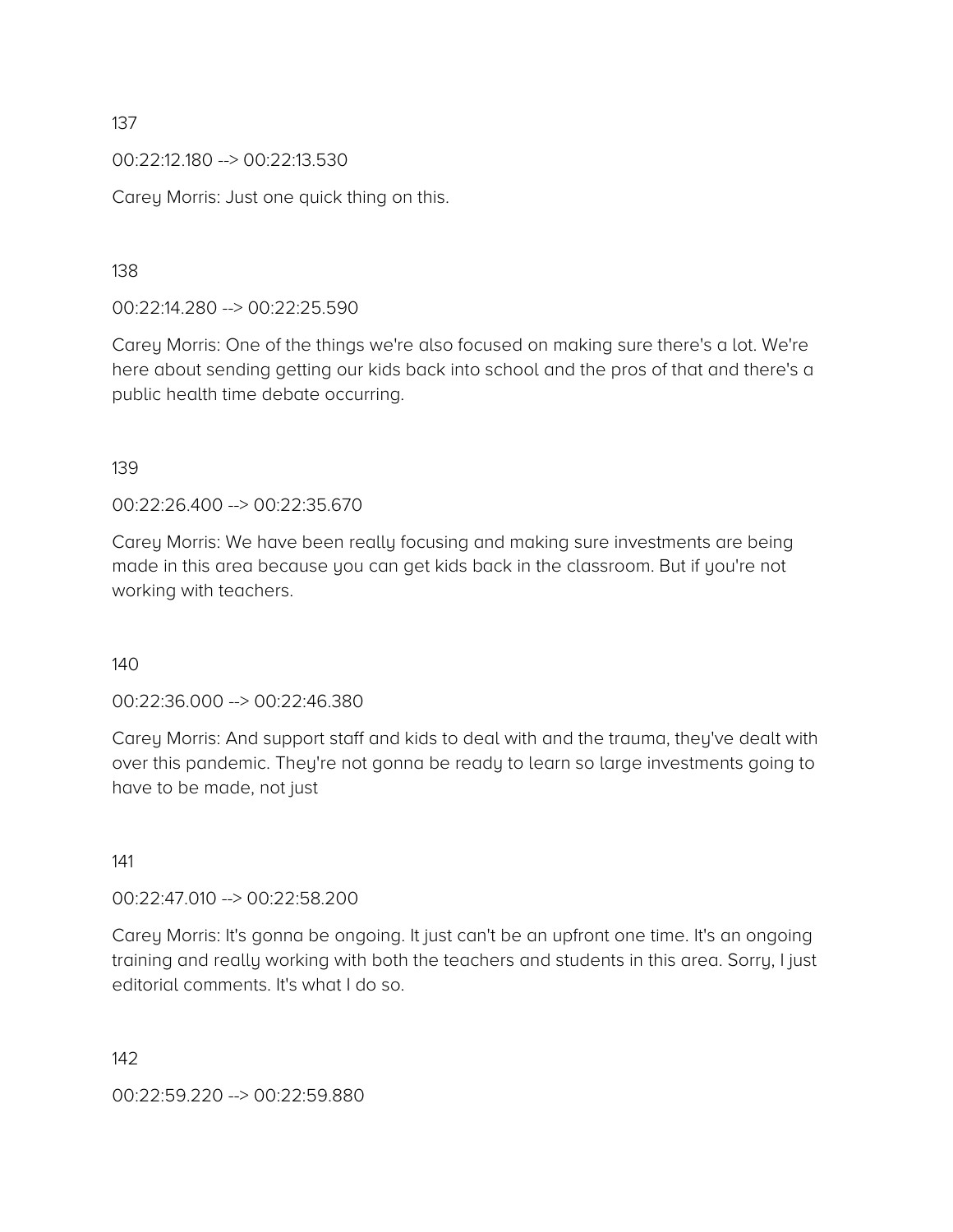Jacob Vela: Thank you and

143

## 00:22:59.910 --> 00:23:04.620

Jacob Vela: That's already current thing that will be bringing up during the course of this discussion.

## 144

00:23:06.390 --> 00:23:17.190

Jacob Vela: And other areas around the universal design for learning. I think one, one of the things that has come to kind of into focus for this on remote learning environment that we're currently in as

## 145

00:23:17.580 --> 00:23:21.960

Jacob Vela: learners have different preferences for how they learn and how they experience education.

#### 146

00:23:22.920 --> 00:23:29.820

Jacob Vela: And I think that's coming to greater focus because of the different way because of the remote learning and how students have fared in that setting.

147

00:23:30.570 --> 00:23:35.160

Jacob Vela: So one of our priorities is around supporting educators districts and schools.

#### 148

00:23:35.520 --> 00:23:46.530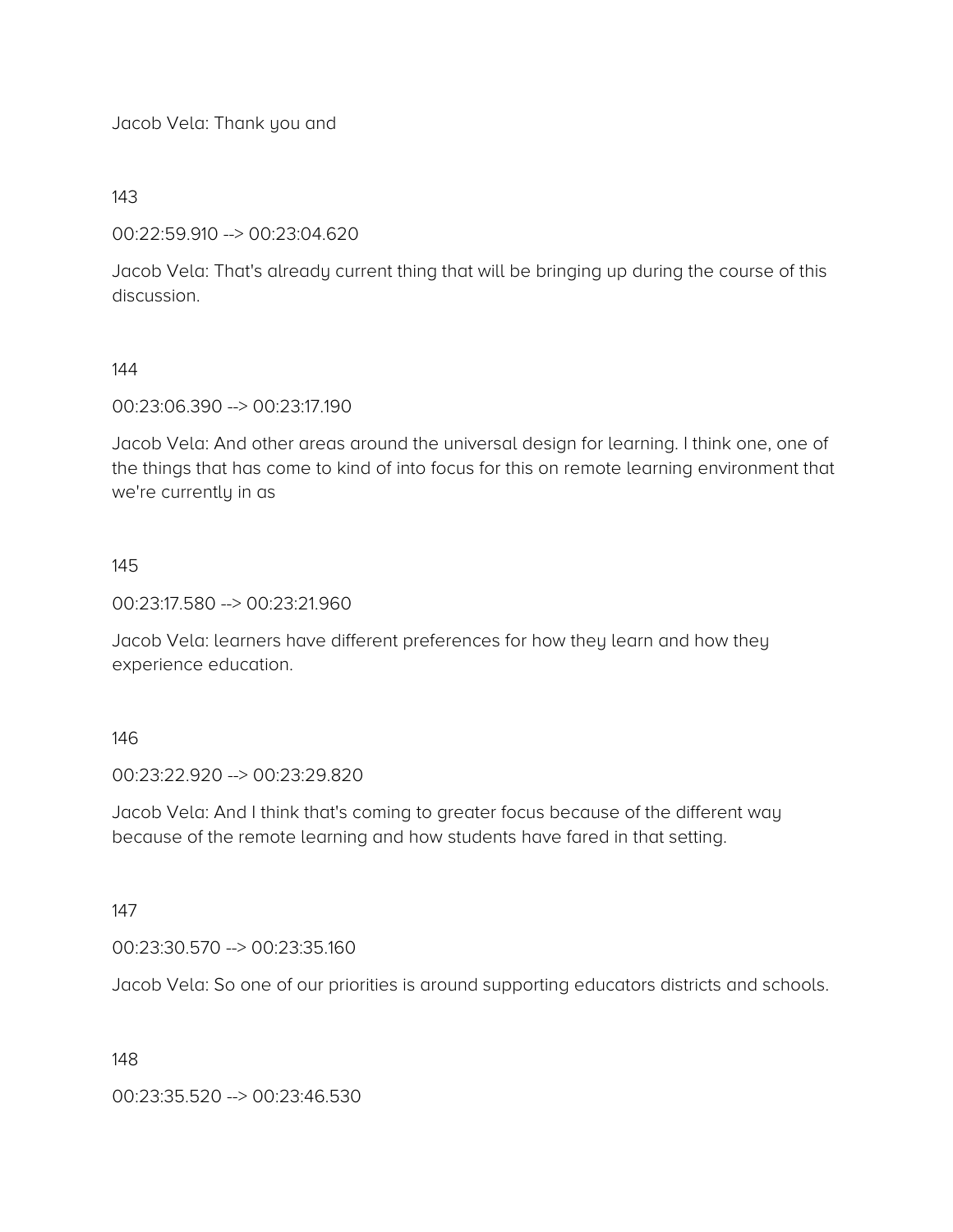Jacob Vela: As they adopt and implement UDL approaches to an either inclusive practices to make sure the learning environment meets the learning needs of all learners, both from

## 149

00:23:46.980 --> 00:24:02.370

Jacob Vela: Whether it's students with disabilities students getting this proficiency. It's students that have just other preferences for how they intake and retain information so accommodating the diverse range of student learning needs.

#### 150

00:24:03.690 --> 00:24:11.550

Jacob Vela: Through again through more training more technical assistance and more support for districts to expand implementation across the state.

#### 151

00:24:13.710 --> 00:24:25.650

Jacob Vela: And this is kind of going back to what Kerry had just mentioned around mental health support. Um, one thing that has become more and more apparent in recent years prior to the pandemic is

#### 152

00:24:26.610 --> 00:24:34.860

Jacob Vela: increasing level of mental health challenges and anxiety among our youth. If you look at some of the healthy use surveys across the state.

153

00:24:35.820 --> 00:24:43.650

Jacob Vela: It's has had been a growing problem prior to the bed pandemic and as I'm sure folks on this call today I'm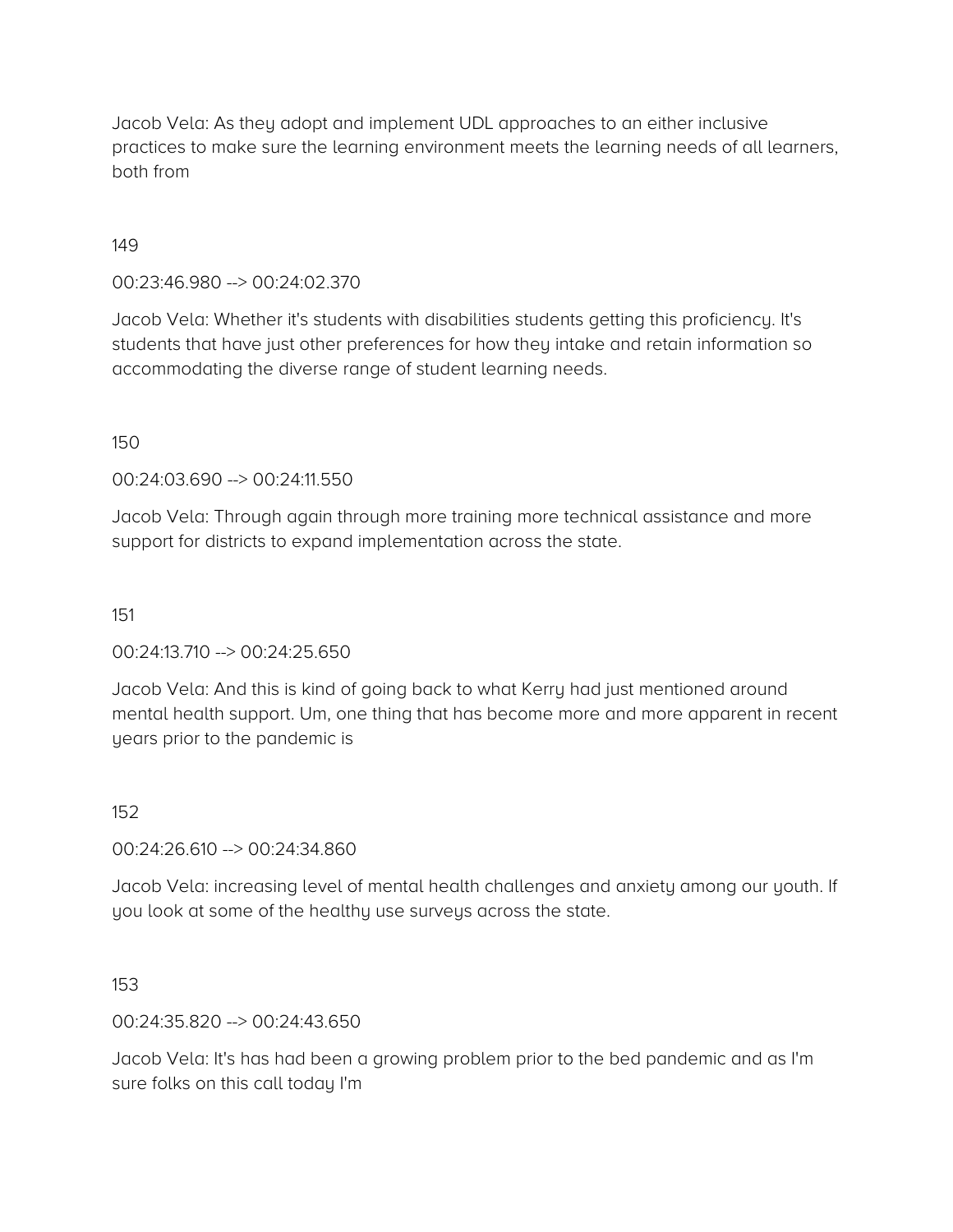00:24:44.070 --> 00:24:52.980

Jacob Vela: Can probably SPEAK FROM FIRSTHAND EXPERIENCE THE pandemic that's caused a lot of stresses and anxieties and mental challenges in adults, too. So

155

00:24:53.880 --> 00:25:04.020

Jacob Vela: Acknowledging that reality and the landscape that we're now and if we're going to try to overcome the learning loss has been experienced and the disruption to the learning environment as well that students have experienced

156

#### 00:25:04.560 --> 00:25:21.750

Jacob Vela: We're gonna have to support them in their mental health needs and social emotional growth areas so they can be in a position to re engage in the learning process and and make up that academic makes Meccano progress that was I'm slow down or halted during this current crisis.

#### 157

00:25:24.450 --> 00:25:30.870

Jacob Vela: And other focus areas can be around a Learning Assistance Program. It's often referred to as the last program or lap.

158

00:25:31.890 --> 00:25:40.830

Jacob Vela: And our area around our folks on this is on building more flexibility and how districts can use the funds right now there's a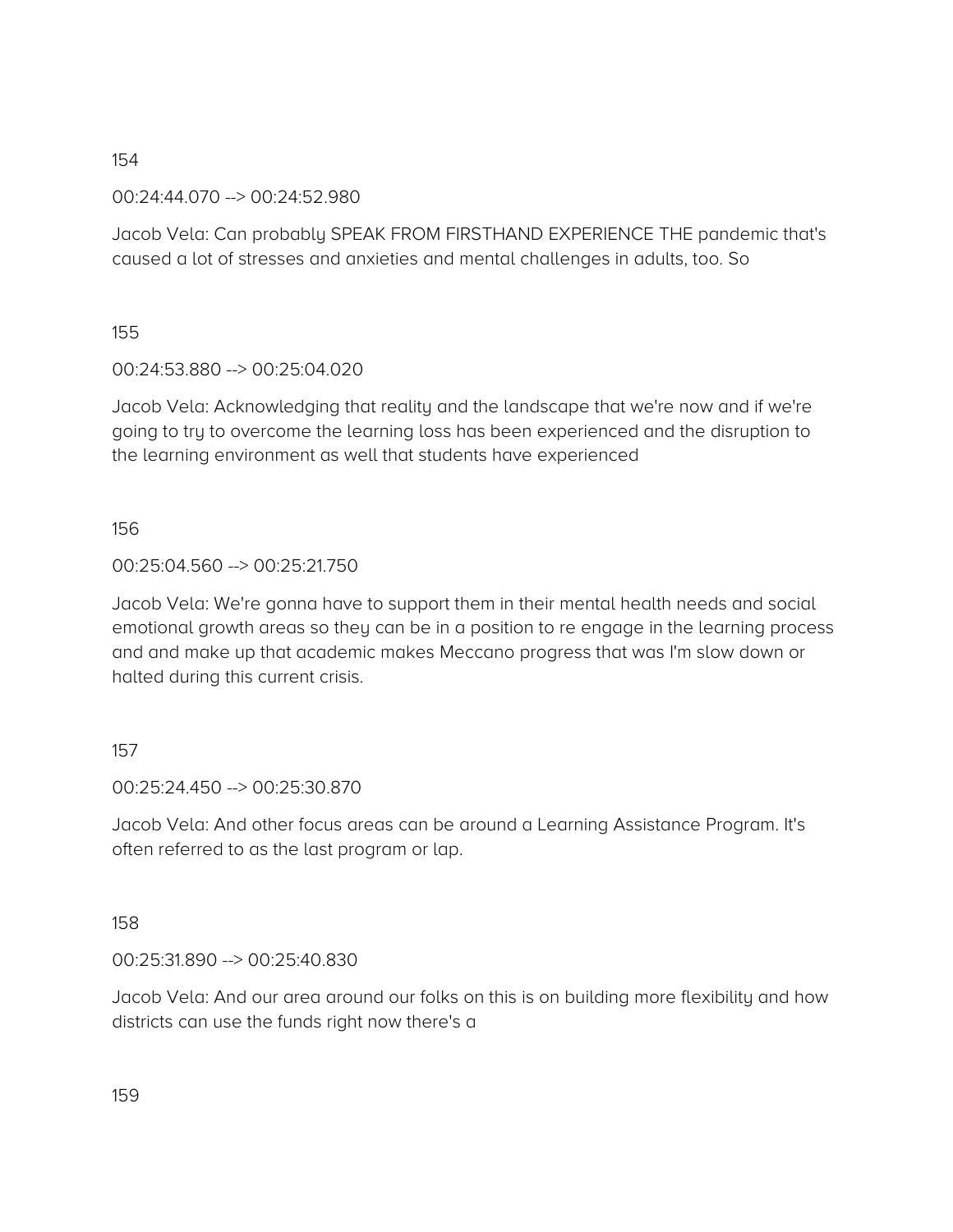00:25:41.370 --> 00:25:49.500

Jacob Vela: limit on how much of those funds can be used by districts developed partnerships with CEOs or community based organizations.

160

00:25:49.860 --> 00:25:57.930

Jacob Vela: To better and more effectively meet the needs of students to get to support them academically and socially, emotionally to get back on track in their learning.

161

00:25:58.620 --> 00:26:09.420

Jacob Vela: Trajectory so we want to provide more flexibility to allow greater ability for districts to really form these effective partnerships with local organizations to meet student needs.

162

00:26:11.460 --> 00:26:23.280

Jacob Vela: And our final area of focus in this priority area is around transition from punitive measures to more supportive measures of students for students as they

163

00:26:25.320 --> 00:26:33.210

Jacob Vela: Are in the kickoff setting so disproportionality and discipline and other punitive approaches in the K 12 setting.

164

00:26:33.660 --> 00:26:41.550

Jacob Vela: And just personally impact students of color, especially when including the presence and use of sorrows or school resource officers and school buildings.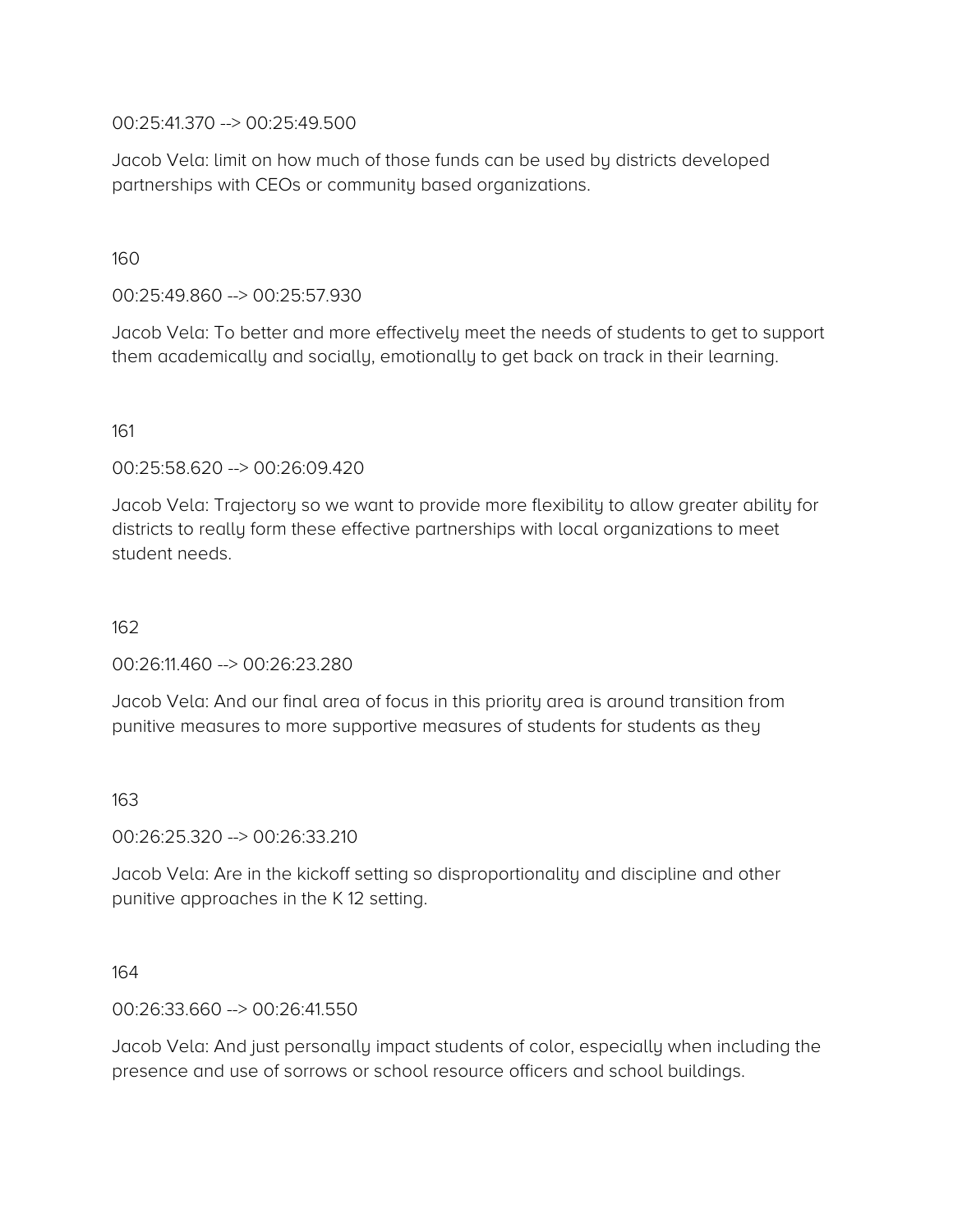00:26:42.060 --> 00:26:55.290

Jacob Vela: On. So this is around in the key to setting on creating more supportive measures such as Positive Behavior Interventions use our practices to keep students in the school building and engaged.

# 166

00:26:56.250 --> 00:27:11.160

Jacob Vela: In schools and then this kind of just ties into creating safe and supportive learning environments for our students. And the more we do that, the less need on or reason that would be for punitive approaches to be employed.

## 167

00:27:14.070 --> 00:27:24.540

Jacob Vela: And our next area of focus is around resourcing and funding and schools so establishing equitable resourcing structures centered on student needs right now. A lot of our

#### 168

00:27:25.170 --> 00:27:41.070

Jacob Vela: Ways and free fund schools is not necessarily on student need it's on other factors such as broad student enrollment or the property value of the certain districts. That's when most significant factors analysis is cooler funded right now.

#### 169

00:27:42.210 --> 00:27:54.090

Jacob Vela: So we just want to make sure that schools and students are resource to me they're both academic and non academic needs as this pendant cuz I'm exhausted existing in equities and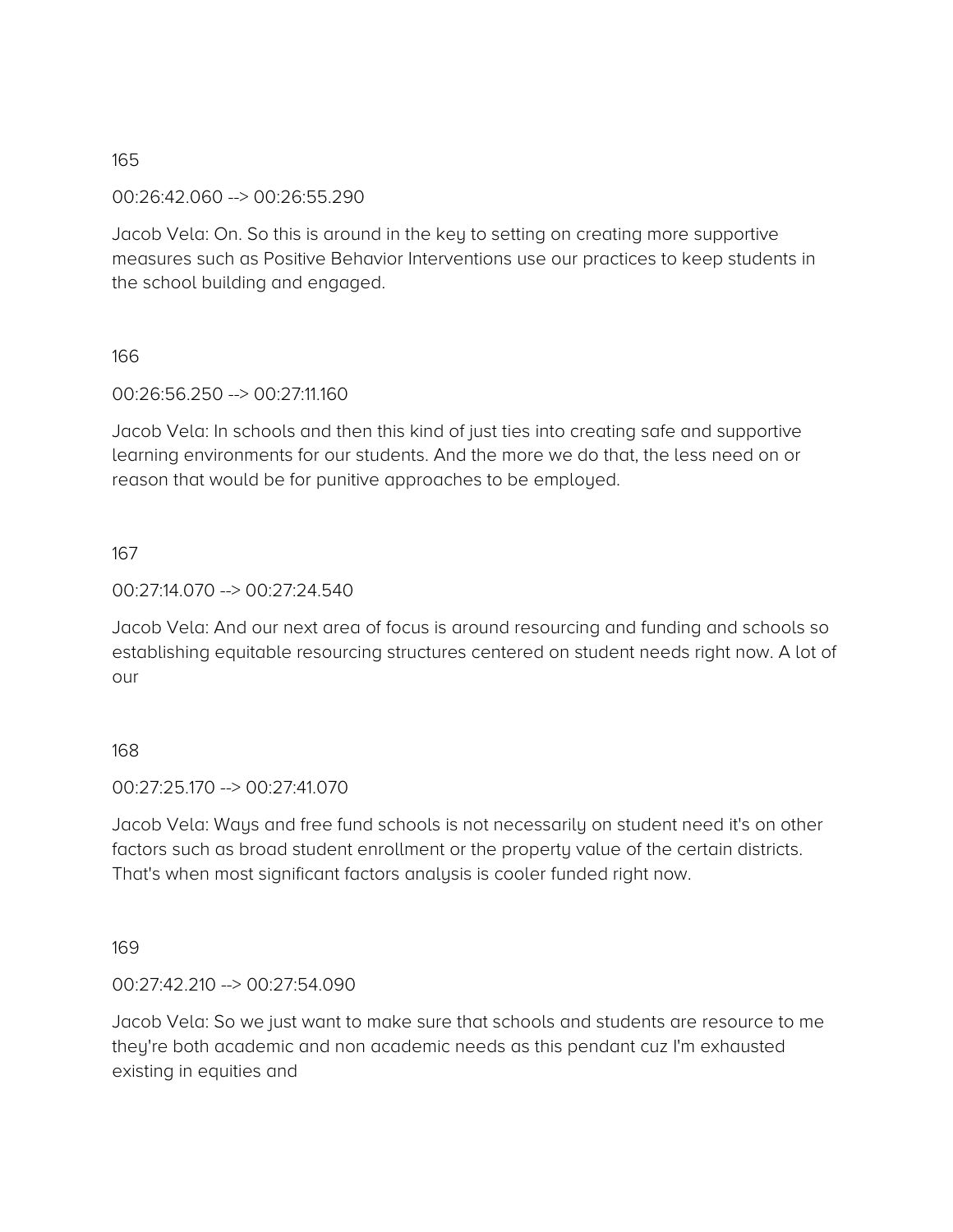00:27:55.710 --> 00:28:01.530

Jacob Vela: The disparate ways different students have fared and been served by the system.

171

00:28:02.790 --> 00:28:15.060

Jacob Vela: Where we want to make sure that schools are supported on so they could provide those additional support and resources to students to get us through this current crisis and overcome and

172

00:28:16.170 --> 00:28:24.330

Jacob Vela: Grow active and clear because although the coven has had a specific impacts on schools on students and communities.

173

00:28:25.110 --> 00:28:35.490

Jacob Vela: There's also been historical impacts on the same student groups and communities over time. So we have to look at historical context as well as how Kobe Kobe has impacted that

174

00:28:35.910 --> 00:28:45.180

Jacob Vela: As we look to respond and support students in schools in this as we hopefully enter the final stages of this pandemic.

175

00:28:47.100 --> 00:29:00.270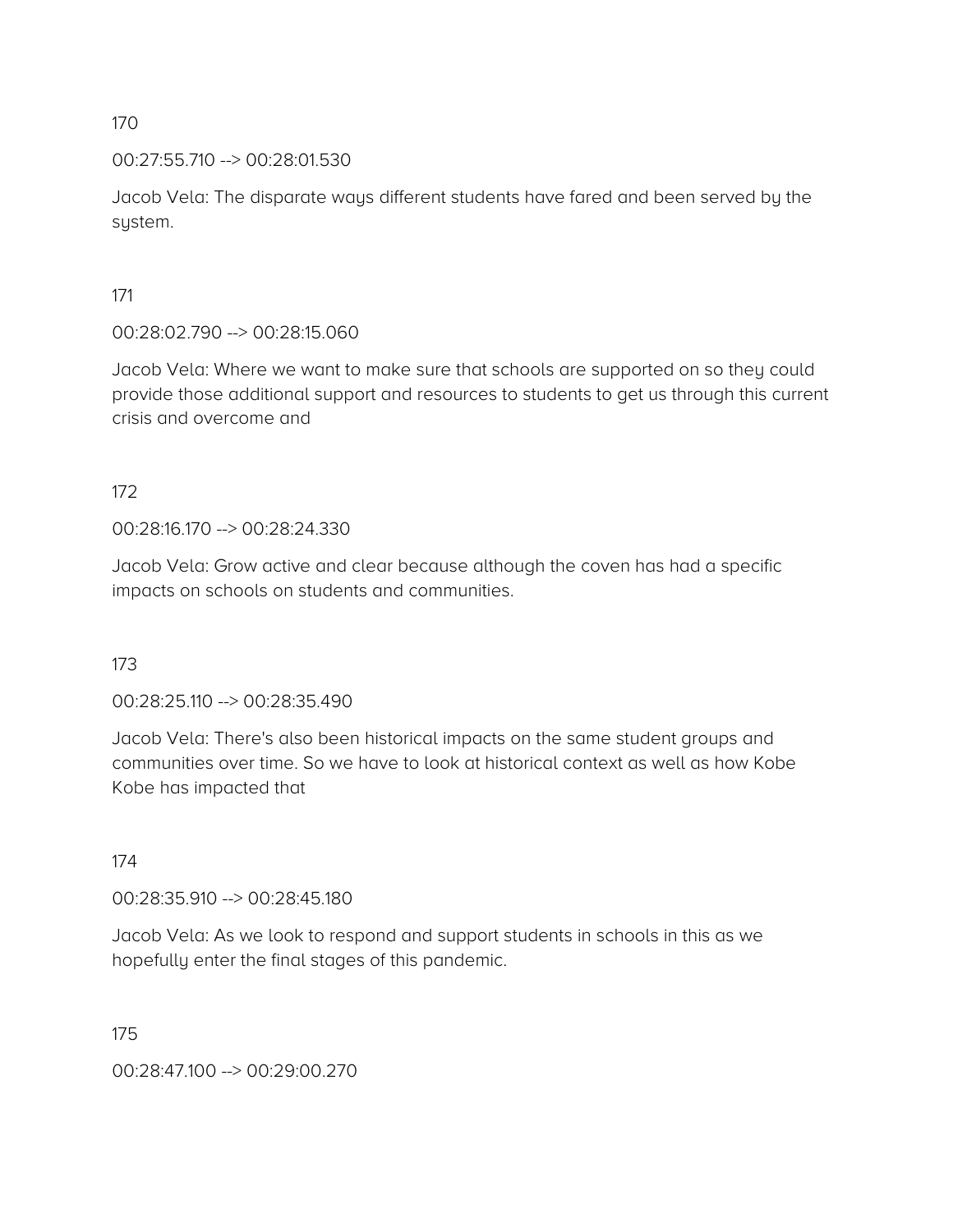Jacob Vela: And another area focus is around local efforts assistance. This is a less known area of funding, this is kind of an add on to local Abby's two districts. We have a harder time raising local levies.

## 176

00:29:01.860 --> 00:29:09.780

Jacob Vela: Districts, on average, with lower average property values and Richard districts are eligible for local assistance and right now it's purely based

## 177

00:29:10.320 --> 00:29:33.510

Jacob Vela: On Property values, but we would like to see not obviously based on how you guys impact look at effort effort assistance, but it's important that student needs are also factored into it, the amount of students living in poverty, the amount of students on experience getting us proficiency.

178

00:29:35.100 --> 00:29:40.230

Jacob Vela: High mobile student populations, all of the student groups require additional resources and supports.

#### 179

#### 00:29:41.040 --> 00:29:53.040

Jacob Vela: To provide them with academic experience that that they need. So the students need factors should be taken into account all our funding streams, including our local funding streams. So local efforts systems wouldn't be included in that

#### 180

00:29:54.210 --> 00:30:02.790

Jacob Vela: And our third priority area within resourcing is around establishing new revenue sources to advance issue. So I put it on.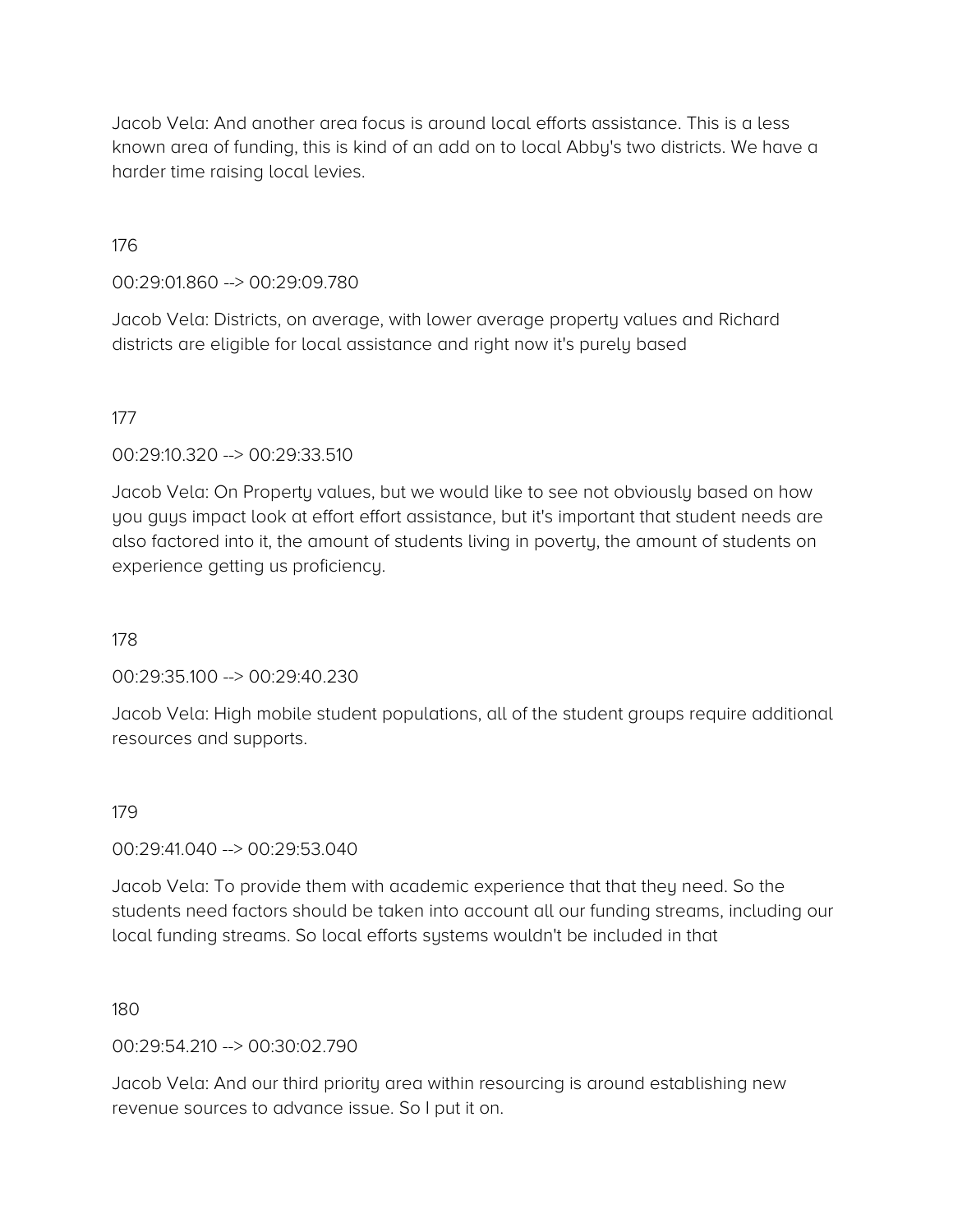00:30:03.330 --> 00:30:10.470

Jacob Vela: There is a lot of improvements advocate for system needs and one of those. And some of that can be done with funding and

182

00:30:11.310 --> 00:30:21.030

Jacob Vela: So we want to make sure, schools, a resource to provide mental supports the MTS interventions and other support for students and and teachers.

183

00:30:21.630 --> 00:30:26.220

Jacob Vela: To create the educational experience that students deserve and that we need to provide for students.

184

00:30:26.880 --> 00:30:35.010

Jacob Vela: But we can't. But we also have acknowledged that things that happen outside the K 12 system impact what happens and how education is

185

00:30:35.490 --> 00:30:43.080

Jacob Vela: is experienced by students so food insecurity housing insecurity also impact the K 12 experience of students, so

186

00:30:44.070 --> 00:30:59.070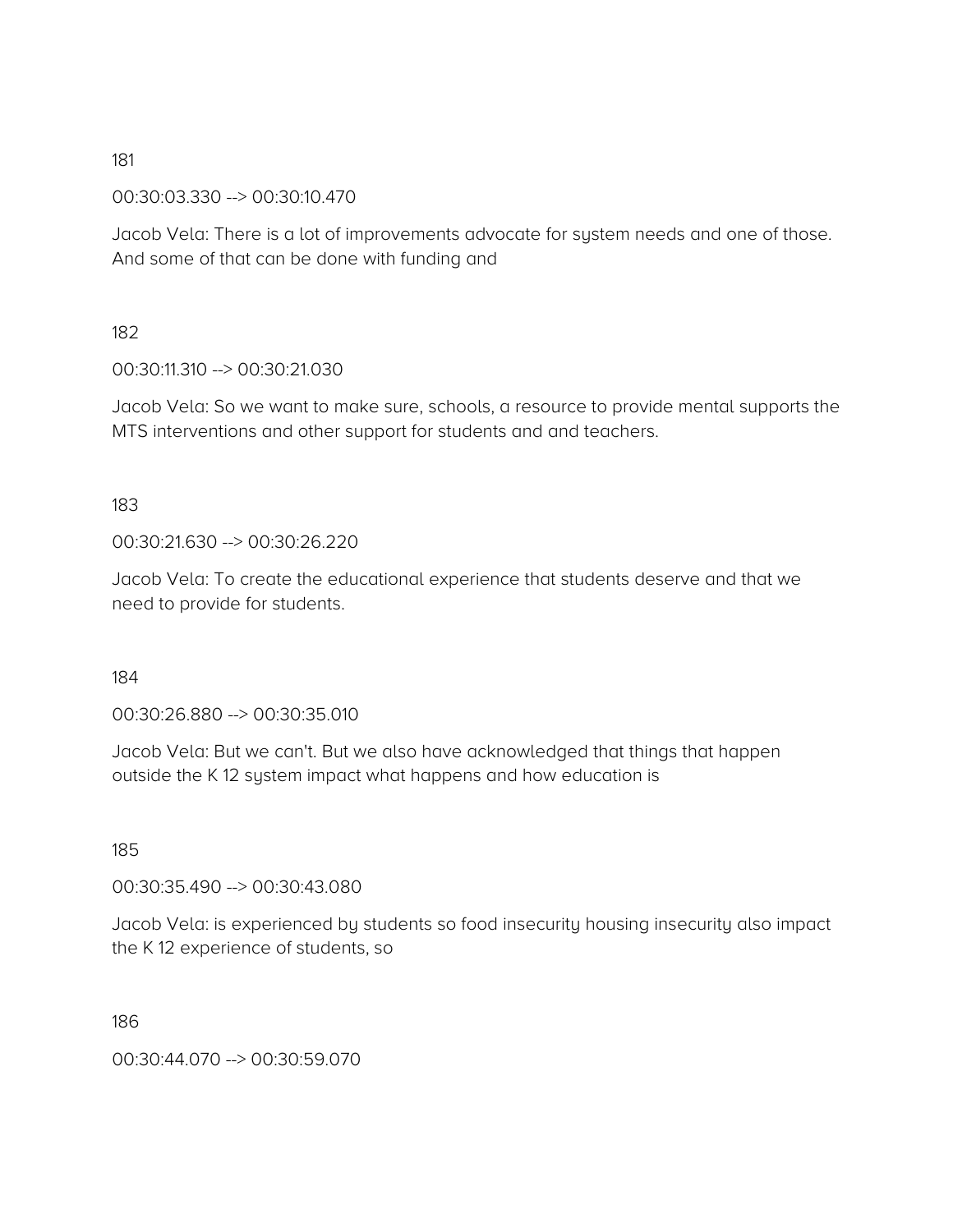Jacob Vela: In order to provide the the system of support in that sense for for students to succeed on, we need to keep a lot of programs whole outside the K 12 space. So I'm and arrive at that based on history.

## 187

00:31:00.120 --> 00:31:08.850

Jacob Vela: We feel that there needs to be a new revenue source that is created in order to sustain the well being of our communities.

188

00:31:10.410 --> 00:31:18.000

Jacob Vela: And our final priority area is around the fists efficient and effective resources for students receiving special education services.

189

00:31:18.780 --> 00:31:30.210

Jacob Vela: And this is a area that has thankfully gotten the greater attention, the last several years and wonder focus areas is around supporting the continued use to expand the adoption of inclusive practices.

#### 190

00:31:31.290 --> 00:31:40.590

Jacob Vela: For schools and districts. There's been working on last couple years around inclusive practices pilot project and other approaches to

#### 191

00:31:43.500 --> 00:31:47.070

Jacob Vela: thoughtfully and effectively implement more inclusive approaches to education.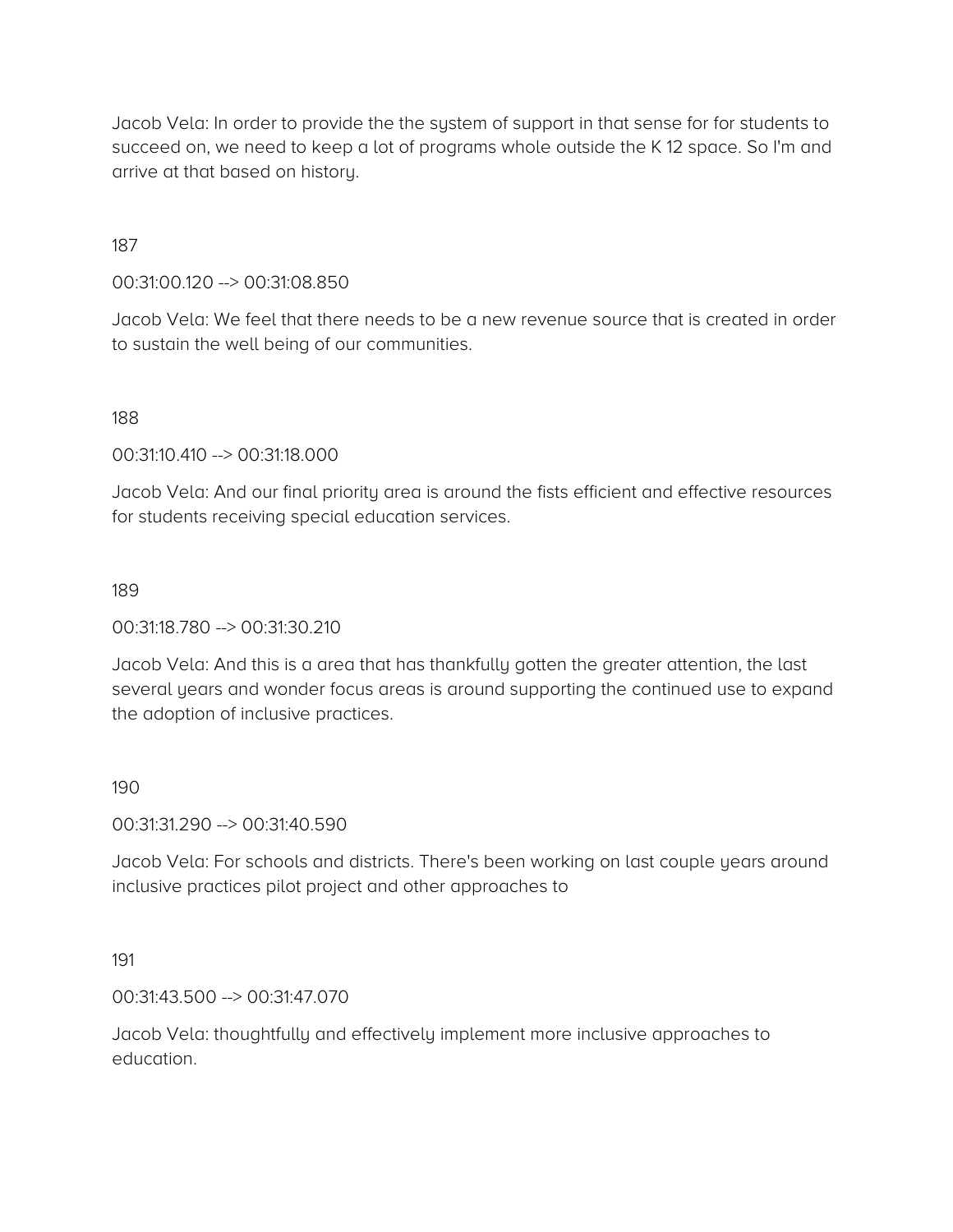00:31:47.580 --> 00:31:54.240

Jacob Vela: Washington State has one of the highest rate of excluding students with disabilities from a general education setting. So we're trying to

193

00:31:54.750 --> 00:31:59.220

Jacob Vela: Create the support technical systems and structures for districts

## 194

00:31:59.730 --> 00:32:10.800

Jacob Vela: So they can be better position and more empowered to provide a better educational experience for students with disabilities. So this is trying to kind of build out that technical systems and and

195

00:32:11.370 --> 00:32:29.670

Jacob Vela: massive increase adoption for for districts and our final area is around special funding for special education right now we don't provide enough resources for students with disabilities receiving special education services, and this has been borne out by

196

00:32:32.430 --> 00:32:43.440

Jacob Vela: Studies on how much I'm schools fine use other funding sources to kind of backfill what they need to need for special education services.

197

00:32:43.920 --> 00:32:56.640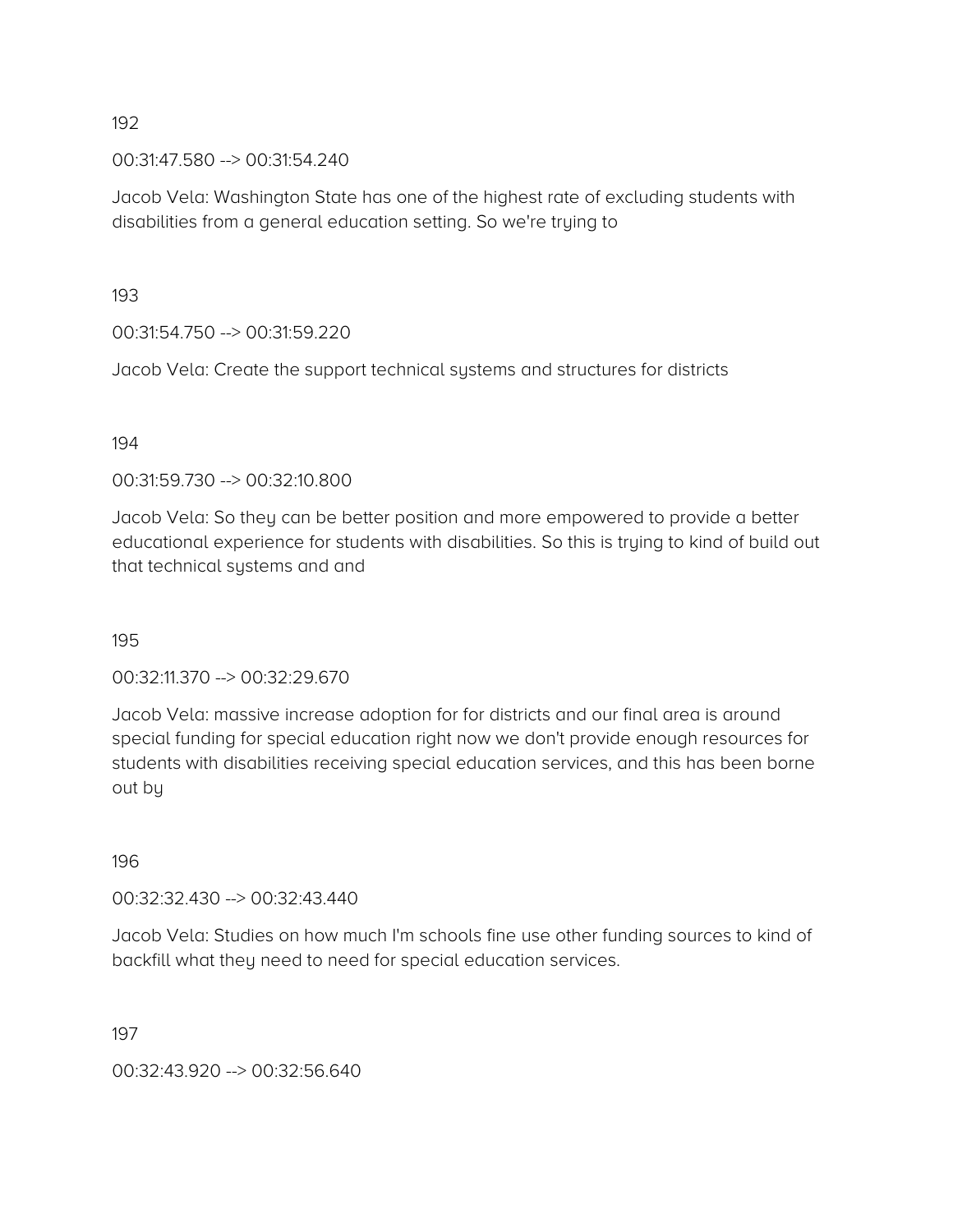Jacob Vela: So we need to resource districts inadequate way to provide the services to make sure the students on IPS get the resources and support that they need to access to education.

198

00:32:57.630 --> 00:33:09.660

Jacob Vela: But another area is around what's often referred to as a funding the special education catch up to 13.5% cap so for those of folks who are not familiar with this.

199

00:33:10.380 --> 00:33:24.480

Jacob Vela: Effectively, it means that if you have 100 students in district on and 15% of them are 15 students are receiving special education services. I just want to generate funding for 13.5% of the

200

00:33:25.440 --> 00:33:33.750

Jacob Vela: Students so 13.5 of those 15 students will generate funding from the state with that one and a half student that is over that threshold.

201

00:33:34.110 --> 00:33:47.220

Jacob Vela: Will not get any funding from the state, they'll still get services from the district still have an IP and the district was only to fulfill the obligation to that student, but the discipline, I get any additional funding to provide services and supports.

202

00:33:48.330 --> 00:33:51.240

Jacob Vela: We find it a punitive approach to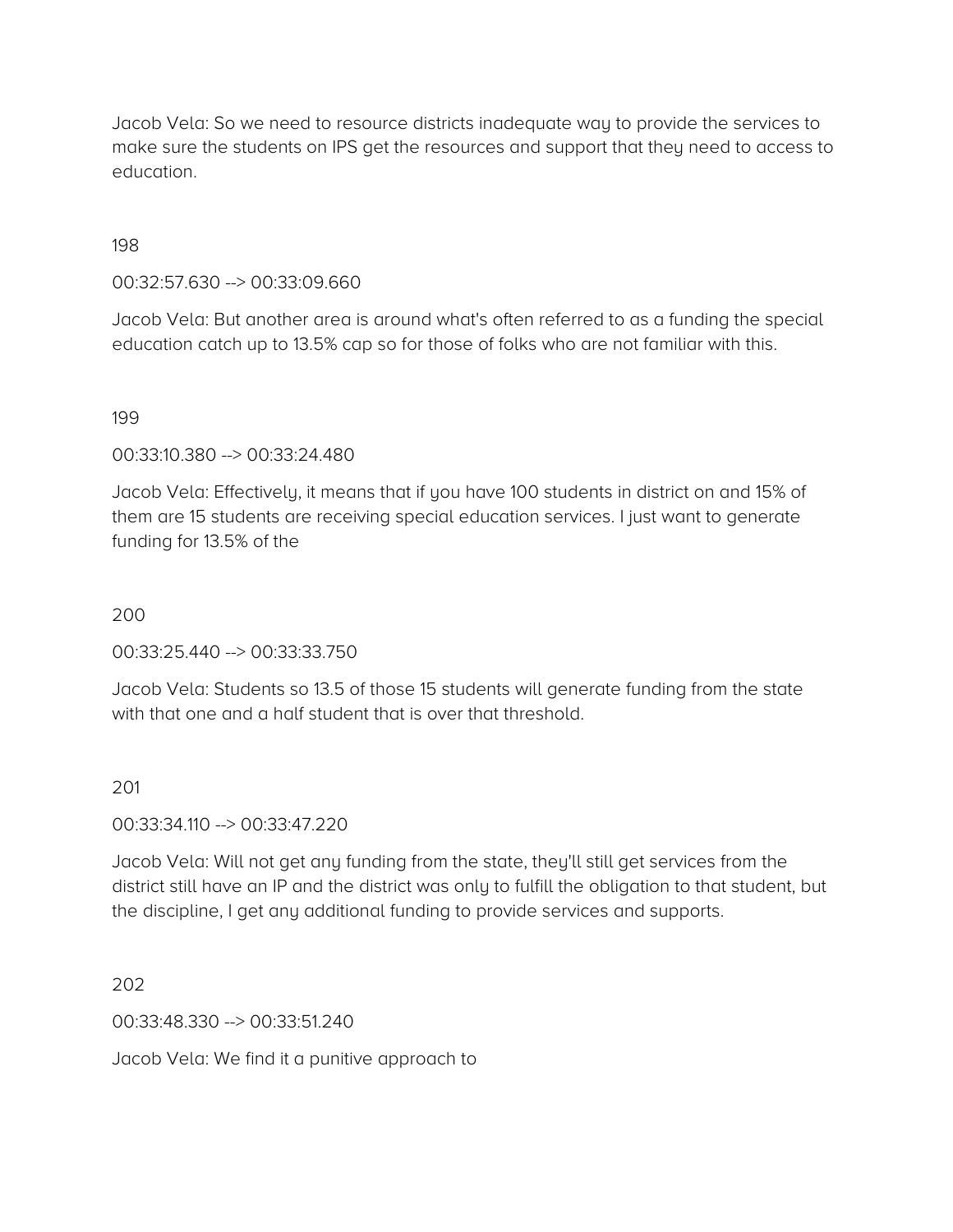203 00:33:52.770 --> 00:33:53.280 Jacob Vela: Trying to

204

00:33:54.570 --> 00:34:02.370

Jacob Vela: Address costs of the system. So we want to make sure that the system that we have in place to support and find on student disabilities.

205

00:34:02.970 --> 00:34:19.230

Jacob Vela: Covers the full cost of districts, so we don't receive the inequities in this ability to better serve and support students with disabilities. And those are our priorities for this upcoming 2021 listening session and I'll send it back to Eric

206

00:34:19.500 --> 00:34:23.850

Arik Korman: Great, well thank you so much, Jacob. Thanks so much. Carry that's great perspective.

207

00:34:24.120 --> 00:34:27.270

Arik Korman: If you want to see our legislative priorities. You can see them on our website.

208

00:34:27.360 --> 00:34:36.420

Arik Korman: Education voters.org. All right, we have about 10 minutes for questions if you have a question, feel free to type it in the Q AMP a function at the bottom of your screen.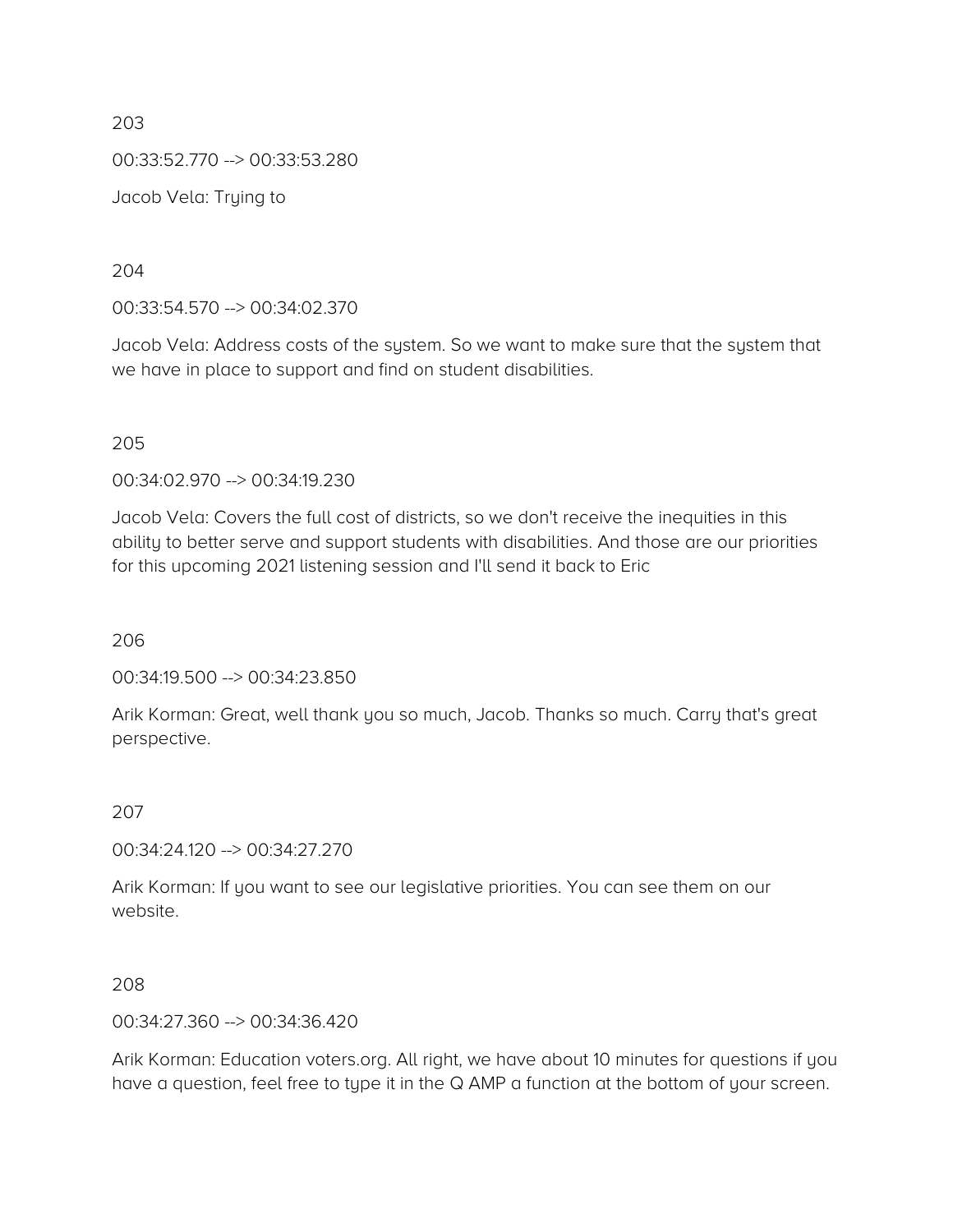00:34:36.840 --> 00:34:52.470

Arik Korman: No question is too basic and we're going to start off with a question from carry on the structure of the legislature moving forward in this session. And the question is Carrie. Can you clarify what you mean by the House is limit of seven on the number of bills to be brought forward.

# 210

00:34:54.300 --> 00:35:13.470

Carey Morris: So other states have been doing this for a while and just in their general legislative sessions but Washington State has never put a limit on the amount of bills that legislators can sponsor while that senate hasn't done that, you know, haven't given it a number that's really

## 211

00:35:14.670 --> 00:35:27.180

Carey Morris: For members to really think hard before introducing team a bills, but the House has said limited to seven and those bills have to fit into the categories between the equity coven response.

# 212

00:35:28.260 --> 00:35:41.280

Carey Morris: And some of the climate change work they've done. And to be honest, it's bill discouraging just putting the word equity on to some of these is legislation doesn't make them focused on equity.

#### 213

00:35:42.390 --> 00:35:57.930

Carey Morris: But it's, there's these are going to have to be really hard conversations with more people involved. And so I think what they're hoping is is that as each piece of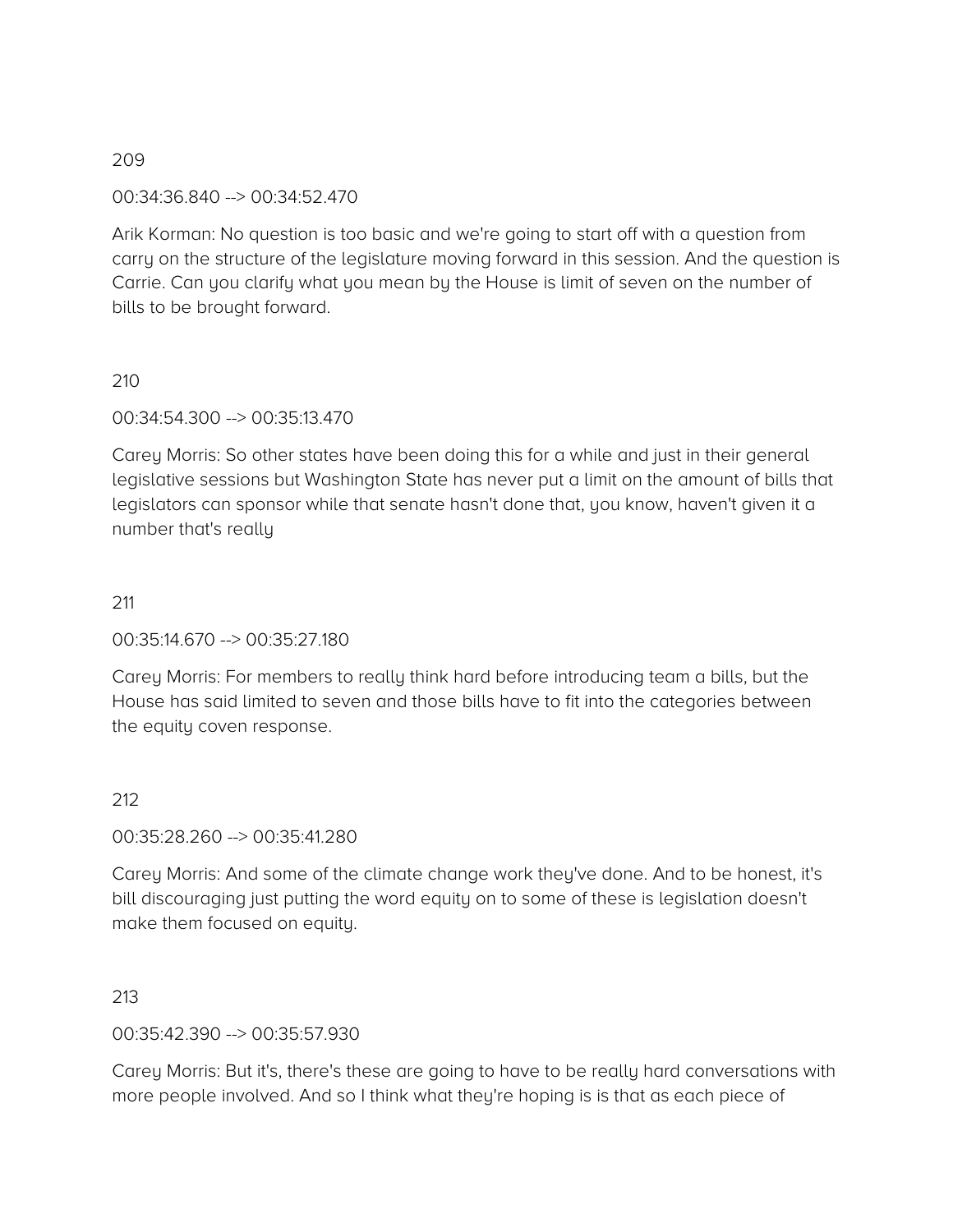legislation comes through. We're looking through that equity lens and the right people are giving their

214

00:35:59.010 --> 00:36:05.310

Carey Morris: Their experiences and their stories and their at the table. I mean, let's be honest with who was in the panel right now.

215

00:36:05.820 --> 00:36:15.810

Carey Morris: We all have a heart in the right place. But we don't have the experience or the knowledge and a lot of these so the hope is every piece of legislation, the stakeholder is above and beyond what the normal has been

216

00:36:16.350 --> 00:36:25.650

Arik Korman: Yeah, thank you very much for that. And yes, I do want to acknowledge that we do not have community members from black indigenous and and people of color on this panel.

#### 217

00:36:26.010 --> 00:36:35.040

Arik Korman: And moving forward in future legislative preview 11 hours like this I will be intentional about including that so thank you for the person who who mentioned that

218

00:36:35.730 --> 00:36:49.020

Arik Korman: My next questions are about early learning. The first one is does high quality early childhood education include infants and toddlers and providing families access to high quality infant and toddler care.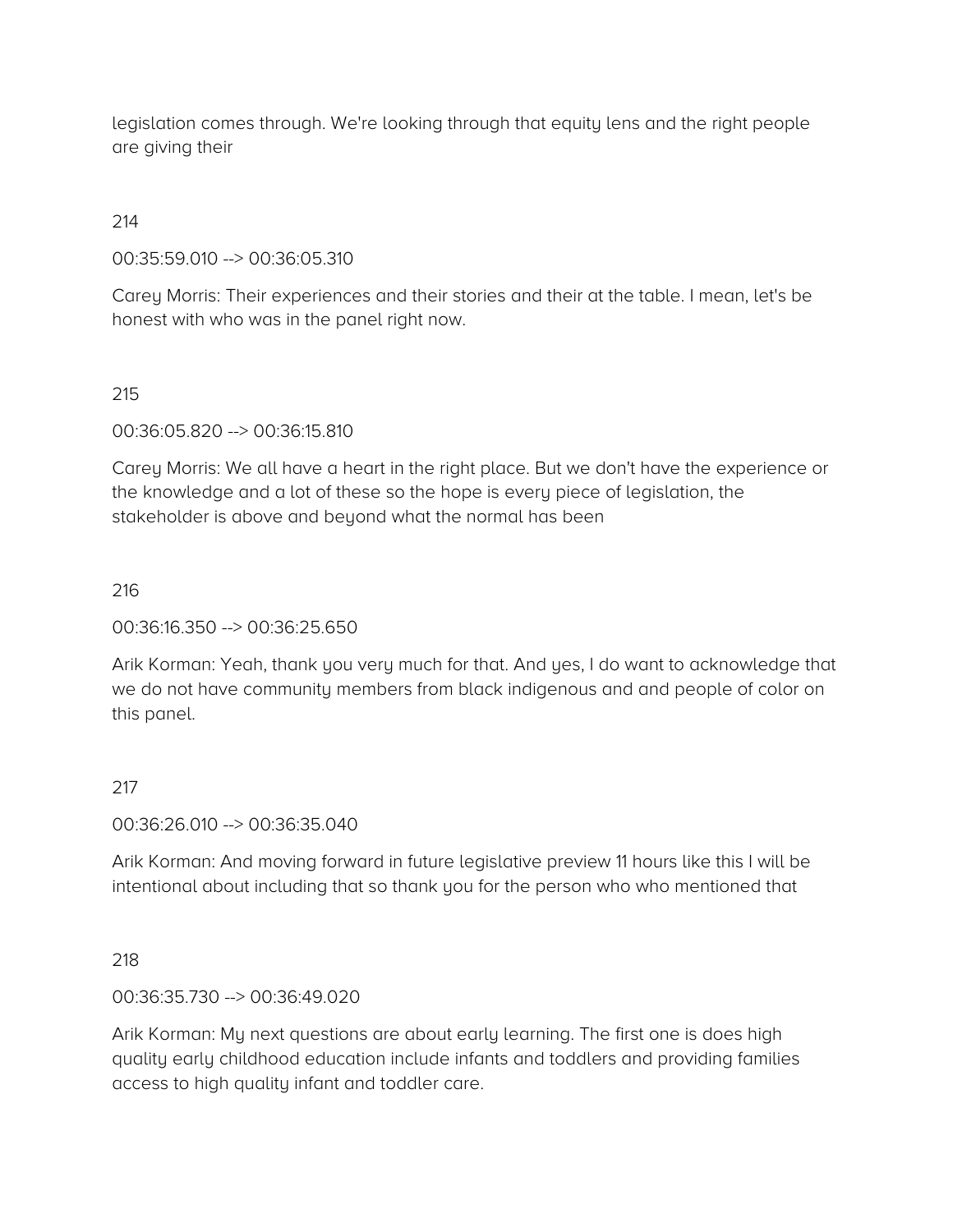00:36:52.530 --> 00:36:59.880

Jacob Vela: We believe it does on their across the system of early learning from from birth to pre K

# 220

00:37:00.720 --> 00:37:08.160

Jacob Vela: Or to have you want to define it. I think it's important to maintain our current level of funding and eventually

# 221

00:37:08.700 --> 00:37:24.180

Jacob Vela: Expand. It's a tight physical environment right now so expansions can be difficult in this in this current climate, we're in, but it's something that we we do support and we do think as part of a well funded and robust early learning system that we do need as a state.

# 222

00:37:25.410 --> 00:37:26.520

Jacob Vela: Right, okay.

# 223

00:37:26.970 --> 00:37:39.060

Arik Korman: And another question that's in the similar vein of early childhood education for early learning. Are you focused on he cap or the state's early childhood education in the systems program and childcare.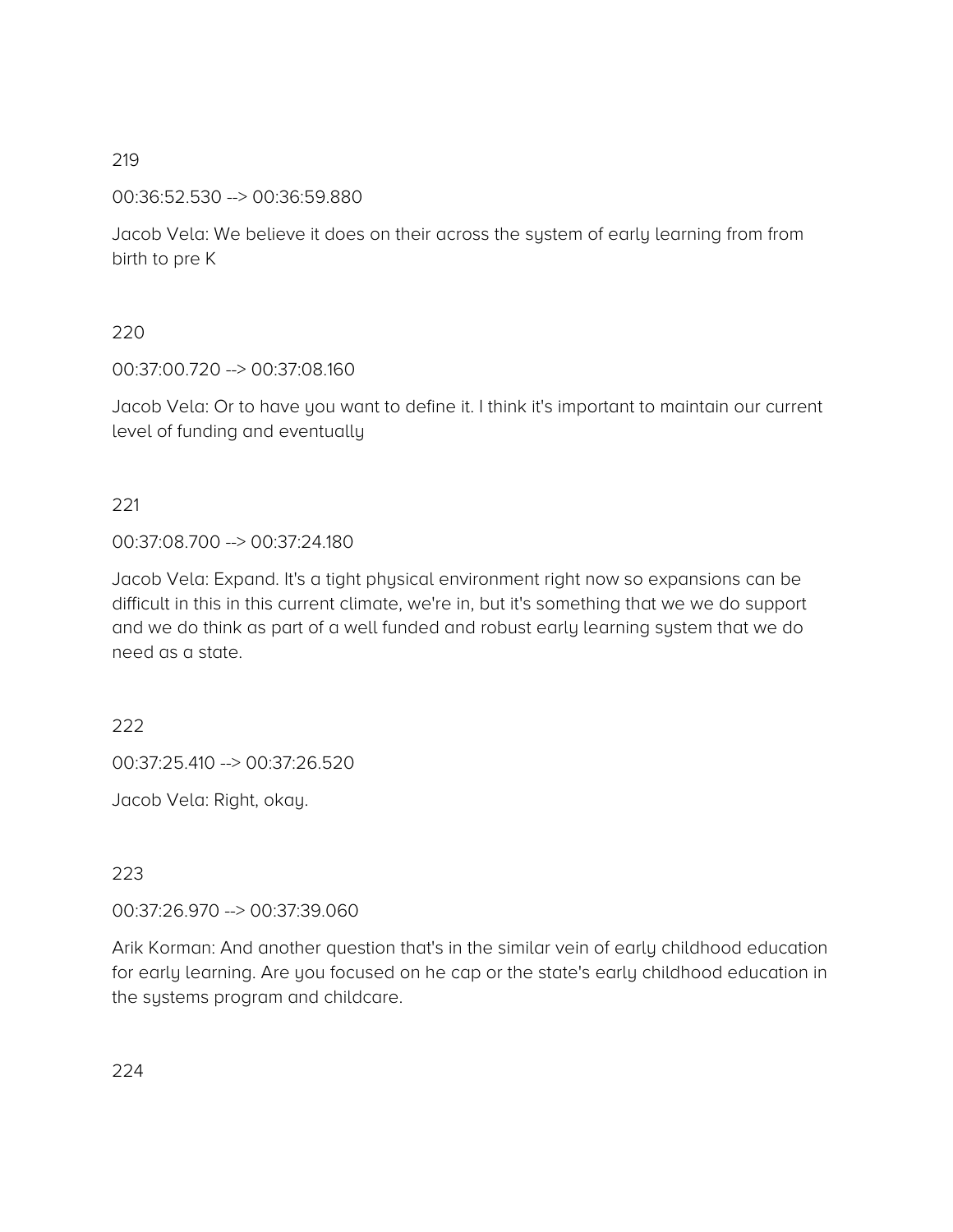00:37:43.410 --> 00:37:51.510

Jacob Vela: We are engaging in both areas on we as I kind of mentioned that in the previous answer.

# 225

00:37:52.530 --> 00:38:02.940

Jacob Vela: We want to make sure both are supported. It's important that we not only have access, but the shelter providers are provided with a wage that is like is

#### 226

00:38:03.840 --> 00:38:11.940

Jacob Vela: reflective of their value that they provided the community and they are supported in getting support centering they need to provide that the care.

#### 227

#### 00:38:13.320 --> 00:38:22.710

Jacob Vela: And we have a long way to go, but I think we made some good progress in recent years, and we hope that is maintained and built upon on this year. And going forward, as well. Okay.

228

00:38:22.740 --> 00:38:23.070

Great.

#### 229

#### 00:38:24.570 --> 00:38:28.050

Arik Korman: Alright, there's a question that is can we contact you later with questions.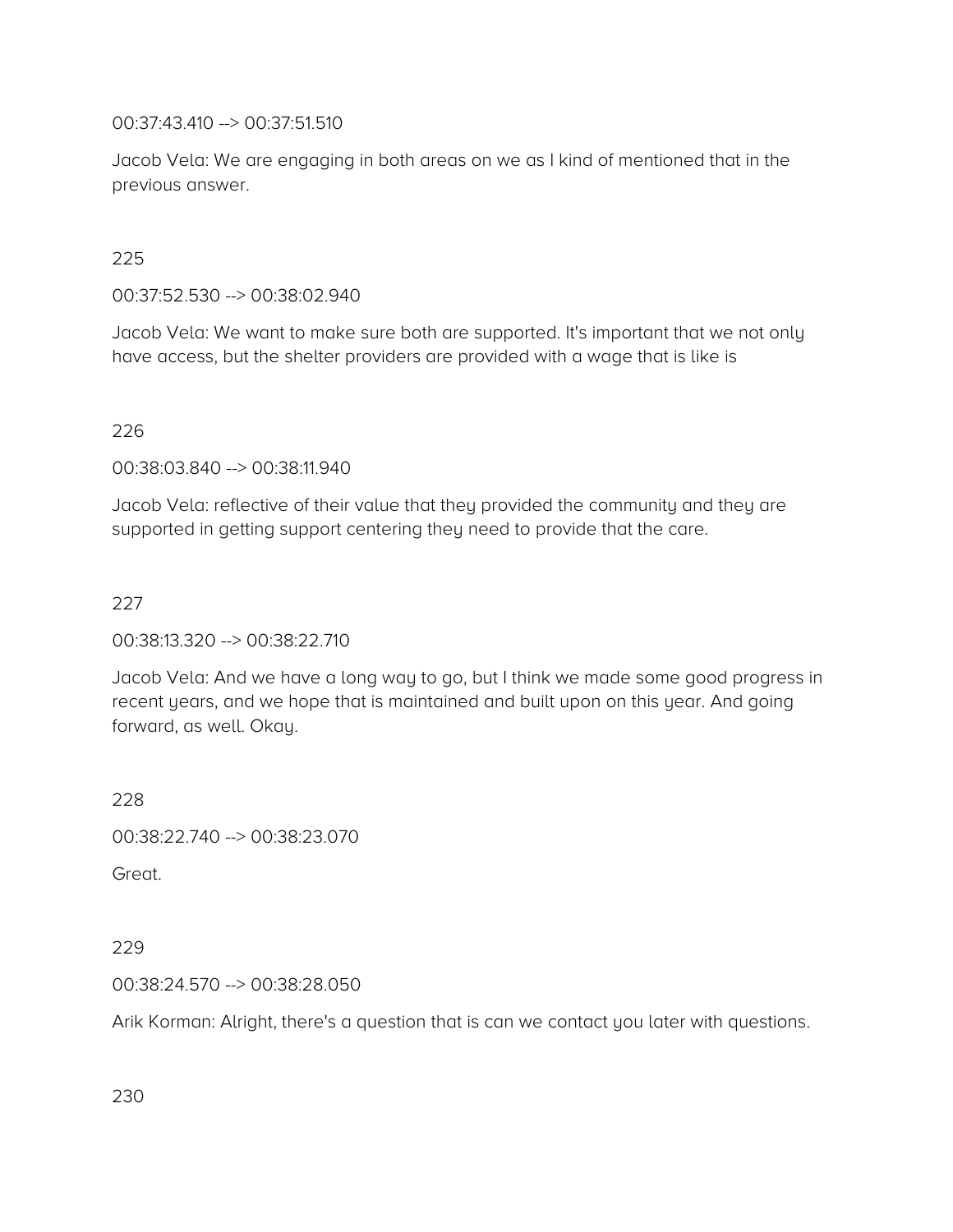00:38:28.140 --> 00:38:35.370

Arik Korman: And the answer is yes, you can definitely contact us later the questions you can reach us either at info at education voters.org

231

00:38:35.820 --> 00:38:42.810

Arik Korman: Or you can email me directly. Eric AR ik at education voters.org and we will definitely answer any questions you might have.

232

00:38:43.440 --> 00:38:52.680

Arik Korman: The next question is about students supports. There was recently report that talked about the ratio of nurses to students, which reflected a deplorable situation.

233

00:38:53.220 --> 00:39:00.090

Arik Korman: Any efforts on the part of love to champion the push for increased funding for the expansion of nursing staff as well as counselors.

234

00:39:02.880 --> 00:39:16.410

Jacob Vela: That's a very good point. Um, I didn't really explicitly tackle this issue in my description of the of our priorities, but our first bullet point in that resourcing area is kind of getting at is, is getting at this

235

00:39:17.100 --> 00:39:28.500

Jacob Vela: We have to support and staff schools in a way that we support students and all their needs from mental supports to academic supports counseling career counseling and other forms of counseling.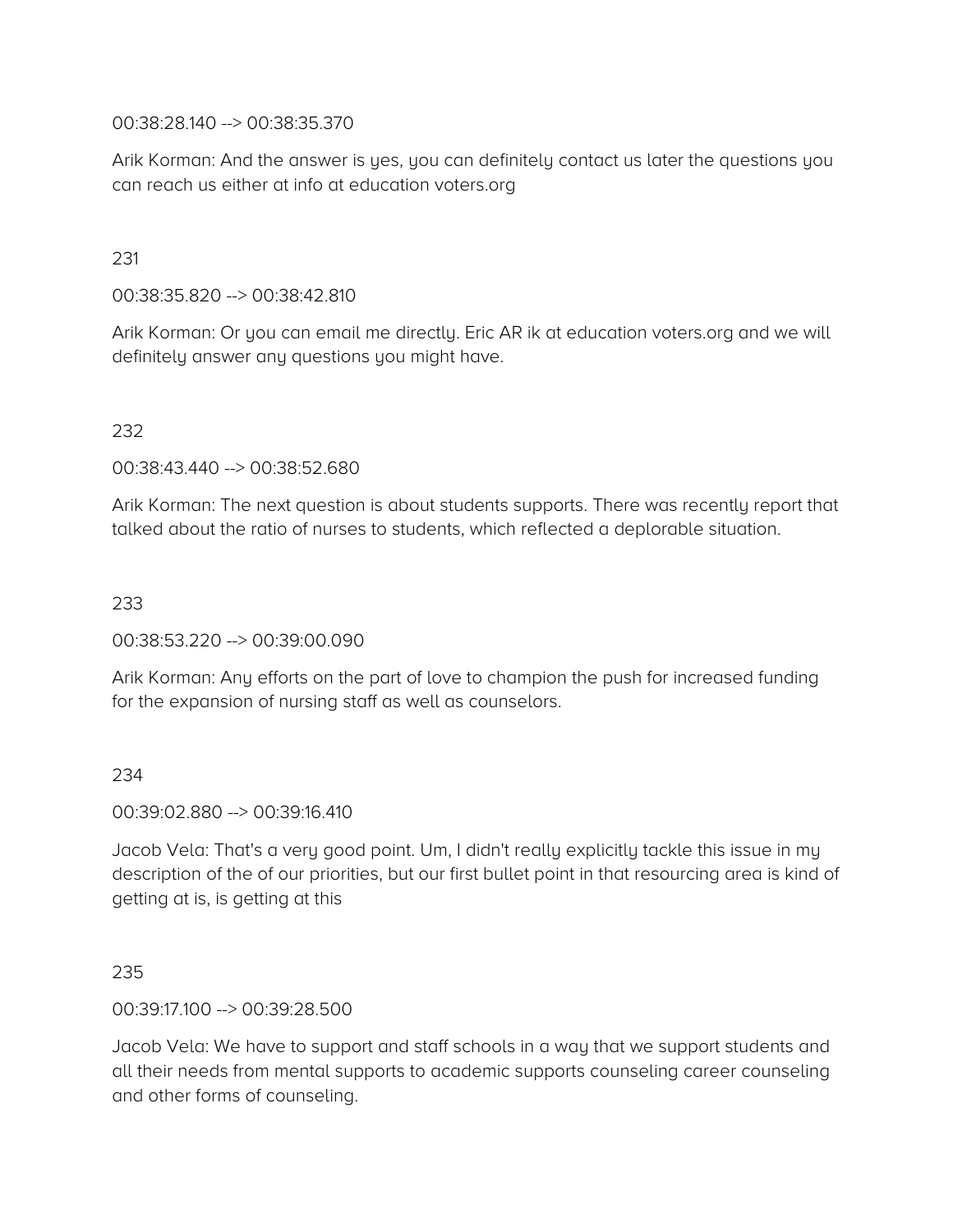00:39:29.220 --> 00:39:48.570

Jacob Vela: Nurses as well school psychologists, all these are integral and central and healthy and was supported school. So we do definitely support better staffing on support for for schools, especially high need schools on that need additional support and resources.

#### 237

00:39:49.590 --> 00:39:51.360

Jacob Vela: To support their students.

238

00:39:53.040 --> 00:39:53.790

Arik Korman: Great, thank you.

239

00:39:54.240 --> 00:39:57.690

Arik Korman: This is a question about a bill that has been proposed.

240

00:39:57.750 --> 00:40:08.880

Arik Korman: And carry you would likely have information on this. The question is, do you think senator mullets proposed bill on getting kids back to school will be seriously considered or past

241

00:40:11.250 --> 00:40:16.530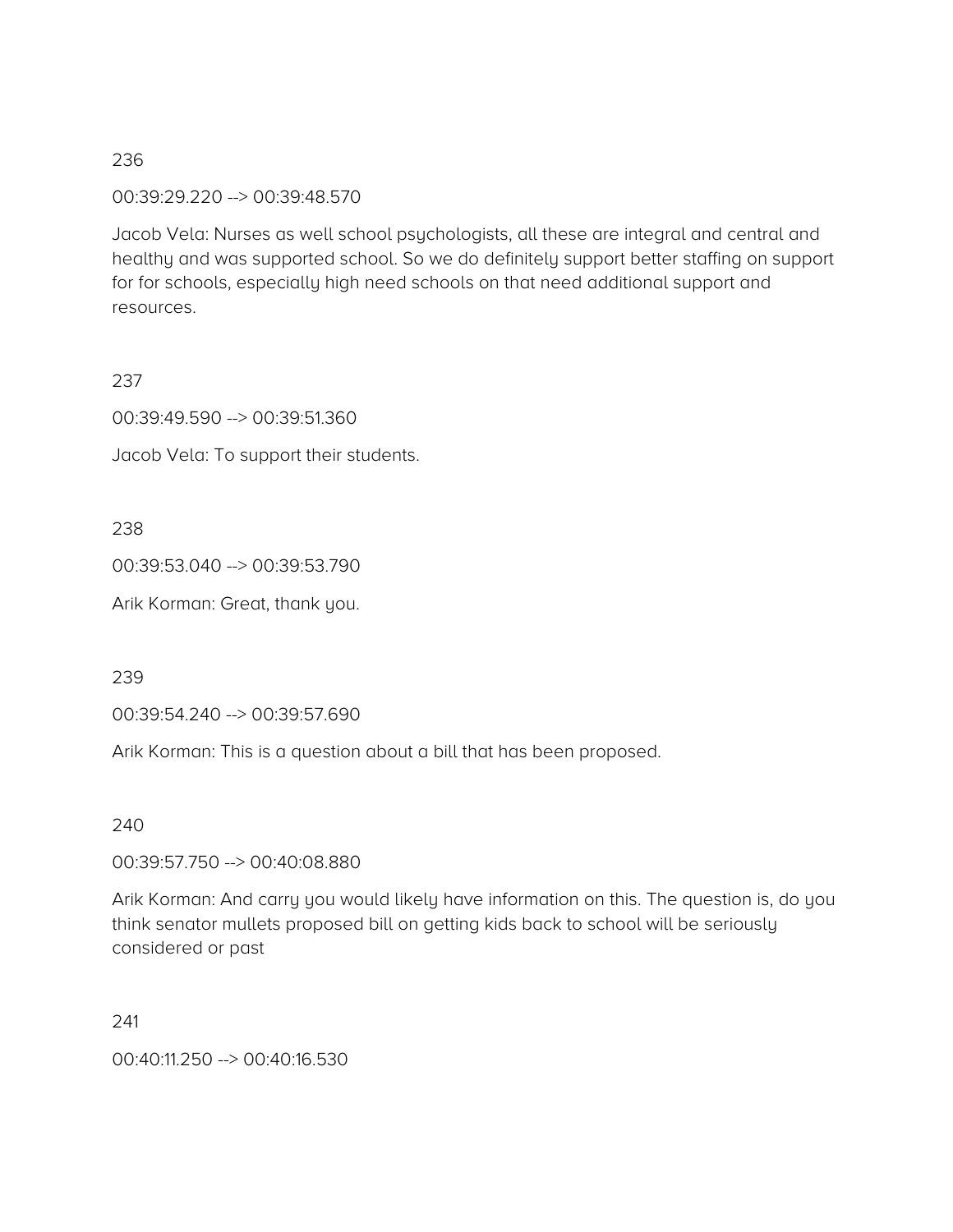Arik Korman: And I'll add that love has been an ally of Senator molded, we appreciate the work that he's done over the years.

242

00:40:17.940 --> 00:40:19.140

Carey Morris: I think any when

243

00:40:20.400 --> 00:40:36.000

Carey Morris: When and how our students get back into the classrooms is fairly complex. We are a local control state our districts have the final say on this. I think there will be a lot of conversations on this issue about

# 244

00:40:37.650 --> 00:40:46.530

Carey Morris: What is the formula that is safe and when and at what age as we start putting kids back into the classroom. So will it pass. I

# 245

00:40:47.970 --> 00:40:55.410

Carey Morris: I do not. I never kind of make I don't have that crystal ball, but I do know that this is going to be a topic of conversation.

246

00:40:57.480 --> 00:41:09.150

Carey Morris: Because it should be as it should be, as we kind of we do that balance between what's best for the students and their health and it goes back to the nurses issue as well. It's hard to send them back and a pandemic when we don't have nurses and all the school so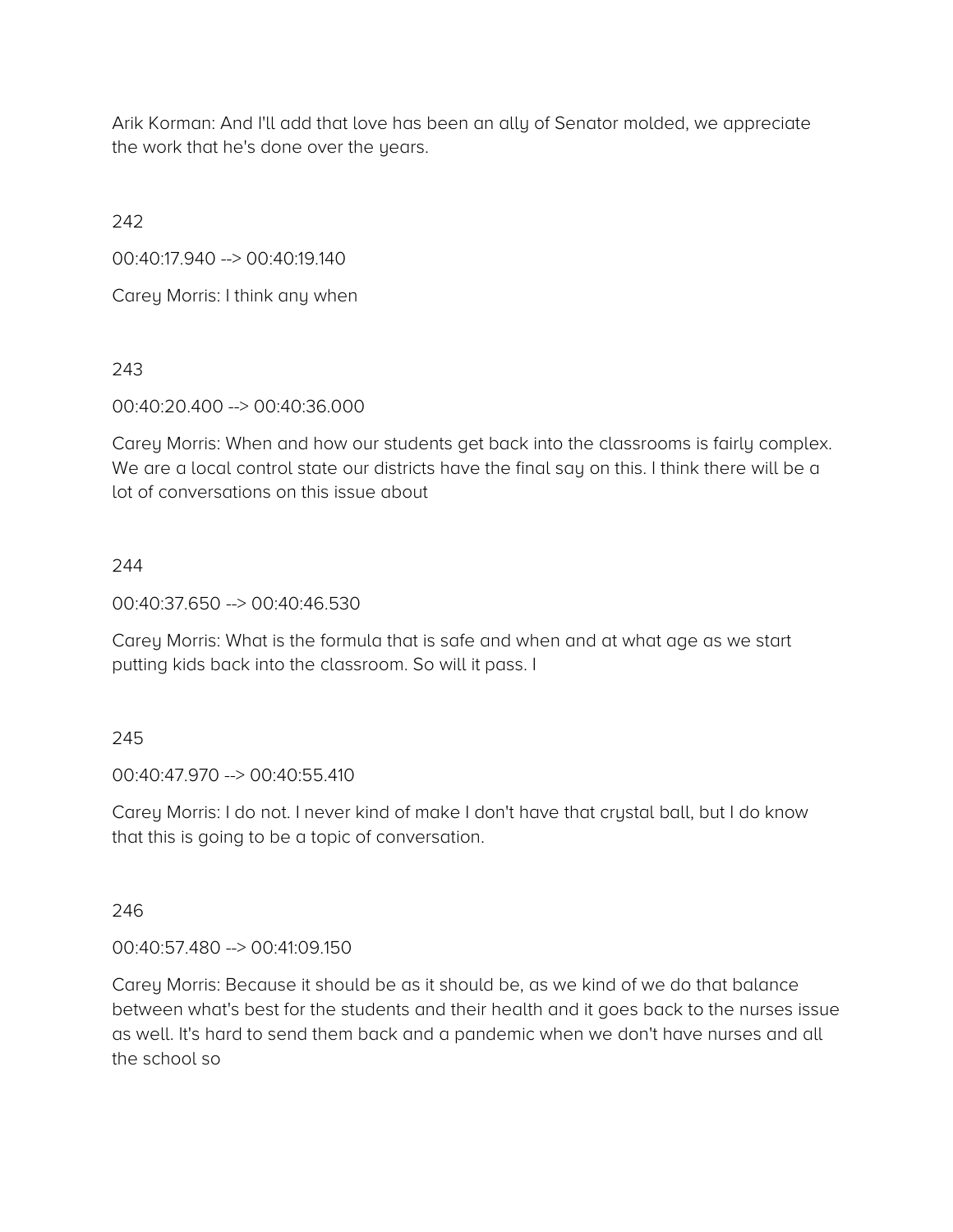## 00:41:10.170 --> 00:41:15.000

Arik Korman: Yeah, that makes perfect sense. Alright, the next question is about unfunded mandates.

## 248

00:41:15.360 --> 00:41:27.300

Arik Korman: School districts are often faced with unfunded mandates which disrupt the focus and often reduced funding for other needed programs and supports will league of education voters address unfunded mandates for school districts

## 249

00:41:30.240 --> 00:41:37.470

Jacob Vela: That's a good question and a challenge. I mean, districts have faced. I think that's as we look to

# 250

00:41:38.130 --> 00:41:53.580

Jacob Vela: As policies proposed and it goes to the process. I think it's critical to see how it's going to be, whether it's funded and supported I think historically and especially in recent years, we've asked a lot of districts and schools and

#### 251

00:41:54.780 --> 00:42:02.400

Jacob Vela: Around new requirements or new expectations of existing staff without additional resources that the training without the support

252

00:42:02.910 --> 00:42:09.750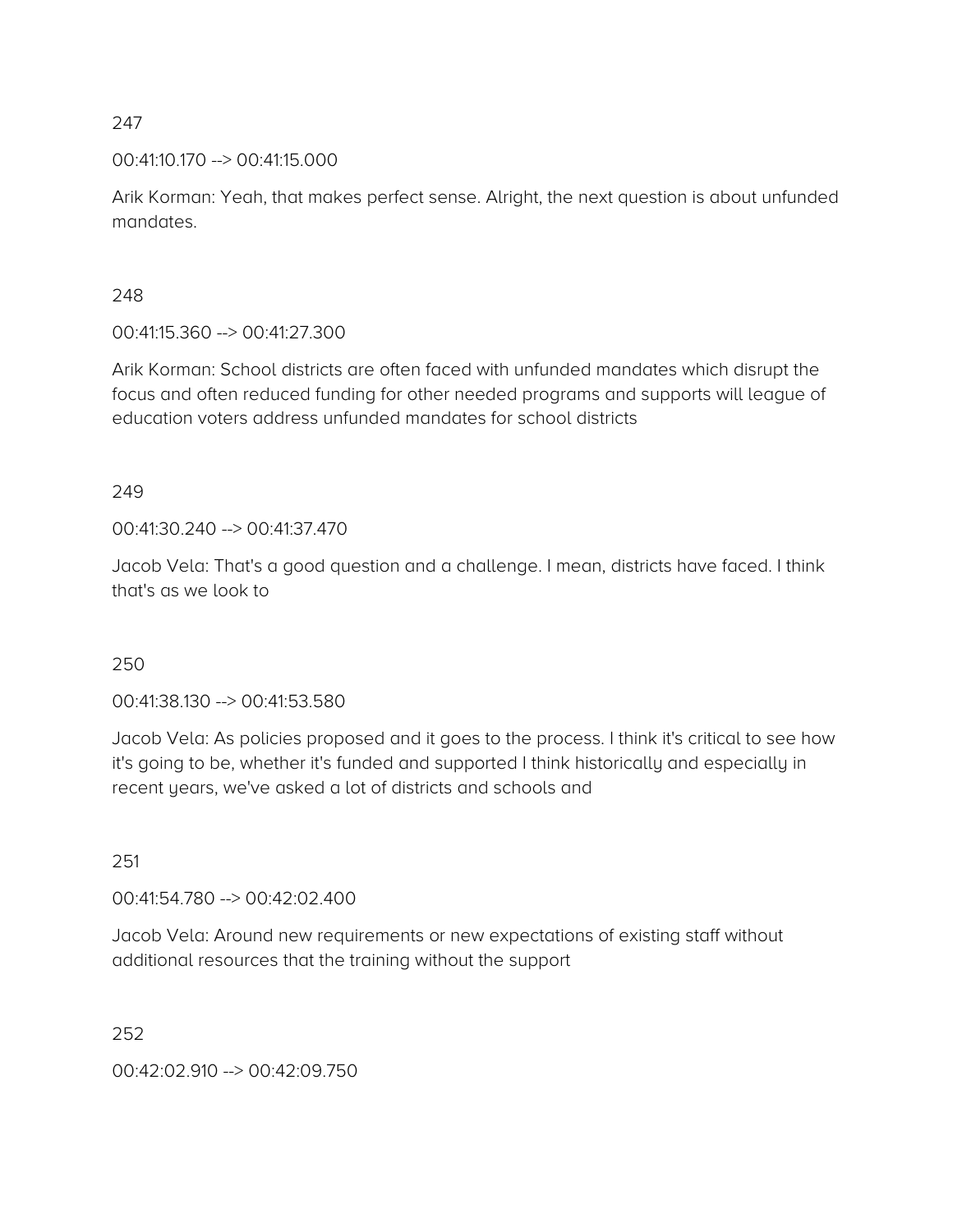Jacob Vela: And you can't really do that and make that ask of districts and schools and expect that policy to succeed in the way people envision it to

# 253

00:42:10.710 --> 00:42:19.290

Jacob Vela: There's a lot of need out there and there's a lot of additional support and resourcing that schools need um but that's not going to happen in this policy is actually

# 254

00:42:20.490 --> 00:42:33.900

Jacob Vela: supported financially in a way that could actually make it succeed. Um, I think we have to be very thoughtful and intentional about how we spend resources, but we also have to be very intentional and thoughtful about our

# 255

00:42:35.730 --> 00:42:48.300

Jacob Vela: Laws that legislation that gets passed on and it's realistic impact if it's not, if it's not funded and resource on they districts can't pull a rabbit. Can we expect to pull a rabbit out of a hat.

# 256

00:42:49.140 --> 00:43:02.130

Jacob Vela: They have to be put in position to succeed. And I think oftentimes with some policies they are not. And that's something that we definitely do keep an eye on and definitely do advocate for to make sure that new policies are resource in effective and adequate were

# 257

00:43:03.480 --> 00:43:03.750

Jacob Vela: Great.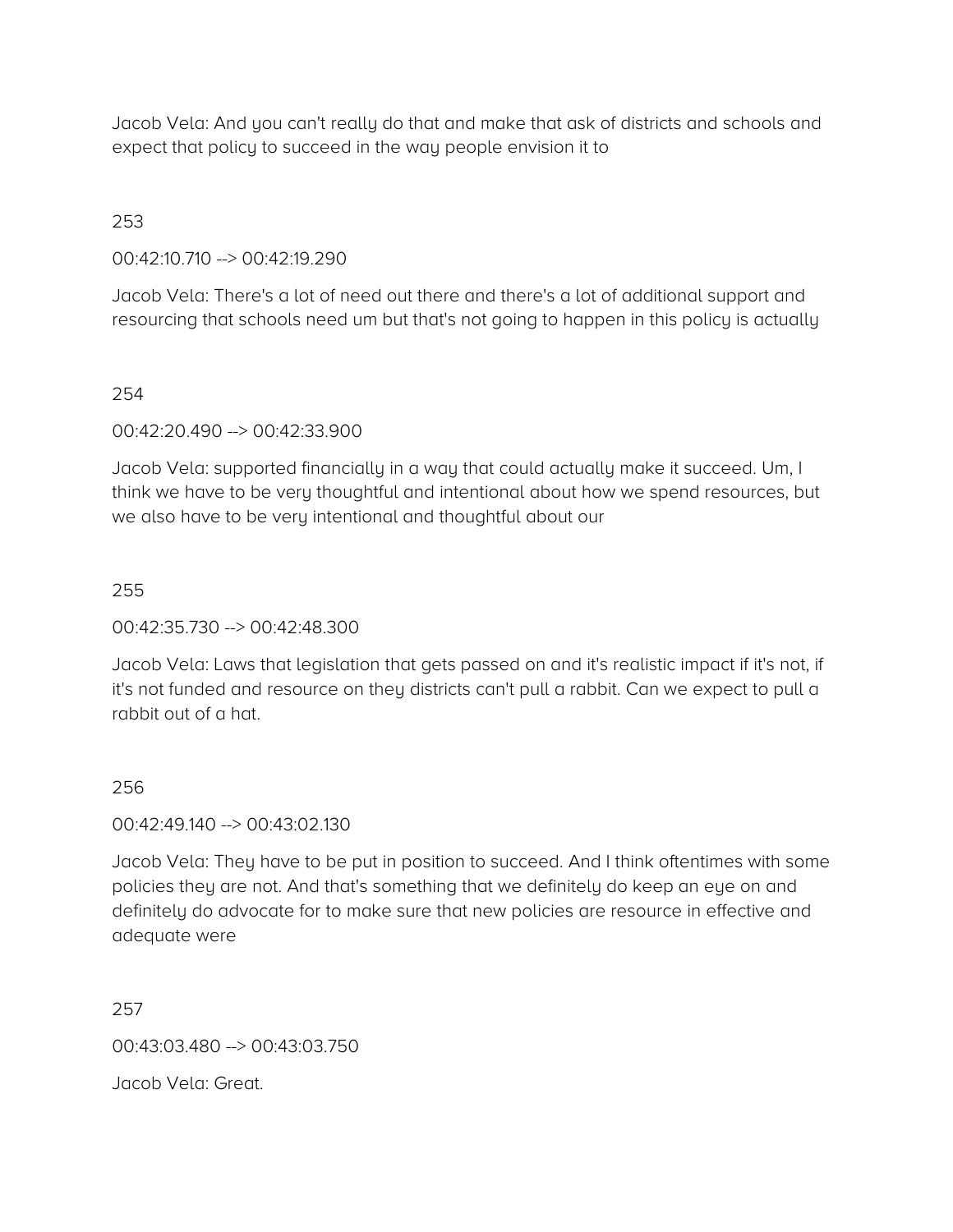00:43:03.780 --> 00:43:12.570

Arik Korman: Thank you very much. So this is a question about revenue, a new source of funding has been mentioned what and where exactly is that funding coming from

## 259

00:43:19.050 --> 00:43:30.300

Carey Morris: The revenue clutch. It's always there's there's quite a few options. It's the back we always hear there's the, the carbon tax be here that when we hear the capital gains. There's some on insurance. I mean,

## 260

00:43:31.050 --> 00:43:39.900

Carey Morris: There's, I am not a fiscal person in the sense that I understand our taxing system and all the ways and all the loopholes and where we need to close.

#### 261

00:43:41.490 --> 00:43:47.940

Carey Morris: I know that we have a really regressive system that needs to be looked at and ways to do that so that

# 262

00:43:49.230 --> 00:43:56.040

Carey Morris: I push on to those people in the Office of Financial Management who oversee our tax structure and our and our

263

00:43:57.270 --> 00:44:10.170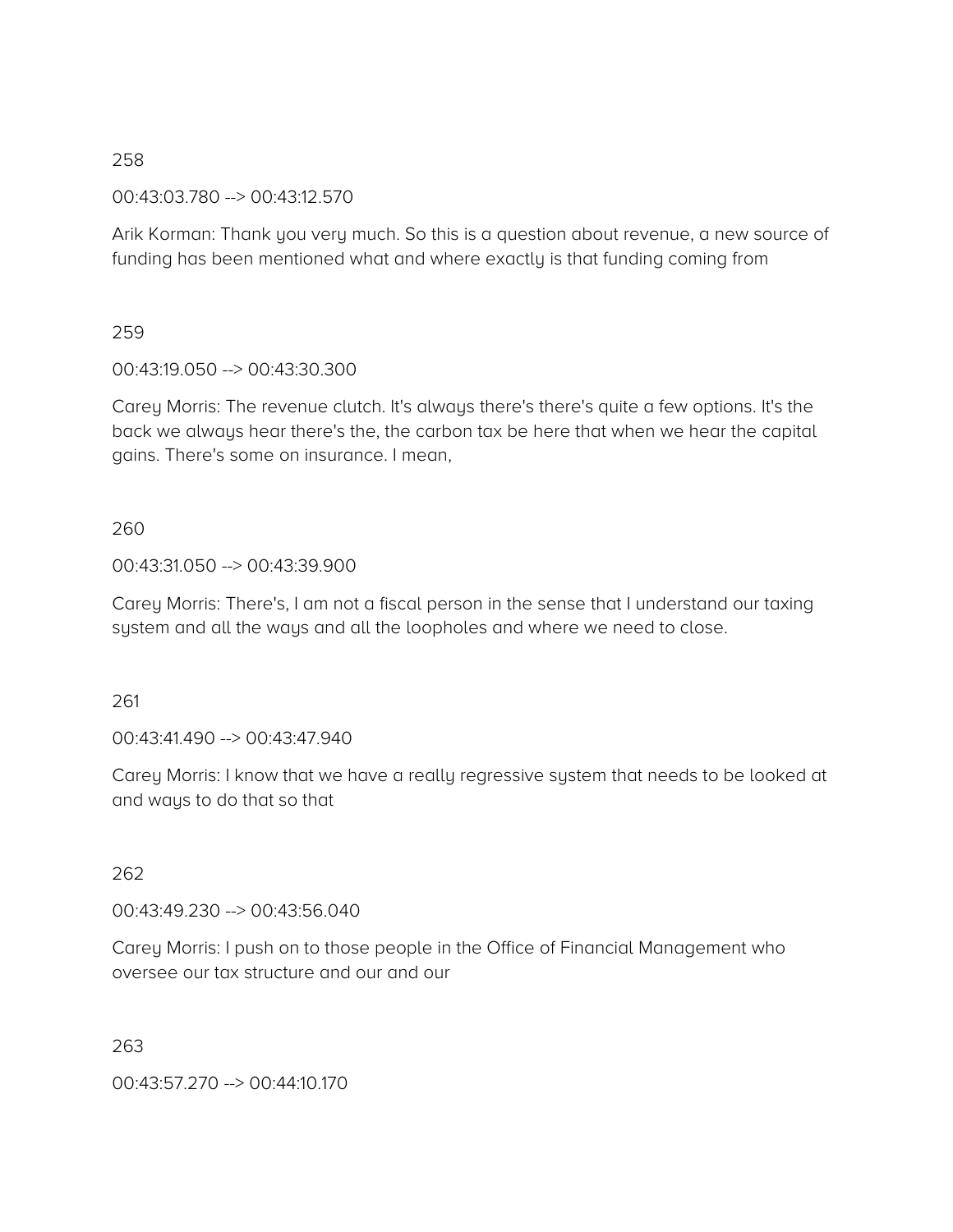Carey Morris: And our revenue sources are in the governor's policy shop and they work with the rest of the legislators to see what the doable set what we can get done, but there are quite a few

264

00:44:11.220 --> 00:44:16.500

Carey Morris: floating out there and they have been for several years, the same ones so

265

00:44:17.430 --> 00:44:23.790

Carey Morris: There it comes down to where the votes are on what issues and you will see that there are some legislators who

# 266

00:44:24.090 --> 00:44:33.240

Carey Morris: Are really firm on. I don't want to do anything unless we're going to do everything. Let's take it all apart and rebuild it. So it's a fair system. There are some that

267

00:44:33.690 --> 00:44:47.010

Carey Morris: Are looking at pretty narrow what they would vote for. So I think that our legislative leadership in the House and Senate need to look at the proposals and look at where their members are and what they might have votes for to pass something through

268

00:44:48.420 --> 00:44:50.160

Arik Korman: Yeah, thanks so much carry appreciate that.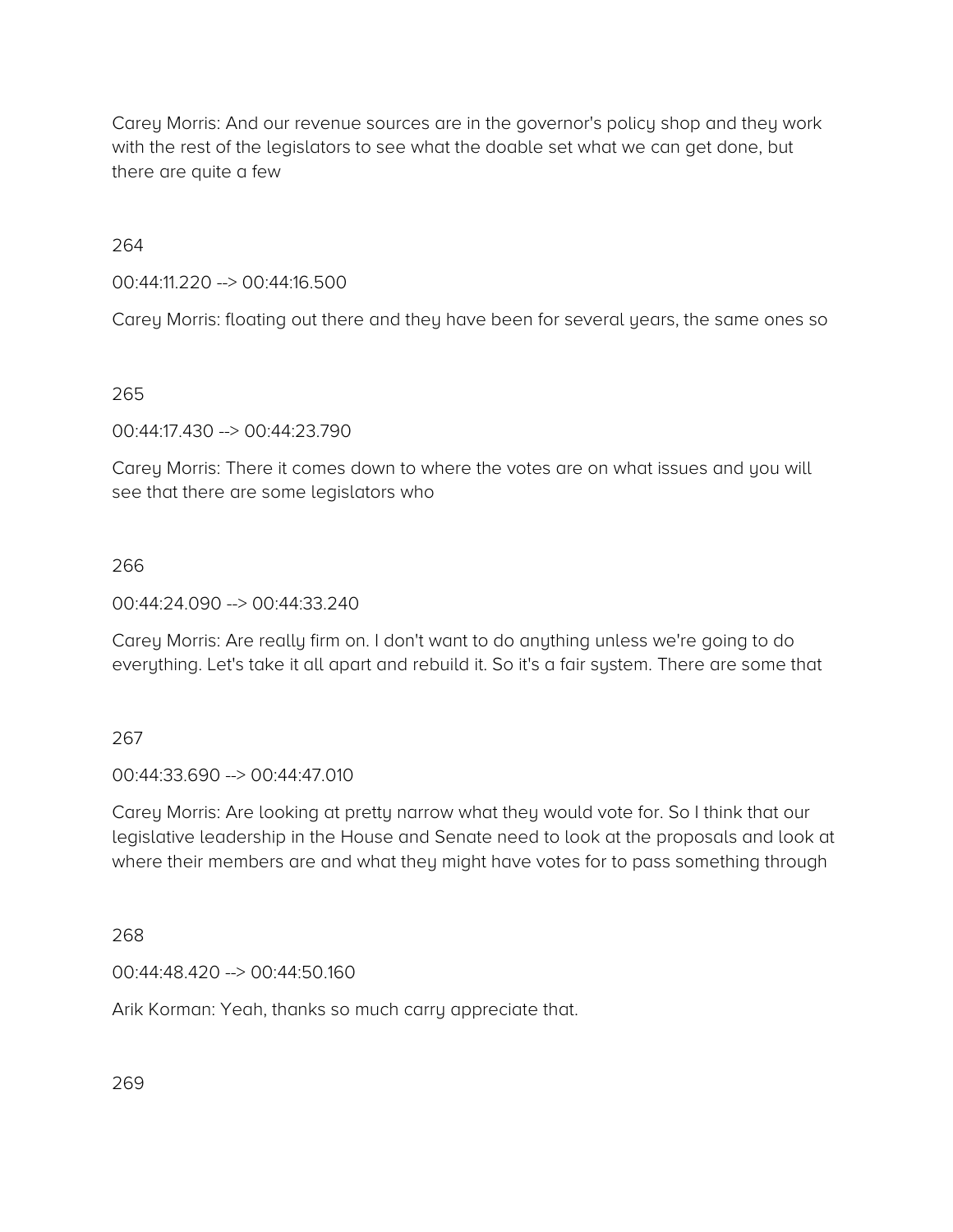00:44:50.520 --> 00:44:50.820

Arik Korman: Okay.

270

00:44:50.850 --> 00:44:53.370

Arik Korman: Hard fun it is. It definitely is.

271

00:44:53.970 --> 00:45:06.180

Arik Korman: Alright, we have time for about one more question, and this is also related to revenue, since there is likely to be no budget cuts. How confident are you of pushing your agenda moving forward this year.

## 272

00:45:08.460 --> 00:45:17.790

Carey Morris: Yeah, I don't even know if I would tie that to revenue. I think that's more of just how is this session going to work, how, how much is going to get done when

# 273

00:45:18.450 --> 00:45:26.460

Carey Morris: You know, we have small a shorter amount of time to actually have committee hearings, it's going to take longer to get just kind of the logistics through

274

00:45:27.660 --> 00:45:41.280

Carey Morris: I think if we all come out of this hole that's great if we can build on it. I think we'll see some growth in the childcare area and early learning. I think we'll see some growth really looking at the social, emotional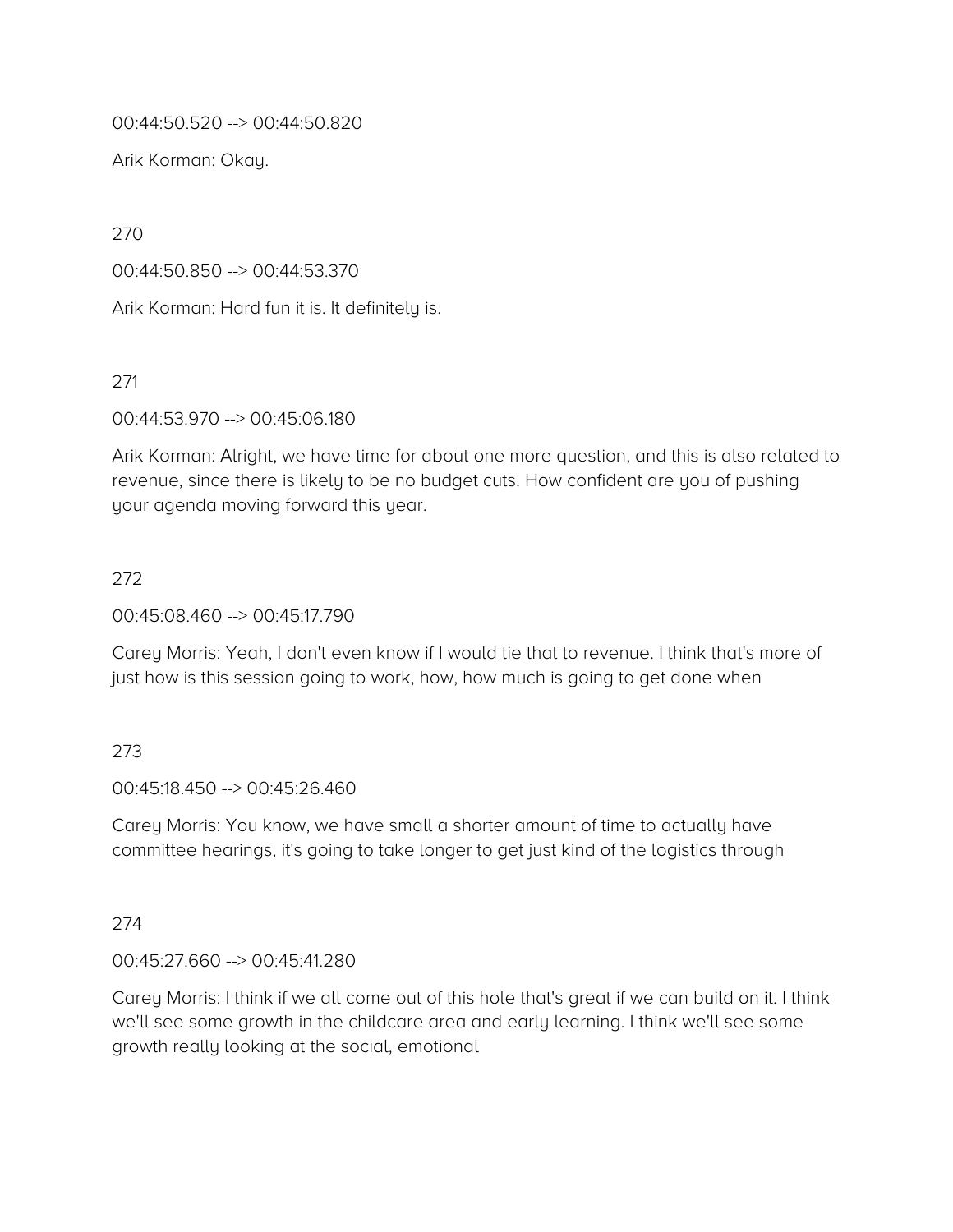00:45:42.660 --> 00:45:44.760

Carey Morris: needs of our students, but

276

00:45:46.080 --> 00:45:50.580

Carey Morris: I don't think it's a revenue. It's more of just this virtual world and what they can get done.

277

00:45:52.590 --> 00:45:52.860

Arik Korman: Right.

## 278

00:45:52.890 --> 00:45:58.800

Jacob Vela: Yeah, I'm nothing is ever easy legislatively. Um, it's always harder than you expect.

## 279

00:45:59.850 --> 00:46:00.840

Jacob Vela: But I think

#### 280

00:46:02.340 --> 00:46:08.010

Jacob Vela: There will be some tough decisions because however much we might may or may not be in the hole.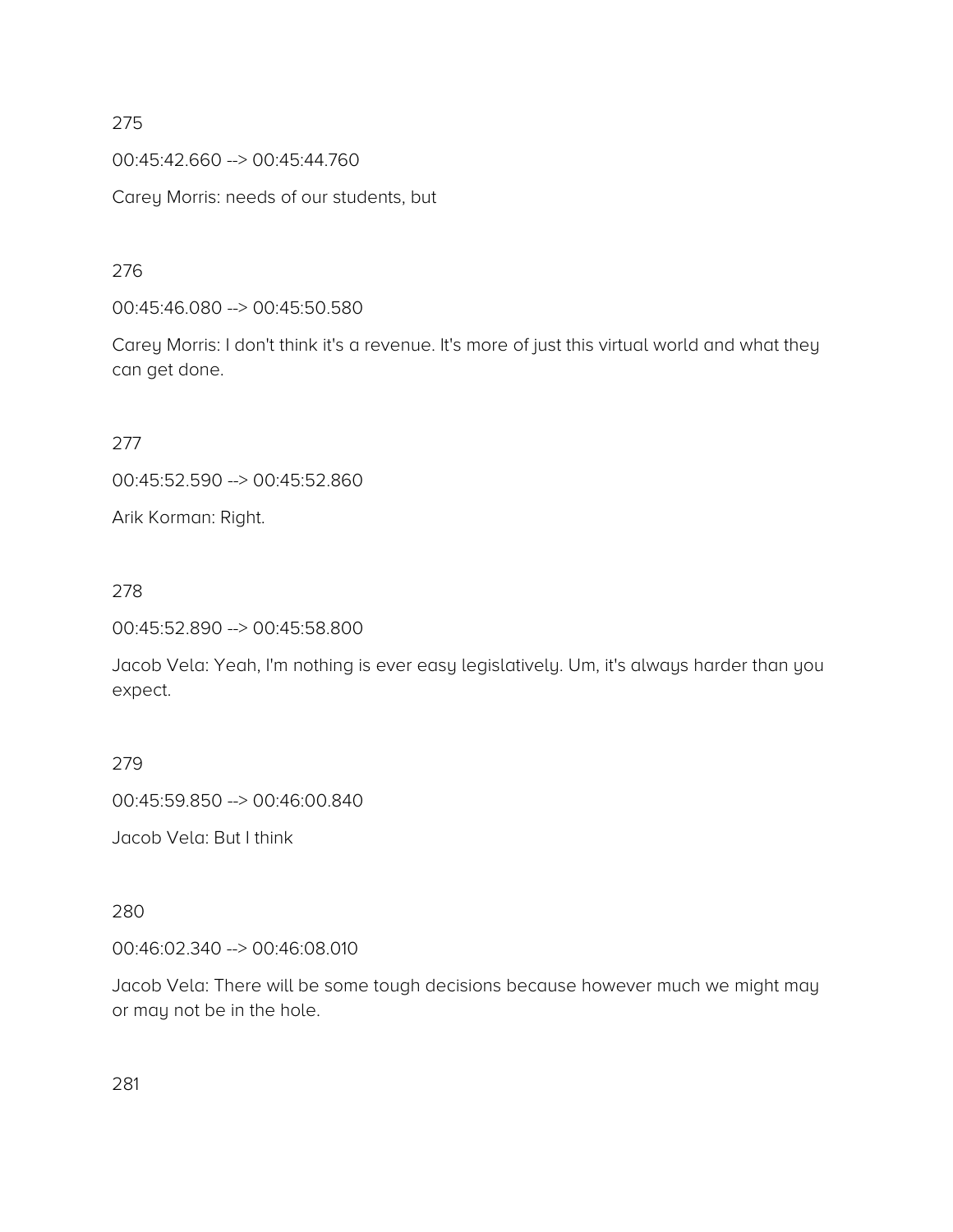00:46:08.490 --> 00:46:17.400

Jacob Vela: There is a lot more need and we do have resources right now. So there is going to be a lot of tough decisions to make, with healthcare crisis housing crisis.

# 282

00:46:17.850 --> 00:46:30.450

Jacob Vela: With a lot of the economic on pain. A lot of folks are feeling right now there's a lot of need out there. So there's a lot of competing priorities on in addition to keep up education. So the legislature does nothing difficult choices to make. Um, but

## 283

00:46:31.650 --> 00:46:36.330

Jacob Vela: So it's not going to be easy. There's not not convenient, easy, easy wins. However, big or small.

284

00:46:37.650 --> 00:46:38.130

Jacob Vela: But

#### 285

00:46:39.180 --> 00:46:46.200

Jacob Vela: We're not in a difficult position as many other states are, thankfully. But the challenge is still there and

#### 286

00:46:46.260 --> 00:46:52.590

Carey Morris: I know we're ready. But I think we will see a build of an education on our funding formulas. It's based on enrollment.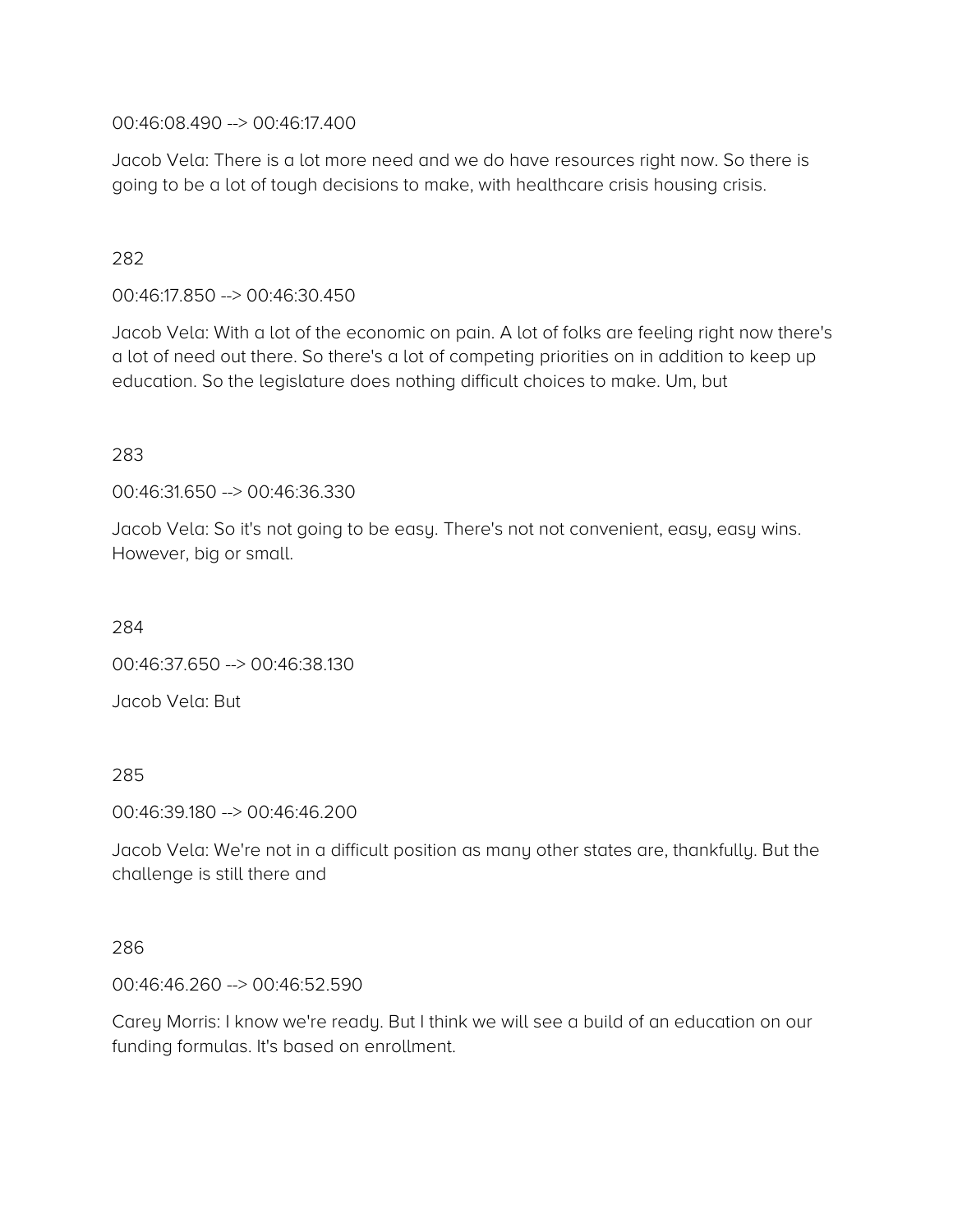00:46:52.950 --> 00:47:02.940

Carey Morris: And I think is we're seeing some data from the early learning system that 40% of the kids might not be coming back for a while. If we see something similar. We want to make sure that our

288

00:47:03.330 --> 00:47:09.030

Carey Morris: Our schools are held harmless, they're not going to be losing funding. During this time, and that's really, you know,

# 289

00:47:10.320 --> 00:47:16.710

Carey Morris: That, I think, has been a fear, both on the transportation, but also in our, our core services. So I think we'll see a bill on that this year.

290

00:47:18.000 --> 00:47:24.630

Arik Korman: Great, well thank you so much, Carey Morris and Jacob Vela, and thanks to all of you for participating and submitting questions.

291

00:47:24.930 --> 00:47:31.050

Arik Korman: Again, if you have questions that weren't answered, feel free to email us info@educationvoters.org

292

00:47:31.650 --> 00:47:43.380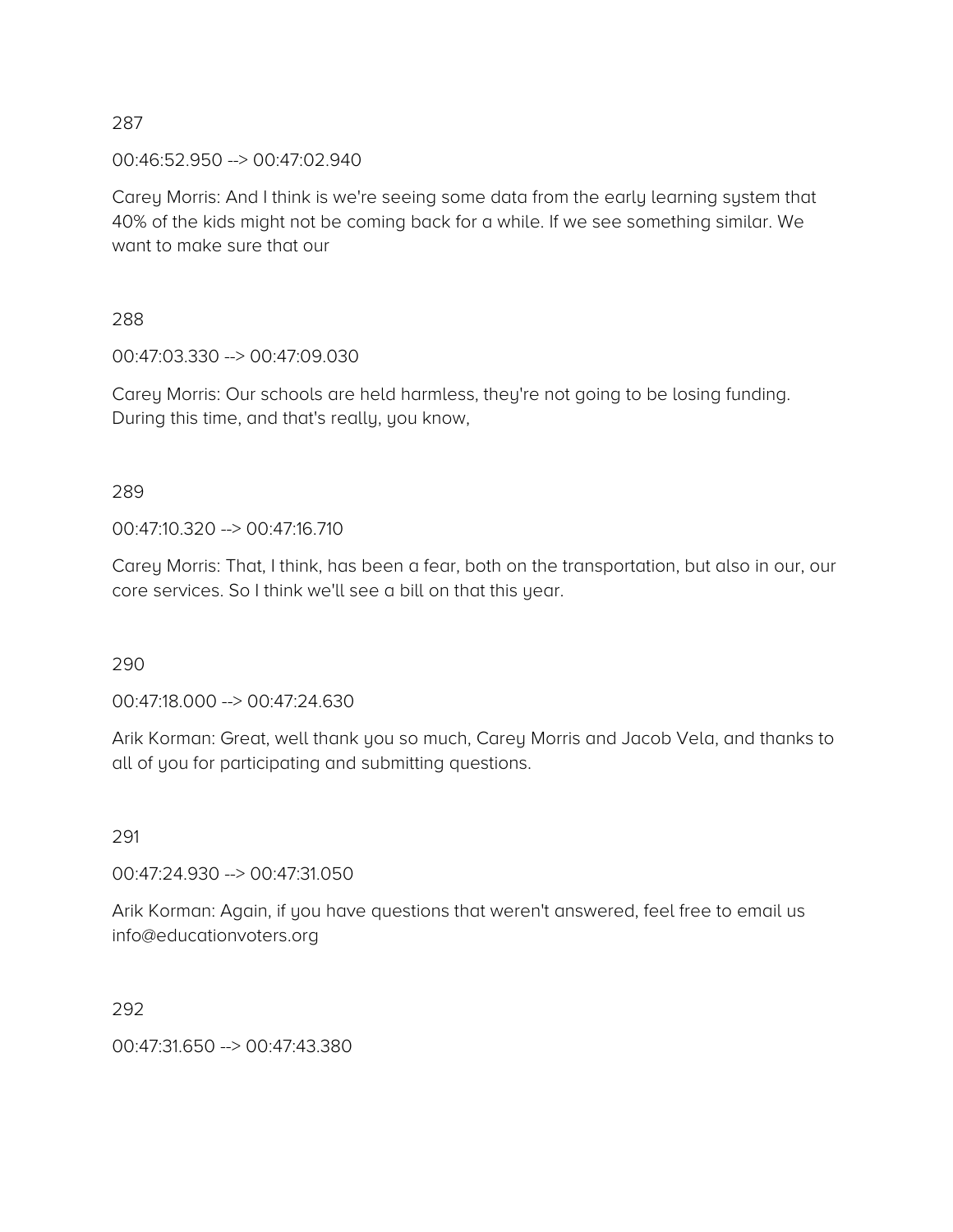Arik Korman: Our next webinar will take place Thursday, January 21 we're partnering with OneAmerica to spotlight their new report, Our Rising Voices: A call to action to support multilingual students.

# 293

00:47:43.890 --> 00:47:56.130

Arik Korman: The registration link will be on our website education voters.org just click on events than lunchtime webinars. I'll also share the 11 our information in the follow up email that will arrive in your inbox in about 24 hours.

## 294

00:47:56.790 --> 00:48:05.490

Arik Korman: Thank you to each of you for joining us today. If you have additional questions or comments please send them to me at arik@educationvoters.org

## 295

00:48:06.060 --> 00:48:13.500

Arik Korman: A recording of today's presentation will be available on our website educationvoters.org and will be sent to you in the follow up email.

# 296

00:48:14.070 --> 00:48:17.520

Arik Korman: Please feel free to share the recording with your friends and colleagues.

# 297

00:48:17.850 --> 00:48:24.300

Arik Korman: If you'd like to learn more about League of Education Voters or support our work, please visit our website educationvoters.org